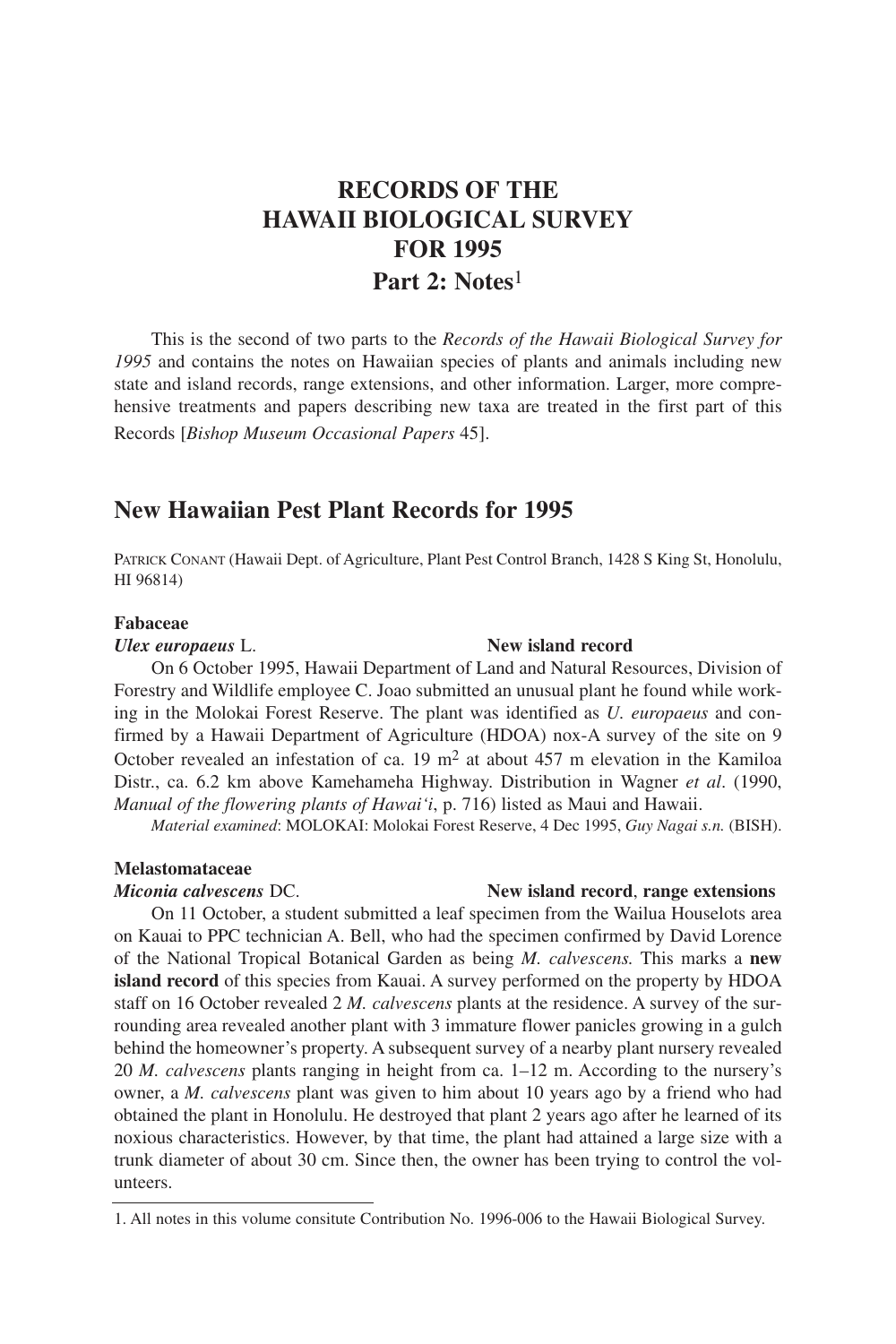Assuming that the *M. calvescens* that was destroyed at the nursery was the source of the other plants in the vicinity, the infestation appears to be confined to an area within 300 m west of the nursery.

*Material examined.* KAUAI: Kawaihau District, Wailua Homesteads, Kauai Gardens subdivision, off Molo Street, 110 m, 13 Oct 1995, *A. Bell sub D. Lawrence 7715* (BISH, PTBG).

On 27 December 1994, the HDOA was called to report a *Miconia* tree at an abandoned nursery near the end of Kalihi street in upper Kalihi Valley (C. Yamane, pers .comm.). HDOA personnel removed this large fruiting tree on 28 December 1994. Over 70 other plants have been killed there by volunteers and HDOA staff. Only 1 of these other plants was fruiting and it had only 4 panicles. Distribution in Wagner *et al*. (1990: 903) of volunteer seedlings limited to near Lyon Arboretum, Oahu, and on private estates near Hilo, Hawaii.

*Material examined.* OAHU: Honolulu District, Kalihi Valley, TMK 1-4-14-1, ca. 0.4 km S of Kalihi Stream at abandoned nursery site, ca. 207 m, *Conant s.n.* (BISH).

On 10 February 1995 , HDOA personnel visited the Marks estate on Old Pali Road in Nuuanu Valley, Oahu and removed 2 fruiting trees, several seedlings and large saplings. The largest one was probably planted many years ago and all other plants were probably its progeny. Eradication work by HDOA at this site is continuing.

*Material examined.* OAHU: Honolulu District, Nuuanu Valley, TMK 1-9-5-4, 3860 Old Pali Road, former Marks Estate, ca. 200 m, *P. Conant s.n.* (BISH).

## *Melastoma candidum* D.Don **New island record**

## This plant was found naturalized for the first time on Oahu in Upper Kalihi Valley. Over 200 plants, some as tall as 6 m were pulled up or treated with herbicide in and around a commercial plant nursery on 19 July 1995 by HDOA staff. The proprietor of the nursery had no recollection of *M. candidum* being a part of the nursery inventory. Confirmation of the identification was made by George Staples at Bishop Museum. Distribution in Wagner *et al*. (1990: 911) is listed as Kauai and Hawaii.

*Material examined.* OAHU: Honolulu District, Kalihi Valley, TMK 1-4-20-12, 0.1km N of Kalihi Stream in plant nursery, 220 m, 23 May 1995, *Heu s.n.* (BISH).

#### **Rosaceae**

*Rubus discolor* Weihe & Nees **Range extension**

Two live specimens of this species were seen on the West side of Waiomao stream in Palolo Valley on 23 May 1995. No flowers or fruit were present. This site is below another known infestation site on Lanipo Trail (R.L. Stemmerman, 1986, *Newsl. Hawaii. Bot. Soc*. 25: 72–73). On a recent visit to that site, this species was found invading dead patches of *Dicranopteris linearis* fern.

*Material examined.* OAHU: Honolulu District, Palolo Valley, W slope of Waiomao Str, 240 m, 23 May 1995, *P. Conant & L. Nagasawa s.n.* (BISH).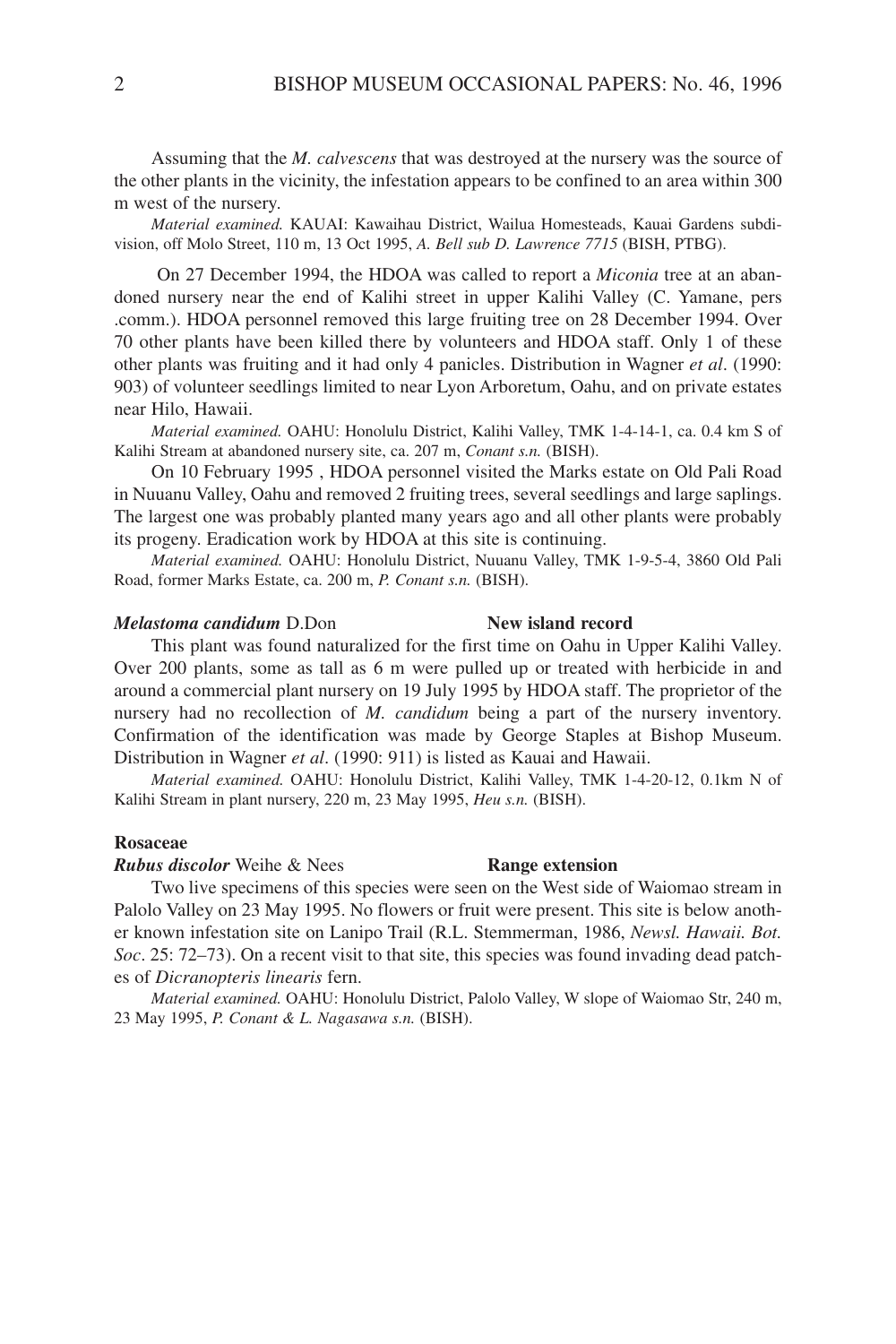# **New Hawaiian Plant Records for 1995**

HERBARIUM PACIFICUM STAFF (Hawaii Biological Survey, Bishop Museum, P.O. Box 19000, Honolulu, HI 96817, USA).

These previously unpublished Hawaiian plant records include new state and island records and range extensions to supplement information published in Wagner *et al.* (1990) and in *Records of the Hawaii Biological Survey for 1994* (Evenhuis & Miller 1995). After the completion of the *Manual of the flowering plants of Hawai'i* (Wagner *et al.* 1990), curatorial support from National Science Foundation made possible an attempt to process all voucher specimens then in the BISH specimen backlog. This revealed some significant older collections that were unavailable to the authors of the *Manual*. Furthermore, recent voucher collections deposited at BISH and specimen identifications received from specialists subsequent to the conclusion of the *Manual* have provided more new information. These data are reported here. All supporting voucher specimens are on deposit at BISH.

### **Asteraceae**

### *Sonchus oleraceus* L. **New island record**

Although Wagner *et al.* (1990: 358) excluded Niihau from the distribution of *S. oleraceus*, there are 2 voucher specimens, both seen by the authors of the *Manual* in 1983, from that island. This oversight is here rectified and *S. oleraceus* is now known to occur on all the Hawaiian Islands.

*Material examined.* NIIHAU: Kaali, Jan 1912, *J. F. G. Stokes s.n.;* Kii, 15 ft, 29 Mar 1949, *H. St. John 23581*.

#### **Boraginaceae**

#### *Cordia dichotoma* G. Forst. **New naturalized state record**

*Significance.* Long cultivated on the University of Hawaii, Manoa campus, and in a few locations around Honolulu as a street and shade tree, this is the first collection made from plants that are clearly naturalized. Neal (1965) records *C. myxa* L. as a synonym for *C. dichotoma* but current taxonomic thinking recognizes 2 species (Verdcourt 1991). *Cordia dichotoma* is distinguishable from the 2 species discussed in Wagner *et al.* (1990: 392) by its softly hairy or glabrous foliage, fragrant white flowers less than or equal to 15 mm long, and flesh-colored to dull pinkish, pulpy fruits, the base of which is enclosed in a saucer-shaped calyx.

*Material examined.* OAHU: Waimanalo, Bellows Air Force Base, back road, seeds are probably being spread by bulbuls, 18 Oct 1994, *E. Funk s.n.*

#### **Cyperaceae**

Recent identifications for sedge specimens revealed 3 taxa new to Hawaii. Each record is based on a single voucher, and further collections are desirable to confirm that these species are successfully established in the state.

#### *Cyperus confertus* Sw. **New state record**

*Significance.* Native to the West Indies, Venezuela, Colombia, and the Galapagos Islands (Koyama 1979), this is the first record of this sedge in the Hawaiian Islands.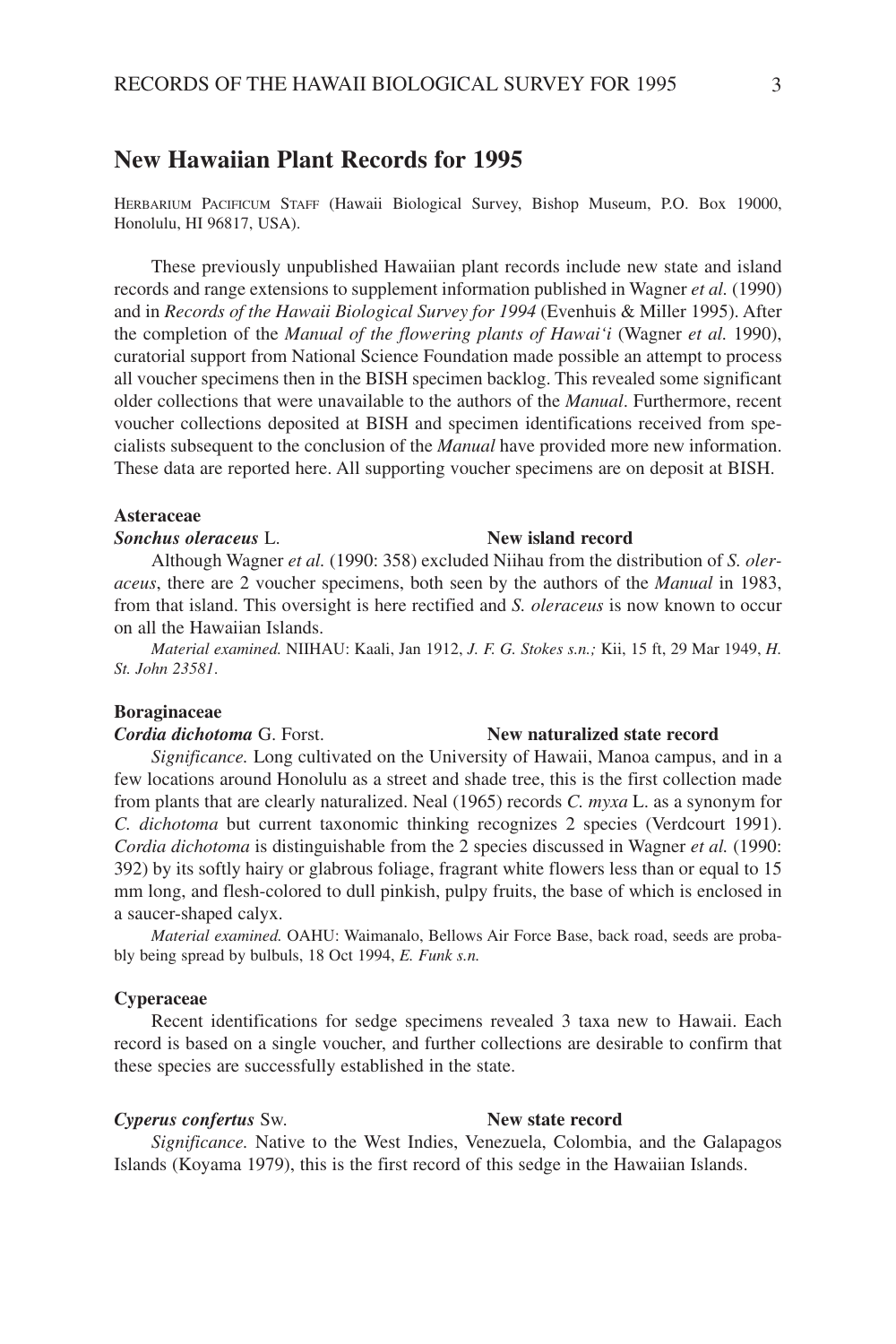*Material examined.* HAWAII: S Kona, lava field inland of Kapua Bay, 7 Oct 1986, *L. Stemmermann 7125*.

#### *Cyperus cyperoides* (L.) Kuntze **New state record**

*Significance.* Previously known from the tropics & subtropics of Africa, Asia, and Australia, throughout Malesia, & probably introduced in the West Indies (Kern 1974), this is the first record for this sedge in the Hawaiian Islands.

*Material examined.* HAWAII: Kawaihae, Kohala, 1500 ft, 31 Aug 1936, *E. Y. Hosaka 1558*.

#### *Schoenus apogon* Roem. & Schult. **New state record**

*Significance.* Native from Australia and New Zealand to the Ryukyu Islands & Japan (Kern 1974), this is the first record for this sedge in the Hawaiian Islands.

*Material examined.* HAWAII: Volcano, near new "3500 ft" road sign, 4 Aug 1976, *O. Degener 35812*.

#### **Euphorbiaceae**

*Antidesma platyphyllum* H. Mann **New island record** var. *platyphyllum*

Wagner *et al.* (1990: 600) record the species' distribution as "all of the main islands except Niihau and Kahoolawe ..." and go on to discuss 2 varieties, as follows: *A. platyphyllum* var. *hillebrandii*, known only from Kauai, and var. *platyphyllum*, known from Oahu, Molokai, Lanai, Maui, and Hawaii. The MacDaniels specimen is the first record for var. *platyphyllum* from Kauai.

*Material examined.* KAUAI: Kalihiwai, E branch, 400 m, 12 Feb 1927, *L. H. MacDaniels 655*.

### **Fabaceae**

#### *Dalea emarginata* (Torr. & A. Gray) Shinners **New state record**

*Significance.* Native from southern Texas to Veracruz, Mexico (Correll & Johnston 1979). The existence of 2 collections made 14 years apart in the vicinity of Honolulu Airport indicates that *D. emarginata* is sparingly naturalized.

*Material examined.* OAHU: Lagoon Drive, near Honolulu International Airport, landfill, ocean side, specimen label notes first collected in Feb 1977, this specimen collected 25 Jan 1979, *T. Watanabe s.n.;* Honolulu, Hickam Air Force Base, 5 ft, at edge of lawn area near runway at terminal, 12 Feb 1993, *K. Nagata 4263*.

#### *Macroptilium lathyroides* (L.) Urb. **New island record**

*Significance.* Distribution in Wagner *et al*. (1990: 674) probably on all the main islands but not documented for Molokai.

*Material examined.* MOLOKAI: Hoolehua, Plant Materials Center of Hawaii, 110 m, growing in 1 m high grass patch between windbreaks in lowland dry shrubland, common in area, 9 Oct 1990, *G. D. Hughes s.n.*

### *Neonotonia wightii* (Wight & Arn.) **New island record**,**name change**

**Lackey** 

*Significance.* Distribution in Wagner *et al*. (1990: 674) limited to Oahu, Maui, Kahoolawe, and Hawaii. Wagner *et al.* (1990: 673–74) treated this naturalized legume under the name *Glycine wightii* (Wight & Arn.) Verdc. and noted that Lackey (1977) had removed the species to a new genus, *Neonotonia.* The rationale for segregating *Neo-*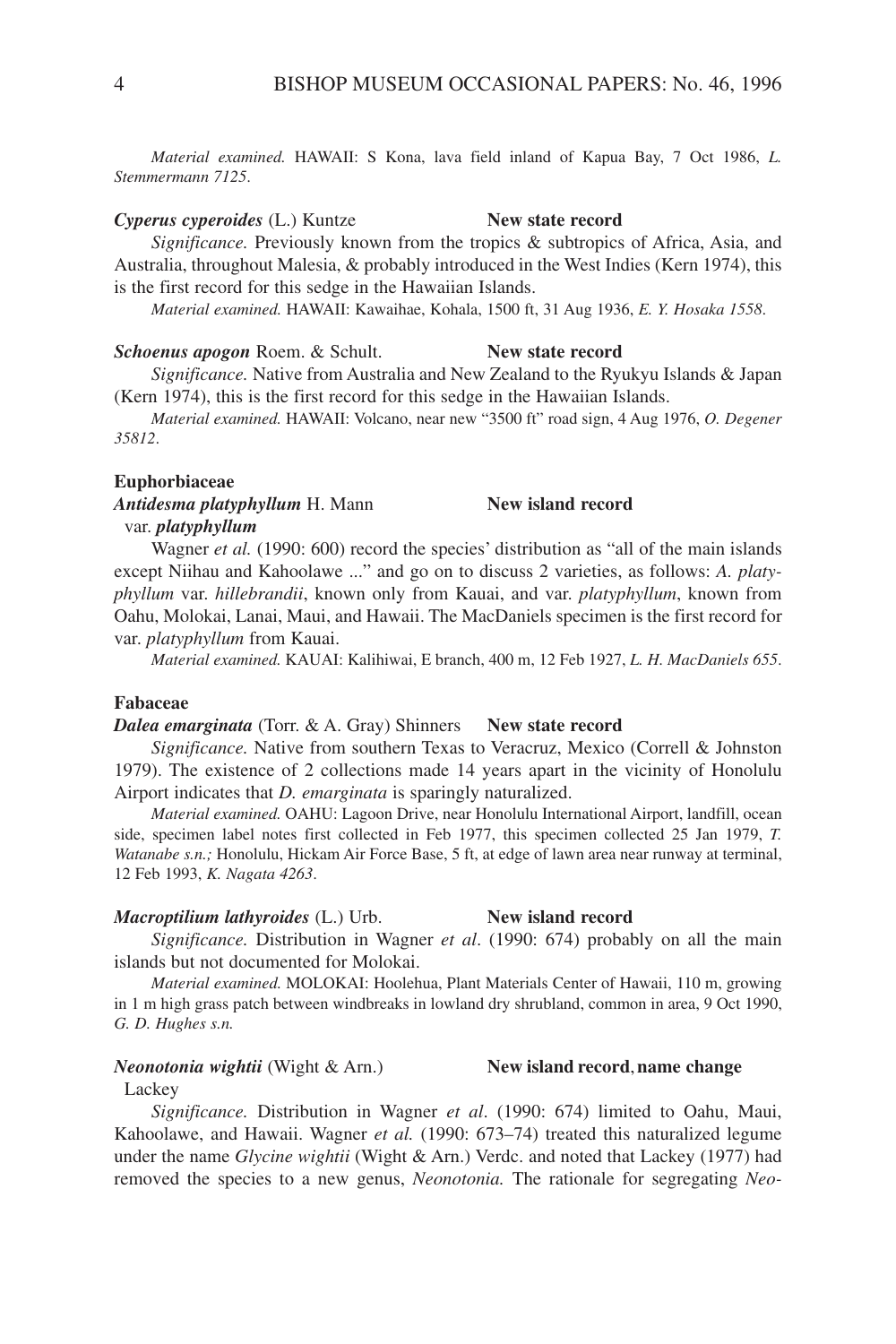*notonia* from *Glycine* was summarized by Hymowitz and Newell (1981) and this taxonomic concept has since gained general worldwide acceptance (Mabberley 1990, Wiersema *et al*. 1990, Lock & Simpson 1991, Arnold & de Wet 1993, Kartesz 1994). We therefore adopt the name *N. wightii* for Hawaiian populations of the species. The following specimen is the first recorded from Kauai.

*Material examined.* KAUAI: Koloa District, Kalaheo, along Puuwai Rd, ca. 850 ft, naturalized in vacant lot, 9 Mar 1995, *T. Flynn 5730*.

### **Senna septemtrionalis** (Viv.) **New island record**

H. S. Irwin & Barneby

*Significance.* Distribution in Wagner *et al.* (1990: 702) limited to Kauai, Oahu, Molokai, and Maui, with an extension to Hawaii reported in Wagner & Herbst (1995: 21). Lanai was omitted from the distribution reported in the *Manual*, despite the existence of 4 voucher specimens seen by its authors in 1986. This citation corrects the oversight.

*Material examined.* LANAI: E end mountains, Jun 1913, *C. N. Forbes 277.L;* Koele, 19 Oct 1913, *G. C. Munro 169*, *317;* Koele, 1740 ft, 11 Sep 1928, *G. C. Munro 393*.

#### **Melastomataceae**

#### **Dissotis rotundifolia** (Sm.) Triana **New island record**

*Significance.* Distribution in Wagner *et al.* (1990: 907) limited to Oahu, Maui, and Hawaii. Because *D. rotundifolia* is cultivated statewide as an ornamental it is to be expected that it will become naturalized eventually on all inhabited islands. The label for the following voucher specimen indicates the plants were "escaping from adjacent yards."

*Material examined.* KAUAI: Kawaihau District, ca. 280 ft, near beginning of proposed Wailua Cart Trail, 28 Jan 1992, *T. Flynn 4885*.

#### **Oleaceae**

#### *Jasminum fluminense* Vell. **New naturalized record**

*Significance.* Widespread in tropical Africa and extensively naturalized in South America and the West Indies, *J. fluminense* has long been cultivated in Hawaii as an ornamental (Neal 1965). Recent evidence indicates this jasmine is naturalizing in dry disturbed areas of Oahu and the island of Hawaii. In addition to the vouchered records, *J. fluminense* has also been sighted in dry thickets above Hanauma Bay, Oahu. The following collections unambiguously represent naturalized populations. One earlier collection, *Akira Kawasaki s.n*., from the McCandless Ranch on the Big Island dated 30 Oct. 1963, could be the earliest naturalized record for *J. fluminense*; the label does not indicate if the plants were cultivated or not.

*Material examined.* OAHU: Waimanalo, Bellows Air Force Base, sea level to 1000 ft, probably once planted as an ornamental, common, rapidly spreading, some plants cover 6–7 sq m, 18 Oct 1994, *E. Funk s.n.*; Honolulu, S side of Diamond Head, in gulch, 150 ft, 1 May 1955, *H. St. John 25517*; Honolulu, Waahila Ridge, 300 ft, 17 Oct 1987, *G. Linney 871017-43*. HAWAII: S Kona District, land of Kalahiki, along road to Hookena, 200 ft, 21 Jan 1976, *D. Herbst & G. Spence 5634*; S Kona District, road to Hookena Beach, disturbed roadside, 10 Mar 1988, *W.L. Wagner, C. Imada & W. Takeuchi 5938.*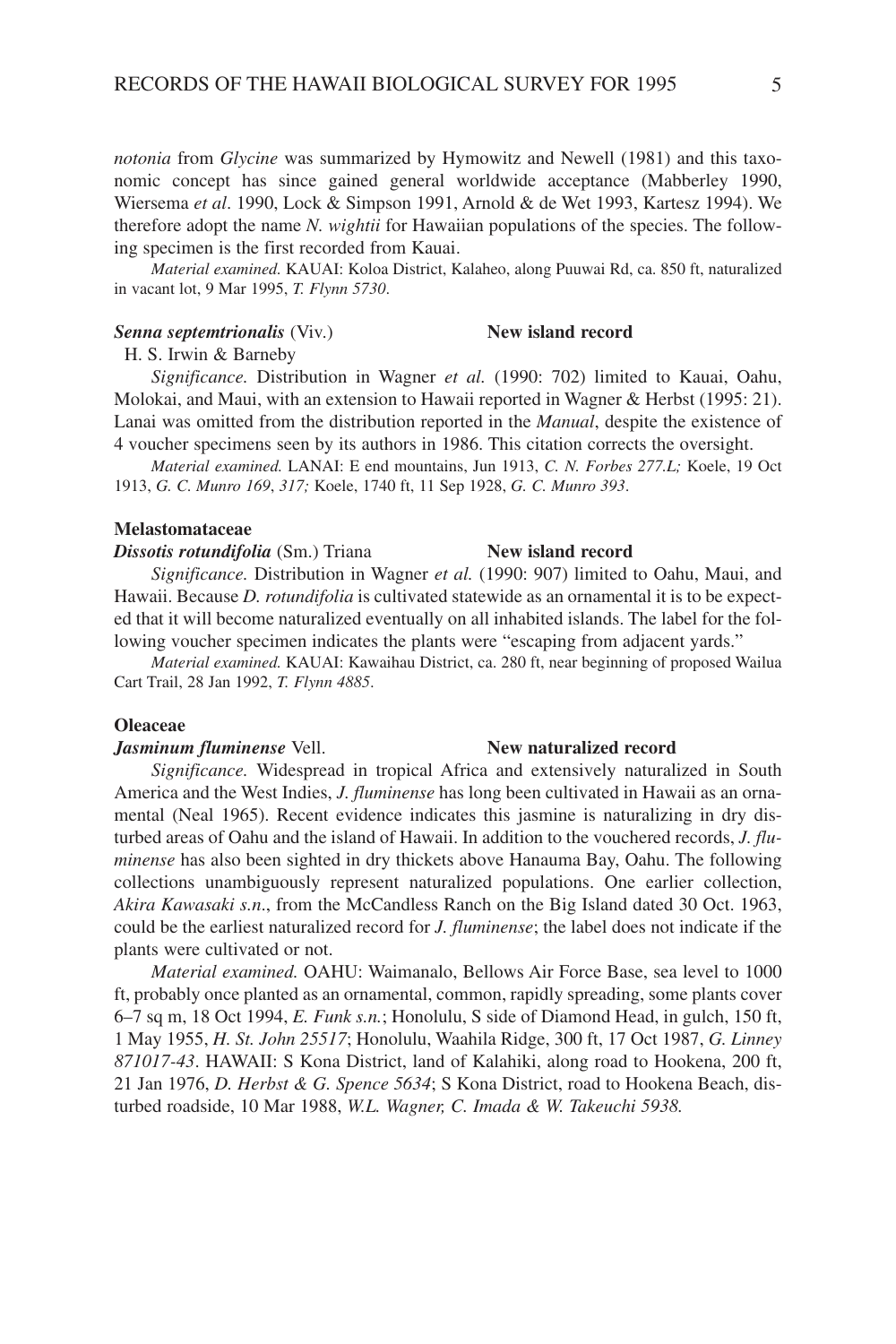### **Passifloraceae**

#### *Passiflora foetida* L. **New island record**

*Significance.* Distribution in Wagner *et al.* (1990: 1011) limited to Niihau, Kauai, Oahu, Maui, and Hawaii. During archaeological survey work on Molokai, a specimen was gathered from the dig site that proved to be the first island record. The specimen is unusual in having small leaves that are densely velvety-hairy. The collector noted this was the only plant seen in the area.

*Material examined.* MOLOKAI: Halena, 50–70 ft, 4 Sep 1993, *Maurice Major s.n.*

#### **Rhamnaceae**

### **Gouania vitifolia** A. Gray **Notable rediscovery**

Wagner *et al.* (1990: 1097) speculated that this species had become extinct. Known from just 7 collections, 5 of which came from the Waianae mountains of Oahu, the last place the species was collected this century. In 1990, Joel Lau located living plants in the Waianae Mts. (Obata 1992) which were subsequently vouchered on 2 occasions by John Obata. These vouchers represent 2 distinct populations located in the same area.

*Material examined.* OAHU: Waianae Range, Waianae Kai, 625 m, NE of the last water tank (reservoir) at the end of the paved road in the forest, in the upper reaches of a sub-gulch, on the gully floor, noted to be a very healthy flowering population estimated to be over 10 plants, 16 Dec 1990, *J. Obata 90-705;* Waianae Range, Waianae Kai, 2300 ft, in a subgulch, NE of the last water tankfacility at the end of a concrete road, 3/4 way up the gully floor, second of 2 known plants, 30 Dec 1990, *J. Obata & R. Hill s.n.*

### **Rosaceae**

**Photinia davidiana** (Decne.) Cardot **New state record** 

*Significance.* Long known in Hawaii as *"Cotoneaster frigida"* (Neal 1965: 386, St. John 1973: 172), a misidentification, this taxon has recently been correctly identified as a tropical species of *Photinia* native to southern China and northern Vietnam. First collected in 1940 around Nauhi at an elevation of  $\pm$  6000 ft, there is now a population "one-half" mile or more around Nauhi Camp, Nauhi Gulch, and upper Piha area" [from label *A. Kikuta s.n.*]. A collection from Maui is included here because *P. davidiana* is very likely naturalized there as well, and field collections are needed to establish its status in and near the Kula Forest Reserve.

*Material examined.* MAUI: E Maui, Kula Forest Reserve, Polipoli Park, 1830 m, Oct 1986, *R. Hobdy 2699;* HAWAII: Hakalau Forest National Wildlife Refuge, 1585 m, Nauhi, naturalized in this area, 25 Aug 1993, A. Kikuta s.n.; Nauhi, 6000+ ft, native of the Himalayan region, 1 Mar 1940, *E. L. Caum s.n.*

### **Rubiaceae**

### *Coprosma rhynchocarpa* A. Gray **New island record**

*Significance.* Distribution in Wagner *et al.* (1990: 1130) limited to Hawaii. *Material examined.* MAUI: E Maui, Auwahi District, S slope, 18 Dec 1981, *A. C. Medeiros 191*

*& 195*.

#### **Psychotria greenwelliae** Fosberg **New island record**

*Significance.* Reported to occur only around Kokee on Kauai in the *Manual* (Wagner *et al.* 1990: 1164), the following collections represent a significant range extension for this species. That *P. greenwelliae* could occur on the Manoa Cliff trail, on the very outskirts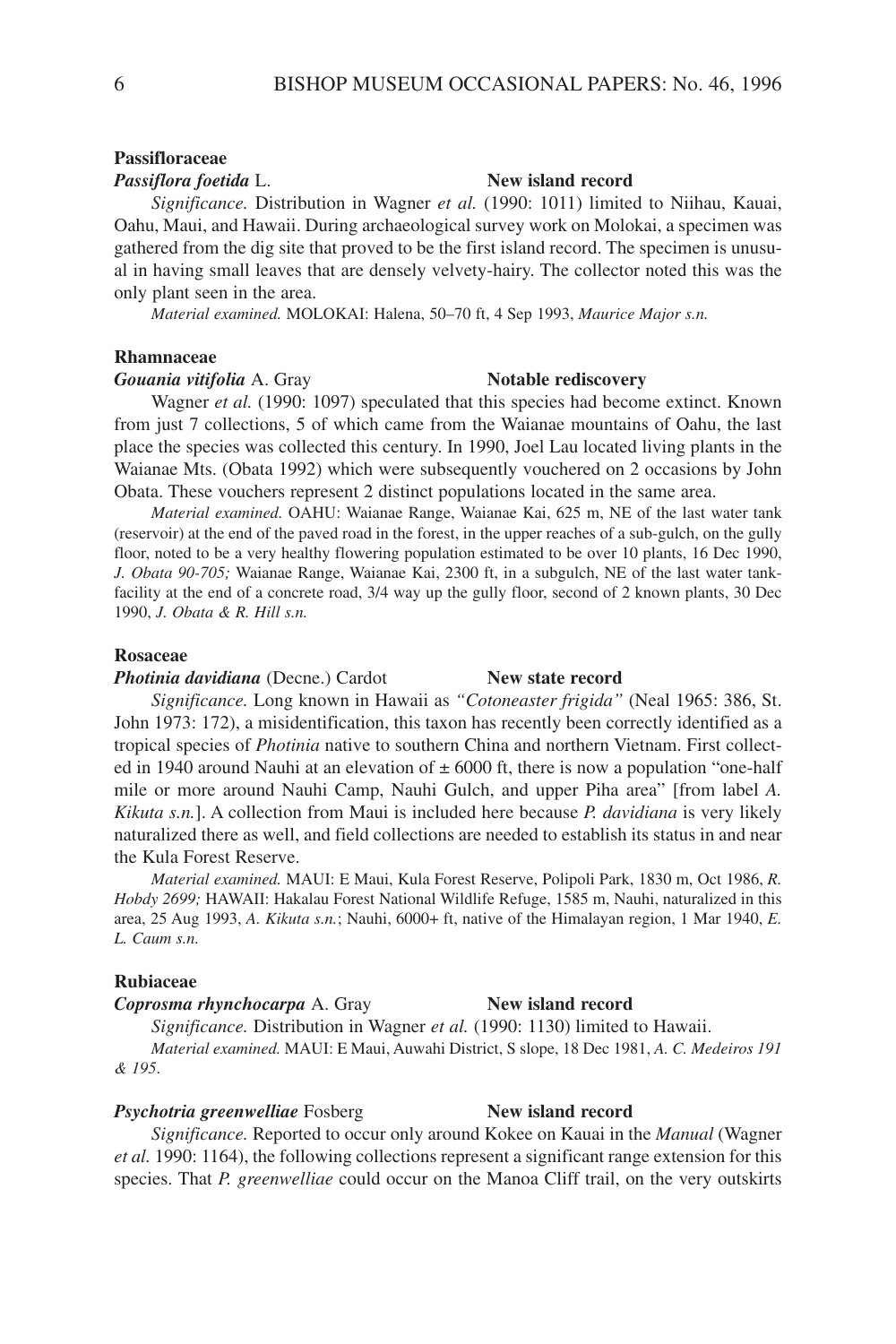of Honolulu, without being documented until 1990 underscores the need for further field collecting on all islands. The species is now known from both the Waianae and Koolau ranges on Oahu, as well as from Kauai.

*Material examined.* OAHU: Koolau Range, Manoa Cliff-trail, ca. 1600 ft, E exposed cliff, 22 Jul 1990, *M. Kiehn et al. MK-900722-4/1*; Waianae Range, Waianae Kai-trail, ca. 2000–2400 ft, steep S exposed slopes on the way to the ridge, 23 Sep 1990, *M. Kiehn et al. MK-900923-1/2* & *MK-900923-1/5.*

### **Rutaceae**

#### *Melicope elliptica* A. Gray **New island record**

*Significance.* Previously known from relatively few collections, all confined to the Waianae range on Oahu, or from Maui (Wagner *et al.* 1990: 1188, as *Pelea elliptica)*, the occurrence of *M. elliptica* in mesic forest on Molokai is not surprising. Further collections are desirable to document the extent of the Maui and Molokai populations.

*Material examined.* MOLOKAI: Land section of Wawaia, Kua Gulch, 712 m, 18 Aug 1991, *J. Lau & J. L. Perry 3418*.

### **Urticaceae**

#### *Urtica urens* L. **New island record**

*Significance.* Previously known only from the island of Hawaii (Wagner *et al.* 1990: 1314) this collection represents a range extension for the burning nettle. The label notes

"a patch 9 ft x 12 ft" in extent, that can hopefully be eradicated before it spreads. *Material examined.* OAHU: Along access road to Nuuanu Pali State Park, above highway (tun-

nel), 16 May 1995, *M. Hong s.n.*

### **Violaceae**

#### *Isodendrion pyrifolium* A. Gray **Notable rediscovery**

*Significance.* Last collected in 1870 and presumed to be extinct because it had not been seen alive since (Wagner *et al.* 1990: 1331), the discovery of *I. pyrifolium* on the Kona coast of the Big Island was exciting news in 1991. The proximity of the few plants to the Kailua landfill in a disturbed area is cause for concern.

*Material examined.* HAWAII: North Kona, Land of Kealakehe, 240 ft, ca. 1/4 mile N of Kailua landfill, in arid, scrubby grassland, 14 Jul 1991, *K. Nagata 4215*.

#### **Acknowledgments**

These records were compiled by the staff of the Herbarium Pacificum (BISH) of Bishop Museum. In alphabetical order the contributors are Katie Anderson, Walter Appleby, Barbara Hawley, Clyde T. Imada, B. Leilani Pyle, and George W. Staples. We kindly thank the following individuals for providing identifications of voucher specimens: James Miller *(Cordia),* J.B. Phipps *(Photinia),* S. H. Sohmer *(Psychotria),* Mark T. Strong (Cyperaceae), Warren L. Wagner *(Antidesma),* and Grady L. Webster *(Antidesma).* We appreciate editorial guidance received from Neal Evenhuis and Scott Miller of the HBS. Processing the BISH curatorial backlog, thereby making some older specimens available for study, was partially supported by National Science Foundation curatorial grant BSR 8912364.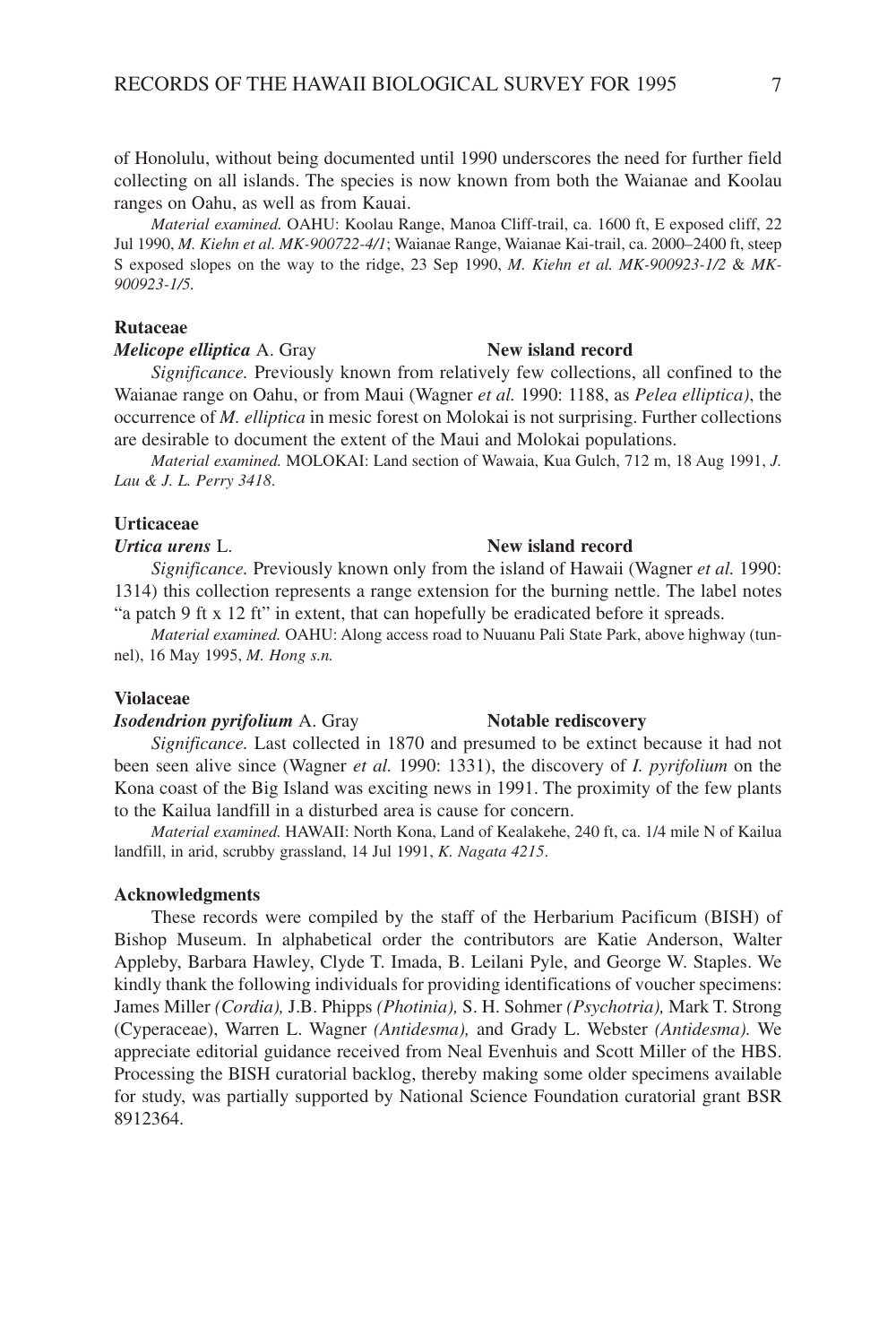**Literature Cited**

- **Arnold**, **T**.**H**. **& B**.**C**. **de Wet**, **eds**. 1993. Plants of southern Africa: names and distribution. *Mem. Bot. Surv. S. Afr*. **62**: iv + 825 p.
- **Correll**, **D**.**S**. **& M**.**C**. **Johnston**. 1979. *Manual of the vascular plants of Texas.* Univ. of Texas at Dallas, Richardson, Texas. 1881 p.
- **Evenhuis**, **N**.**L**. **& S**.**E**. **Miller**, **eds**. 1995. Records of the Hawaii Biological Survey for 1994. Parts 1 & 2. *Bishop Mus. Occas. Pap.* **41**, **42**.
- **Hymowitz**, **T**. **& C**.**A**. **Newell**. 1981. Taxonomy of the genus *Glycine*, domestication and uses of soybeans. *Econ. Bot*. **35**: 272–88.
- **Kartesz**, **J**.**T**. 1994. *A synonymized checklist of the vascular flora of the United States, Canada, and Greenland*. 2 vols. Timber Press, Portland.
- **Kern**, **J**. **H**. 1974. Cyperaceae. *In:* van Steenis, C.G.G.J., ed., *Flora Malesiana.* Ser. I. **7**: 435-753.
- **Koyama**, **T**. 1979. Cyperaceae. *In:* Howard, R. A., *Flora of the Lesser Antilles* **3**: 220–60.
- **Lackey**, **J**.**A**. 1977. *Neonotonia,* a new generic name to include *Glycine wightii* (Arnott) Verdcourt (Leguminosae, Papilionoideae). *Phytologia* **37**: 209–12.
- **Lock**, **J**.**M**. **& K**. **Simpson**. 1991. *Legumes of west Asia, a check-list*. Royal Botanic Gardens, Kew.  $xi + 263$  p.
- **Mabberley**, **D**.**J**. 1990. *The plant-book.* Reprinted with corrections. Cambridge Univ. Press, New York. xii + 707 p.
- **Neal**, **M**.**C**. 1965. In gardens of Hawaii. Second edition. *Bishop Mus. Spec. Publ*. **50**, 924 p.
- **Obata**, **J**. 1992. *Gouania vitifolia*—rediscovered! *Newsl. Hawaii. Bot. Soc*. **30**: 7.
- **St**. **John**, **H**. 1973. *List and summary of the flowering plants in the Hawaiian Islands*. Pacific Tropical Botanical Garden, Lawai, Kauai, Hawaii. 519 p.
- **Verdcourt**, **B**. 1991. Boraginaceae. *In*: Polhill, R.M., ed., *Flora of tropical East Africa*. 124 p.
- **Wagner**, **W**.**L**. **& D**.**R**. **Herbst**. 1995. Contributions to the flora of Hawai'i. IV. New records and name changes. *Bishop Mus. Occas. Pap.* **42**: 13-27.
- **Wagner**, **W**.**L**., **D**.**R**. **Herbst & S**.**H**. **Sohmer**. 1990. *Manual of the flowering plants of Hawai'i*. 2 vols. Univ. Hawaii Press & Bishop Museum Press, Honolulu.
- **Wiersema**, **J**.**H**., **J**.**H**. **Kirkbride**, **Jr**. **& C**.**R**. **Gunn**. 1990. Legume (Fabaceae) nomenclature in the USDA germplasm system. *U.S. Dep. Agric. Tech. Bull*. **1757**, 572 p.

## **Contributions to the Flora of Hawai**'**i. V**

DERRAL R. HERBST (U.S. Army Corps of Engineers, CEPOD-ED-ES, Fort Shafter, HI 96858) and WARREN L. WAGNER (Department of Botany, MRC 166, National Museum of Natural History, Smithsonian Institution, Washington, DC 20560)

Publication of the *Manual of the flowering plants of Hawai'i* (Wagner *et al*. 1990) has provided a modern accurate account of the angiosperms occurring indigenously and naturalized after introduction by humans directly or indirectly. Collecting efforts after the cut-off date for the *Manual* project (September 1987) have resulted in a substantial number of new distributional records and detection of additional naturalized species. Also,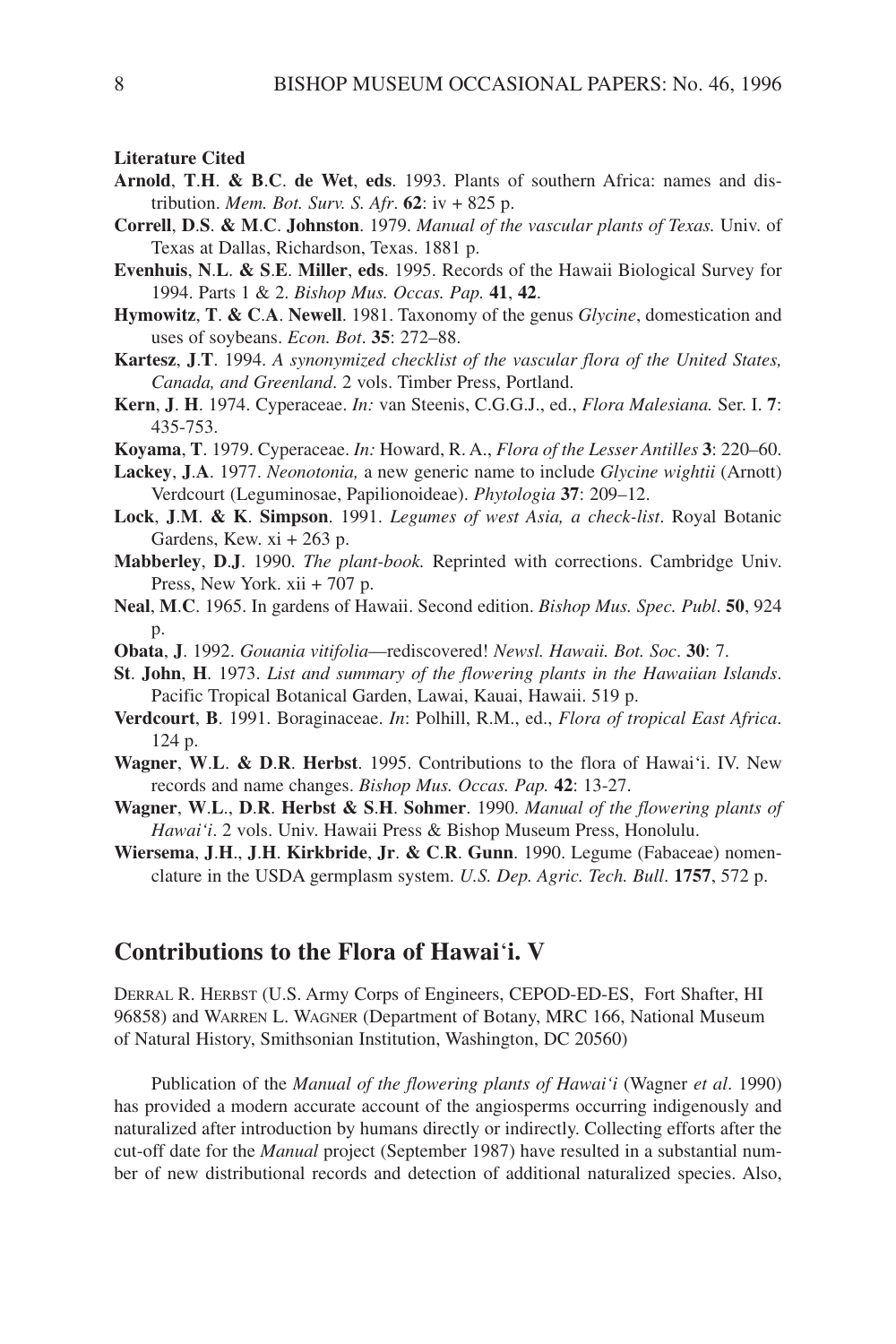recent publications have resulted in new classifications or nomenclatural changes for species that occur in the Hawaiian Islands. This paper provides records for naturalized species documented for the first time in the Hawaiian Islands, new range extensions for naturalized, and a few native species within the archipelago. The first 2 papers in the series (Wagner *et al*. 1986, 1989) were published as precursors to the *Manual*, while the others were published to update that work (Lorence *et al*. 1995, Wagner & Herbst 1995). These records and changes can be considered a supplement to the *Manual* (Wagner *et al*. 1990). In reporting additions to the flora we give diagnostic characters so that this paper can be used in conjunction with the *Manual* for identifications. We use the same definition for "naturalized" as used in the *Manual* (Wagner *et al*. 1990: 1645). We report 7 new island records for naturalized species. We also call attention to 6 newly naturalized species in the Hawaiian Islands. We discuss the rediscovery of *Tetramolopium capillare* and a novel form at a new locality for the rare *Munroidendron racemosum.* All identifications have been made by the authors except for those made by specialists listed in the acknowledgments.

### Aizoaceae New island record

#### *Trianthema portulacastrum* L.

The following collection represents a new island record for Maui. It was previously known from O'ahu (Wagner *et al*. 1990: 179).

*Material examined.* MAUI: West Maui, Launiupoko, Kapuali, along cane road, 46 m, 5 March 1993, *Hobdy 3543* (BISH, US).

#### **Araliaceae**

### *Munroidendron racemosum* (C. Forbes) Sherff **Notable discovery**

A collection of this species made in the Waimea Canyon from a single tree had the leaves just expanding, but it is clear that they are atypical in being glabrous. Previously all plants of this species were known to only have a densely whitish stellate-furfuraceous abaxial leaf surface. *Munroidendron* had previously been known from 3 areas: Nounou Mountain, Napali Coast, and Ha'upu Ridge (Lowry 1990: 229). This glabrous collection also extends the range to the Waimea Canyon. Another collection listed below represents a new locality for the typical pubescent form of the species, extending the range from the Napali Coast to Limahuli Valley.

*Material Examined.* KAUA'I: Waimea District., Koaie Canyon, lip of a precipice on a N-facing slope beyond Lonomea rest stop, 550 m, 1 tree, 12 Nov 1988, *Fay & Robinson s. n.* (BISH). Hanalei District, Limahuli Valley, 70° N-facing slope, 580 ft., degraded mixed mesophytic forest, population of 2 saplings and 2 mature individuals, 15 Dec 1989, *Wichman 218* (BISH). **Asteraceae**

### *Ageratina riparia* (Regel) R. King & H. Rob. **New island record**

The following collection represents a new island record from the island of Kaua'i. *Ageratina riparia* was previously known in the Hawaiian Islands from O'ahu, Moloka'i, Maui, and Hawai'i (Wagner *et al*. 1990: 255).

*Material examined.* KAUA'I: boundary of Lihue and Kawaihau Districts, headwaters of the N fork of the Wailua River, 600–670 m, 11 Mar 1993, *Flynn et al. 5279* (BISH, PTBG, US).

## *Flaveria trinervia* (Spreng.) C. Mohr **New island record**

The following collection represents a new island record for this species. It was previously known from Barber's Point to Sand Island and Koko Head, O'ahu (Wagner *et al*.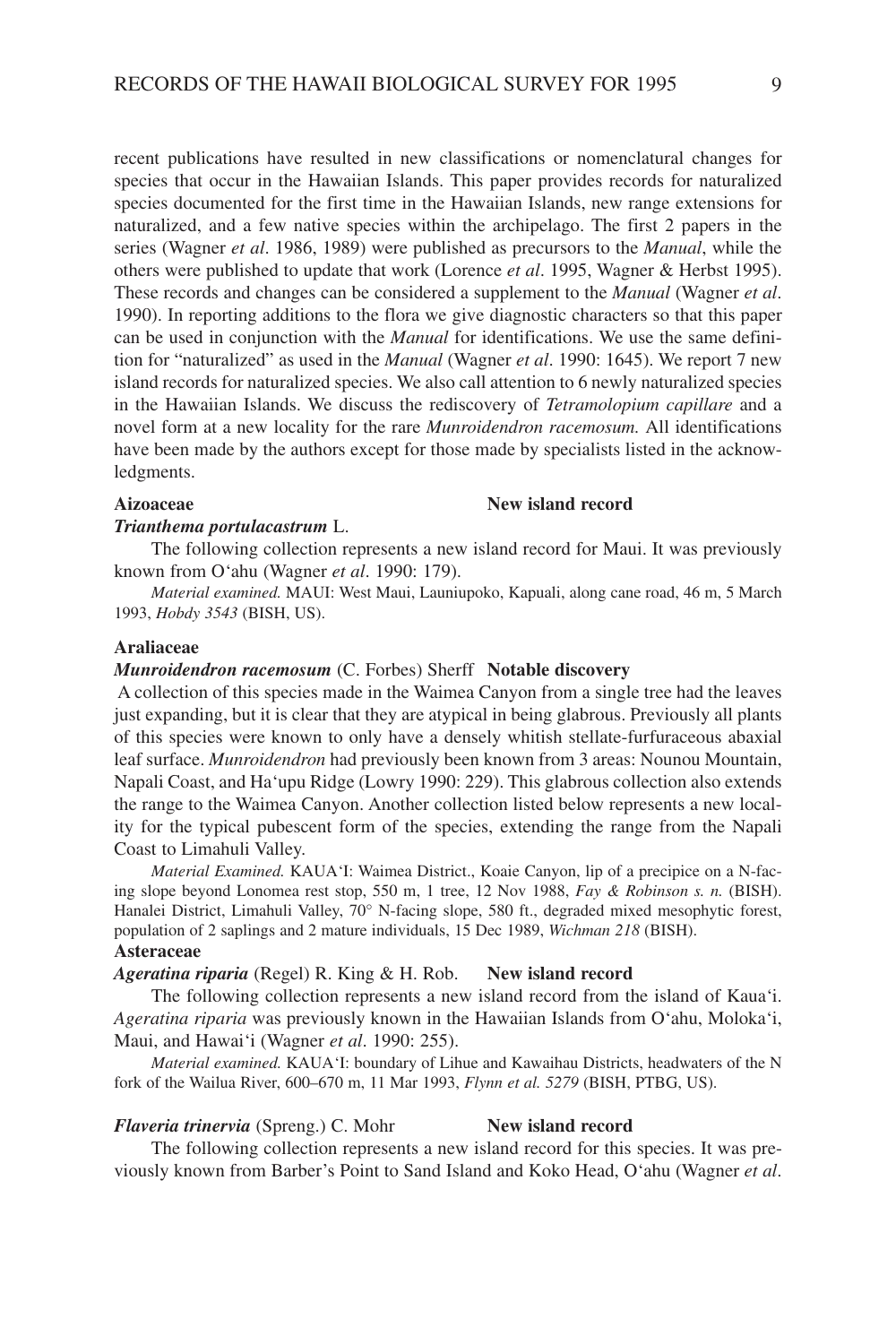1990: 317), and recently reported from Kaua'i (Lorence *et al.* 1995). *Material examined.* KAHO'OLAWE: Smuggler's Cove, 25 Jan 1991, *Ellshoff 196* (BISH).

### *Hypochoeris glabra* L. **New island record**

The following collection represents a new island record for this species. It was previously known from all of the main islands except Ni'ihau and Lana'i (Wagner *et al.* 1990: 327).

*Material examined.* LEHUA: weathered cinder cone, common herb on N side, 0–700 ft., 10 Jan 1992, *Flynn 4859* (BISH).

### *Tetramolopium capillare* (Gaud.) St. John **Rediscovery**

The following record represents a rediscovery of a species presumed to be extinct by Lowrey (1990: 363). This species was last collected in 1955 in the Lahaina Luna area of West Maui (*St. John 25604*, BISH). Several previous unsuccessful attempts had been made to relocate populations of this species.

*Material examined.* MAUI: West Maui, West Maui Mountains, back west side of Kauaula Valley, just above where main valley divides, and where 2 streams meet at a narrow gorge, 3020 ft., cliff walls with *Sadleria, Artemisia,* and *Lobelia hillebrandii,* [population of] about 100 plants, 16 Sep 1993, *Perlman 13764* (BISH, NY, PTBG, US).

### **Begoniaceae**

#### *Begonia reniformis* Dryander **New island record**

The following collection represents a new island record for this species. It was previously known from North and South Kona districts, Hawai'i (Wagner *et al.* 1990: 384).

*Material examined.* O'AHU: Waikane Gulch, along gully floor and steep slopes along gully, ... dominant plant in this gulch, 366 m, 29 Dec 1993, *Obata s. n.* (BISH).

#### **Brassicaceae**

### *Capsella bursa-pastoris* (L.) Medik. **New island record**

The following collection represents a new island record, the first record of this species from the Northwestern Hawaiian Islands. It was previously known from O'ahu, Lana'i, Maui, and Hawai'i (Wagner *et al.* 1990: 403).

*Material examined.* MIDWAY ATOLL: Sand Island, Jul 1988, *Herbst & Takeuchi 9087* (BISH).

### **Dipsacaceae**

*Scabiosa palaestrina* L. s.l. **New state record**

The following collection of a species of pincushion flower represents a new state record to the naturalized flora of the Hawaiian Islands. *Scabiosa* can be characterized by its opposite oblong to oblong-spatulate or linear, sometimes pinnatifid leaves, flowers in heads up to 5 cm in diam., subtended by involucral bracts, the florets are tubular, each with a basal epicalyx of connate bracteoles which are expanded into a corona, calyx of 5 bristle-like parts that lengthen and stiffen in fruit forming a star-like structure, corolla cream-colored, 2-lipped with 5 unequal lobes, 4 stamens, and fruit dry and indehiscent, enclosed in the epicalyx and surmounted by the persistent calyx.

*Material examined.* HAWAI'I: Pu'u Kapu Homestead, E of Waimea along Hwy 19, Marie McDonald's *Protea* and cut-flower farm, escaping cultivation, 23 Jun 1985, *Wagner et al. 5545* (BISH).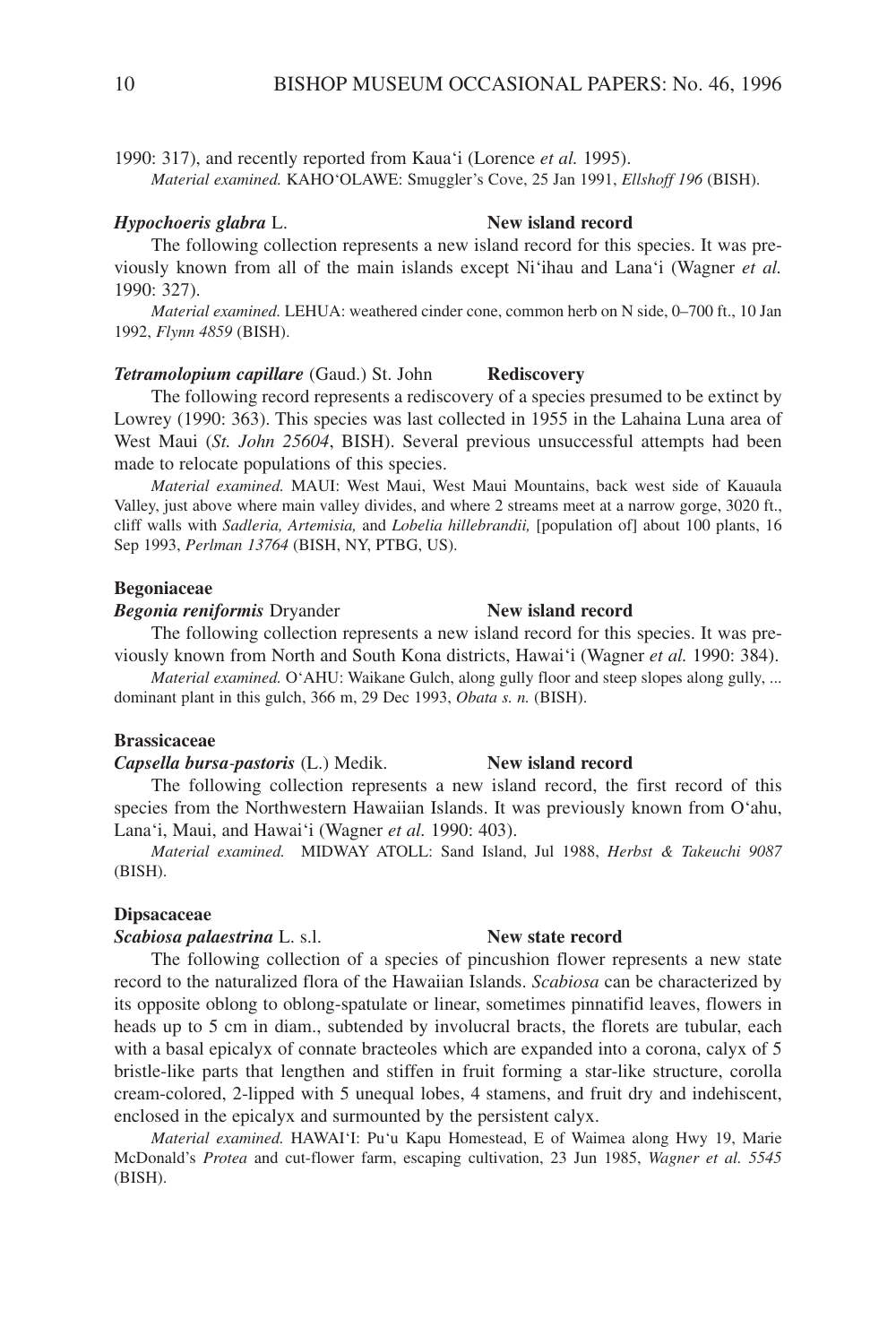#### **Fabaceae**

#### *Caesalpinia major* (Medik.) Dandy & Exell **New island record**

The following record represents a new island record of this probably naturalized species. It was formerly (Geesink *et al*. 1990: 648) known from Ni'ihau, O'ahu, Moloka'i, Lana'i, and Hawai'i.

*Material examined.* MAUI: West Maui, West Maui Mountains, Honokowai, Haenanui Gulch, 550 m, 26 Feb 1994, *Hobdy et al. 3645* (BISH).

#### **Fagaceae**

#### *Quercus suber* L. **New state record**

The following collection represents a new state record for the cork-bark oak, which appears to be adventive or sparingly naturalized.

*Material examined.* HAWAI'I: Hamakua District, Mauna Kea Forest Reserve, near Pu'u Ko'ohe, 2042 m, 25 Mar 1993, *Herbst 9638* (BISH).

#### **Najadaceae**

*Najas guadalupensis* (Spreng.) Magnus **New state record**

The unidentified species of *Najas* discussed in a note by Wagner *et al*. (1990: 1466) has been identified as *N. guadalupensis* (Spreng.) Magnus, the common water-nymph. Additional material has been collected; it is definitely naturalized on the island of Hawai'i. It is characterized by: plants monoecious with much-branched stems up to 6 dm long; leaves 1–2.5 cm long, 0.5–1 mm wide, generally evenly-spaced, flexible, the sheath rounded to obtuse at the junction with the blade, few-toothed, 1-celled, the apex with 1–4, short, 1-celled spines; staminate flowers 2–3 mm long, anthers 4-celled; pistillate flowers 2–3 mm long, stigmas 2–3; fruit surface dull, conspicuously reticulate, pitted. *Najas guadalupensis* is native to North, Central and South America; it occurs in freshwater ponds, sluggish streams, and ditches. In the Hawaiian Islands it is known only from Lokoaka Pond and Wailoa estuary, both in Hilo, Hawai'i.

*Material examined.* HAWAI'I: Lokoaka Pond, submerged, uncommon, 20 Aug 1987, *Stemmermann & Warshauer 7189* (BISH); Wailoa estuary, Hilo, submerged aquatic weed, 25 Jul 1987, *Stemmermann & Luce 7178* (BISH).

#### **Poaceae**

#### *Hyparrhenia dregeana* (Nees) Stent **New state record**

The following record of *Hyparrhenia dregeana* represents the first state record of this species in the Hawaiian Islands. It is naturalized at least at this 1 locality. This species is distinguished from the other 2 species naturalized in the archipelago by culms 15–20 dm, basal sheaths silky pubescent in the lower part; raceme bases subequal, the upper 1 1–1.5 mm long, flattened, stiffly bearded, usually with a scarious lobe ca. 0.5 mm long at the apex; 10–25 awns per raceme-pair. *Hyparrhenia dregeana* is native to Africa, and is apparently not widely naturalized outside of its native range.

*Material examined.* LANA'I: Disturbed pasture along Keomuku Rd, 2.5 mi from Koele, clump grass of open, dry [sites], 30 April 1975, *Herbst & Spence 5289* (BISH).

#### **Ischaemum timorense** Kunth **New state record**

The following collection represents a new state record for *Ischaemum timorense.* It is distinguished from *I. byrone* (Trin.) Hitchc. by leaf blades 10–20 mm wide, distinctly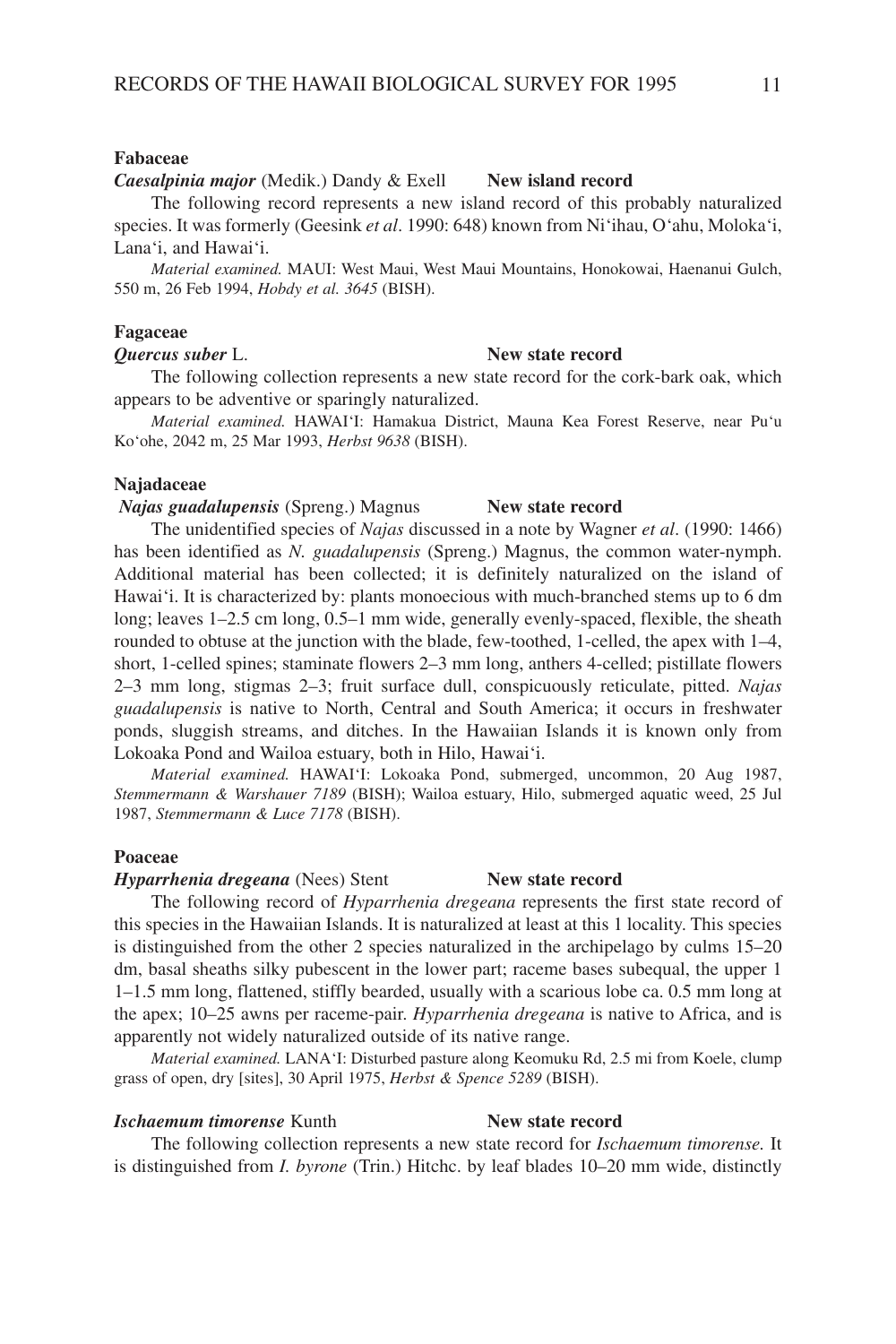petiolate, the petiole up to 5 mm long; racemes 1.2–5 cm long, appressed at first but separating as maturity approaches; stalked spikelet 2.5–3.5 mm long, the awns 5–8 mm long; lower glume of sessile spikelet not keeled. *Ischaemum timorense* is native to the Malesian area, India, and Sri Lanka.

*Material examined.* MAUI: Nahiku, Hana, in pasture, 500 ft, 16 July 1941, *Hosaka 2596* (US).

#### **Rosaceae**

### *Heteromeles arbutifolia* (Lindley) M. Roemer **New state record**

This shrub or small tree known as toyon was planted in or near Mauna Kea State Recreation Area, and is now apparently sparingly naturalized. It represents a state record for this species. It has simple, alternate, evergreen, coriaceous leaves 4–11 cm long, upper surface shiny dark green, the lower surface dull and paler, the margins sharply serrate. Flowers in terminal open, flat-topped panicles; hypanthium 2–3 mm long; sepals 1–2 mm long; petals 2–4 mm long, white; stamens 10 in pairs opposite the sepals. Fruit 5–10 mm in diam., bright red with mealy pulp, containing 3–6 compressed brown seeds. It is endemic to California, but widely cultivated.

*Material examined.* HAWAI'I: Hamakua District, Mauna Kea State Park, Pohakuloa area, 6300 ft, cultivated, 1 July 1968, *Herbst 1187* (BISH); Pohakuloa Training Area, naturalized on 1/4 acre site (area 1), 31 January 1989, *R. Bachman s. n.* (BISH).

#### **Acknowledgments**

We thank various specialists for determinations of specimens or comments on certain problems: D.S. Goyder (*Scabiosa*); R.R. Haynes (*Najas*). We appreciate comments on an earlier draft of this paper by Robynn Shannon, by which it was greatly improved.

### **Literature Cited**

- **Geesink**, **R**., **W**.**L**. **Wagner & D**.**R**. **Herbst**. 1990. Fabaceae, p. 629–721. *In*: Wagner, W.L., D.R. Herbst & S.H. Sohmer, *Manual of the flowering plants of Hawai'i.* University of Hawaii Press & Bishop Museum Press, Honolulu.
- **Lorence**, **D**.**H**., **T**.**W**. **Flynn & W**.**L**. **Wagner**. 1995. Contributions to the flora of Hawai'i. III. New additions, range extensions, and rediscoveries of flowering plants. *Bishop Mus. Occas. Pap*. **41**: 19–58.
- **Lowrey**, **T**. 1990. *Tetramolopium*, p. 361–69. *In*: Wagner, W.L., D. R. Herbst & S.H. Sohmer, *Manual of the flowering plants of Hawai'i.* University of Hawaii Press and Bishop Museum Press, Honolulu.
- **Lowry**, **P**.**P**. 1990. Araliaceae, p. 224–37. *In*: Wagner, W.L., D.R. Herbst & S.H. Sohmer, *Manual of the flowering plants of Hawai'i.* University of Hawaii Press and Bishop Museum Press, Honolulu.
- **Wagner**, **W**.**L**. **& D**.**R**. **Herbst**. 1995. Contributions to the flora of Hawai'i. IV. New records and name changes. *Bishop Mus. Occas. Pap*. **42**: 13–27.
	- ———., **D**.**R**. **Herbst & S**.**H**. **Sohmer**. 1986. Contributions to the flora of Hawai'i I. Acanthaceae to Asteraceae. *Bishop Mus. Occas. Pap*. **26**: 102–22.
	- ———. 1989. Contributions to the flora of Hawai'i II. Begoniaceae-Violaceae and the Monocotyledons. *Bishop Mus. Occas. Pap*. **29**: 88–130.
	- ———. 1990. *Manual of the flowering plants of Hawai'i*. University of Hawaii Press and Bishop Museum Press, Honolulu. 1853 p.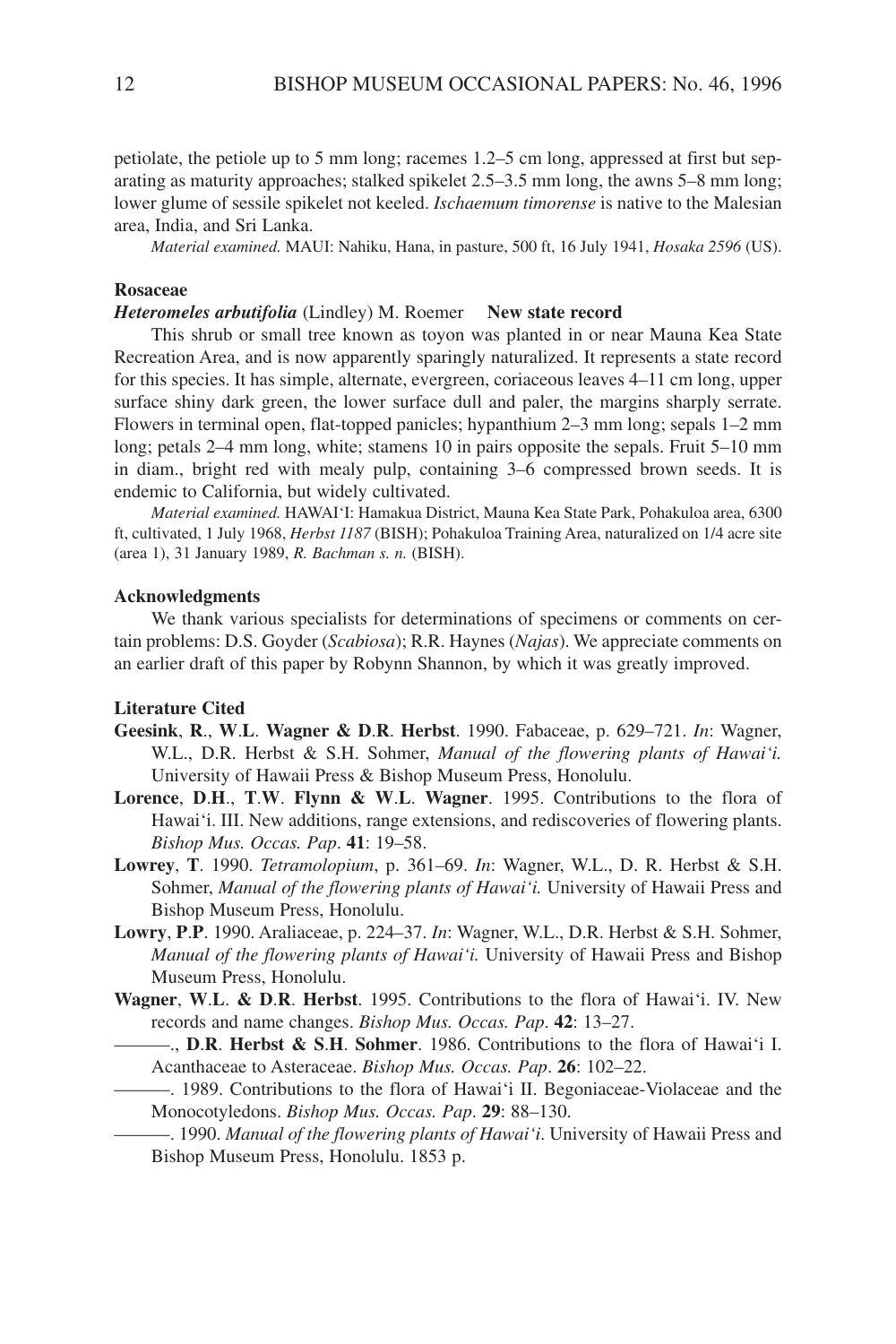# **New Records of Hawaiian Flowering Plants Primarily from the United States National Herbarium**

ROBYNN K. SHANNON and WARREN L. WAGNER (Department of Botany, MRC 166, National Museumof Natural History, Smithsonian Institution, Washington, DC 20560, USA)

During preparation of the *Manual of the flowering plants of Hawai'i* (Wagner *et al.* 1990), only portions of the United States National Herbarium (US) collection of Hawaiian material were examined. Recent curation of the Hawaiian collections at US has uncovered several collections earlier than those reported in the *Manual*, as well as several new island records, including many of the records reported below. Although they are new records in the sense that they have not previously been documented in the literature, most are not recent collections.

#### **Amaranthaceae**

### *Amaranthus viridis* L. **New island record**

The following collection represents a new island record of this species for Laysan. It was previously known from the main islands of Kaua'i, O'ahu, Lana'i, Maui, Kaho'olawe, and Hawai'i, as well as the Northwestern Hawaiian Islands of Kure Atoll and Ka'ula (Wagner *et al.* 1990: 189).

*Material examined.* LAYSAN: May 1902, *Snyder s.n.* (US).

#### **Asteraceae**

#### *Reichardia picroides* (L.) Roth **New island record**

The following collection represents a new island record of this species for Moloka'i. It was previously known only from coastal areas of O'ahu, where it was first collected in 1909 (Wagner *et al.* 1990: 352).

*Material examined.* MOLOKA'I: about 2 km WSW of Kalani, Momomi sand strip, Kaluakoi, directly S of Ka'a, on eroded calcareous sandstone, 22 Feb 1948, *Fosberg 29563* (BISH, K, NY, US).

#### **Buddleiaceae**

#### *Buddleia davidii* Franch. **New naturalized record**

This species, cultivated in the Hawaiian Islands, is now at least sparingly naturalized. *Material examined.* KAUA'I, Waimea Dist., Koke'e State Park, by cabins just S of park headquarters, along Highway 550; secondary forest and plantings in remnant mixed mesophytic forest with *Acacia koa* and *Metrosideros polymorpha*, originally planted and now sparingly naturalized along roadside in secondary vegetation, 1158 m, 28 Mar 1994, *Lorence and Flynn 7452* (US).

#### **Fabaceae**

#### *Macroptilium lathyroides* (L.) Urb. **New island record**

Wagner *et al.* (1990: 683) noted that this species probably occurs on all of the main islands but had not been documented from Moloka'i; the following collection provides that documentation.

*Material examined.* MOLOKA'I: Ho'olehua, Plant Materials Center of Hawai'i, used as a pasture plant, 110 m, 9 Oct 1990, *Hughes s.n.* (BISH).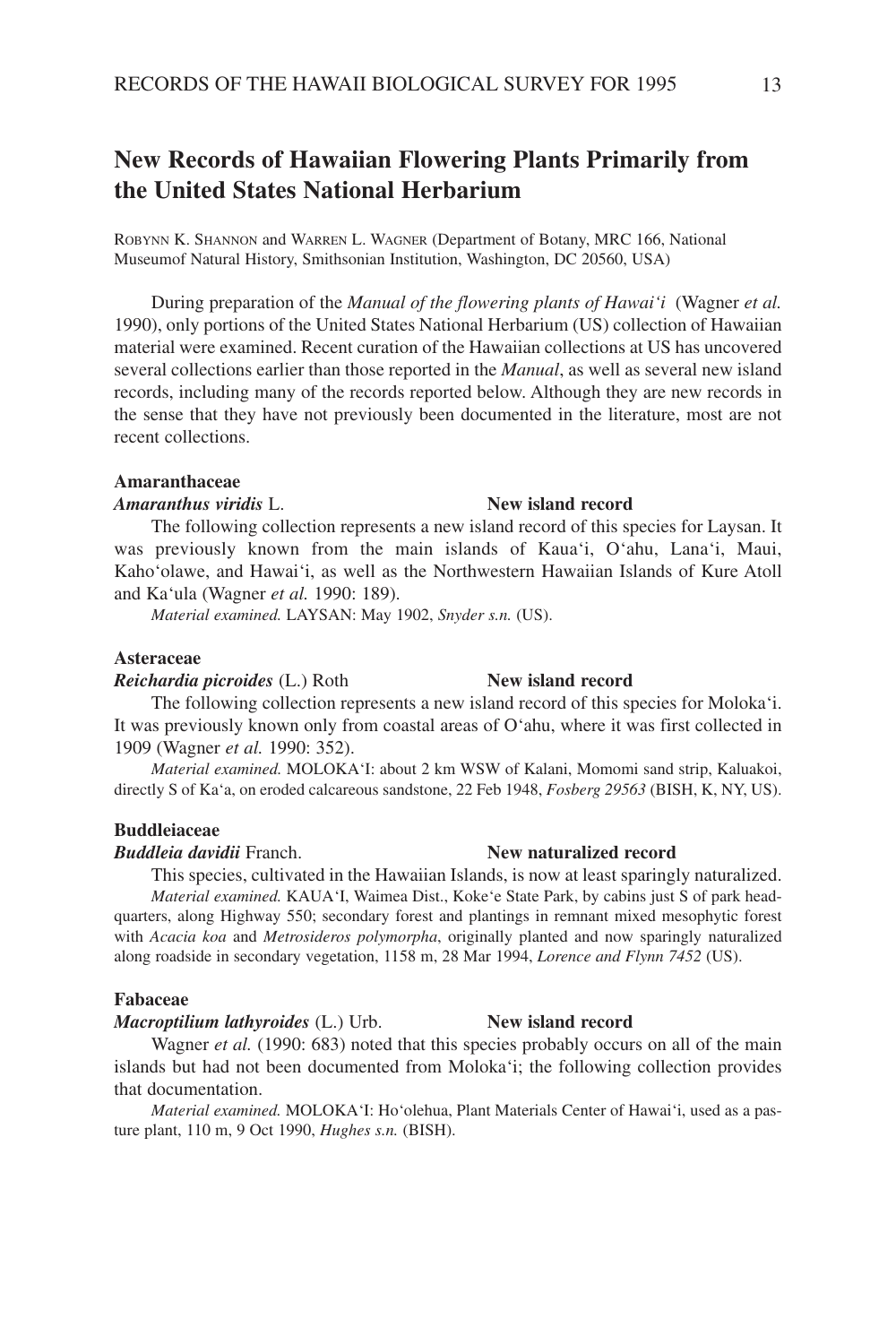#### *Medicago polymorpha* L. **New island record**

The following collection represents a new island record of this species for Moloka'i. It was previously known from Kaua'i, O'ahu, Lana'i, Maui, and Hawai'i (Wagner *et al.* 1990: 684).

*Material examined.* MOLOKA'I: Ho'olehua, in waste field, not uncommon, 4 Apr 1928, *Degener 3514* (US).

#### *Melilotus alba* Medik. **New island record**

As noted by Degener on the specimen label, the following collection represents a new island record for Moloka'i. It was previously known only from Midway Atoll and Hawai'i (Wagner *et al.* 1990: 686).

*Material examined.* MOLOKA'I: Maunahui, 8 Apr 1928, *Degener 11095* (US).

### **Najadaceae**

#### *Najas marina* L. **New state record**

The first report of *Najas* for the Hawaiian Islands was by Chamisso (1829: 499), whose collection Hillebrand (1888) also cited (as *N. major* All., a synonym of *N. marina* L.). Since no modern researcher has seen a Chamisso collection of *Najas* from O'ahu, and since it has not been collected since, St. John (1973) thought that it was probably an erroneous record. A specimen of *N. marina* L. from O'ahu has been found at US, with the collector given as simply "Limu woman," and the common name of the plant as *limu kala wai*. Although it cannot be determined with certainty, we hypothesize that there was a population of *N. marina* L. around Waikiki prior to the construction of the Ala Wai Canal. When the canal was built during the 1920s (Glenn & McMurtry 1995) and the wetlands around Waikiki drained, the *Najas* population died out. The following collection represents the first verified record of *N. marina* L. for the state.

*Material examined.* O'AHU: Honolulu, Waikiki, 29 Apr 1905, *Limu woman 269* (on a Flora of Hawaii, U.S. Department of Agriculture, Hawaii Experiment Station label) (US).

### **Scrophulariaceae**

*Hebe speciosa* (A. Cunn.) Cockayne & Allan **New naturalized record**

This cultivated species, mentioned by Wagner *et al.* (1990: 1235) as persisting vegetatively or perhaps escaping, is here reported as at least previously naturalized on Hawai`i.

*Material examined.* HAWAI'I: Hawaii Volcanoes National Park, Kilauea Volcano, near Park Headquarters, well established in densely grassy waste ground, 1220 m, 20 Sep 1965, *Fosberg 47737* (US).

#### **Urticaceae**

#### *Pilea microphylla* (L.) Liebm. **New island record**

The following collections represent a new island record of this species for Midway Atoll. It is thought to occur on all of the main islands, but has been documented only from Kaua'i, O'ahu, Maui, and Hawai'i (Wagner *et al.* 1990: 1306).

*Material examined.* MIDWAY ATOLL: Eastern Island, S of the E-W runway, 25 May 1964, *Long 1748* (US); at edge of runway in SW corner of island, 12 Aug 1964, *Lamoureux 2765* (US).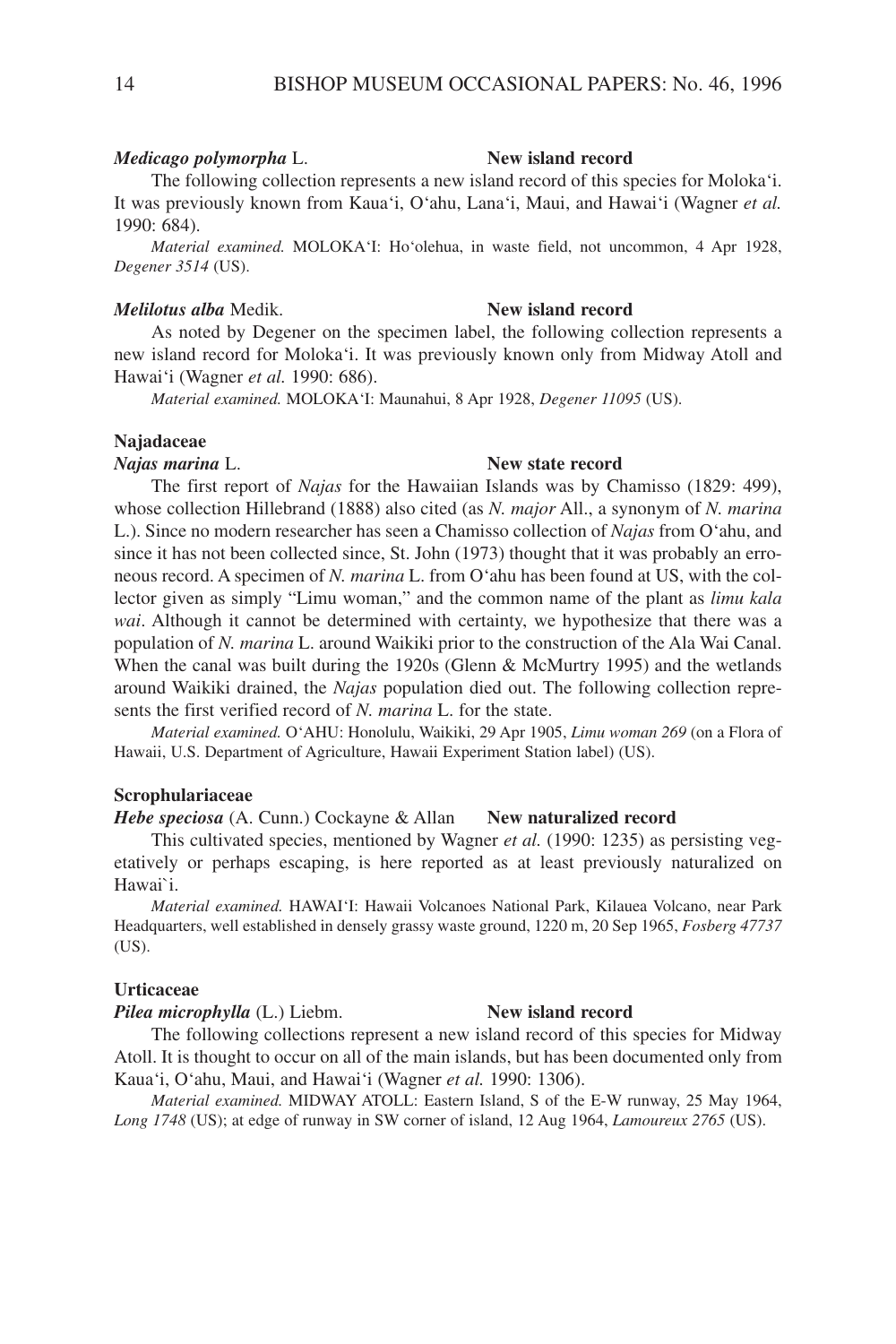#### **Violaceae**

#### *Viola odorata* L. **New island record**

This species, reported by Wagner *et al.* (1990: 1332) as apparently naturalized on Lana'i and Kaua'i, is here reported as apparently naturalized on Hawai'i.

*Material examined.* HAWAI'I: Hawaii Volcanoes National Park, Thurston Lava Tube, Kilauea, well-established patches in *Metrosideros-Cibotium* forest, spreading by creeping rhizomes, 1220 m, 20 Mar 1965, *Fosberg 46053* (US).

#### **Acknowledgments**

We thank Royce Oliver for bringing some of the US collections to our attention, and Robert R. Haynes for identifying the specimen of *Najas*.

### **Literature Cited**

- **Chamisso**, **L**.**A**. **von**. 1929. Aquaticae quaedam diversae affinitatis: *In:* Chamisso, L.A. von & D.F.L. von Schlechtendal, De plantis in expeditione speculatoria Romanzoffiana observatis. *Linnaea* **4**: 497–508.
- **Glenn**, **C**. **R**. **& G**. **M**. **McMurtry**. 1995. Scientific studies and history of the Ala Wai Canal, an artificial tropical estuary in Honolulu. *Pac. Sci*. **49**: 307–18.
- **Hillebrand**, **W**. 1888. *Flora of the Hawaiian Islands: a description of their phanerogams and vascular cryptogams*. C. Winter, Heidelberg (Facsimile ed., 1981, Lubrecht & Cramer, Monticello, NY). 673 p.
- **St**. **John**, **H**. 1973. List and summary of the flowering plants in the Hawaiian Islands. *Pac. Trop. Bot. Gard. Mem*. **1**: 1–519.
- **Wagner**, **W**.**L**., **D**.**R**. **Herbst & S**.**H**. **Sohmer**. 1990. *Manual of the flowering plants of Hawai'i.* University of Hawaii Press & Bishop Museum Press, Honolulu. 1853 p.

# **Pathogenic Organisms of Penaeid Shrimp in the Hawaiian Islands**

WILLIAM H. CARR (Oceanic Institute, P.O. Box 25280, Honolulu, Hawaii 96825, USA)

Although many of the pathogens of penaeid shrimp in Hawaii have been introduced through the importation of penaeid species, some of the most common pathogens are ubiquitous in the environment. The objective of this work is to review the current pathogens of penaeid shrimp in Hawaii and to mention a few potential pathogens that may be introduced in the future.

### **Viruses**

Infectious hypodermal and hematopoietic necrosis virus (IHHNV)

HHNV was first documented in *Penaeus stylirostris* Stimpson and *P. vannamei* Boone imported into Hawaii in 1983 (Lightner *et al*. 1983a). This virus is a single stranded DNA-containing parvovirus that has been associated with "runt-deformity syndrome" (RDS) in *P. vannamei* and severe mortalities in *P. stylirostris*. Juvenile shrimp with RDS display deformed rostrums, wrinkled antennal flagella, cuticular roughness, and other cuticular deformities (Kalagayan *et al*. 1990, Bell & Lightner 1984).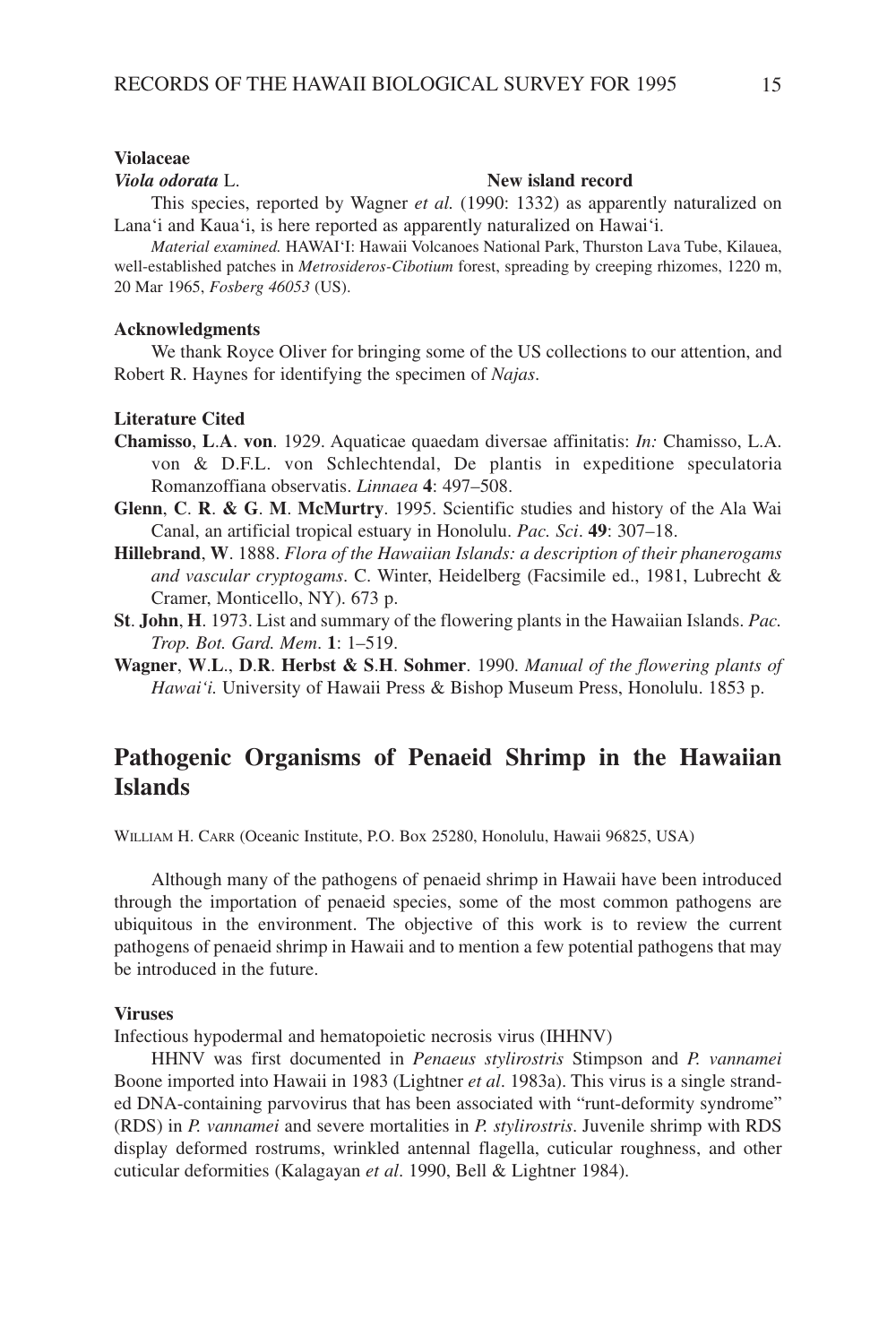#### *Penaeus monodon*-type baculovirus (MBV)

MBV has been observed in imported penaeids in Hawaii (Lightner *et al*. 1983b). Usually, insignificant mortalities are noted for this pathogen.

#### *Baculovirus penaei* (BP)

BP, which is a occluded baculovirus, was first documented in Hawaii in *P. marginatus* Randall from the wild (Brock *et al*. 1986).

#### Taura Syndrome Virus (TSV)

TSV, which is a picornavirus, was first documented in *P. vannamei* in Hawaii in 1995 (Brock *et al*. 1995, Hasson *et al*. 1995). Its introduction was not associated with the importation of live penaeids.

### Hepatopancreatic parvo-like virus (HPV)

This virus was noted in *P. chinesis* (Osbeck) that were imported to Hawaii from Asia. The Hawaiian introductions were destroyed and HPV was eradicated (Brock & Lightner 1990).

#### Reo-like virus disease (REO-III)

REO-III, which has been identified in *P. japonicus* Bate in Hawaii, has been circumstantially linked to "gut and nerve syndrome" (GNS), although the clinical importance of this virus is speculative (Lightner *et al*. 1984).

Lymphoid vacuolization virus disease (LOVV)

Lymphoid vacuolization virus, which has been found in Hawaiian penaeids, does not appear to cause significant disease (Bonami *et al*. 1992, Lightner 1993).

#### Rhabdovirus (RPS) of American penaeids

RPS has been isolated from *P. vannamei* and *P. stylirostris* in Hawaii (Nadala *et al*. 1992, Lu *et al*. 1990). The pathological significance of this virus is poorly understood.

### **Bacteria**

*Vibrio* spp*.* (*V. alginolyticus* Miyamoto *et al*.*, V. harveyi* Johnson & Shunk*, V. vulnificus* Reichelt *et al*.*, V. parahaemolyticus* Fujino *et al*.)

These species are ubiquitous in the environment in Hawaii but can occasionally cause infections in shrimp (Lightner 1993).

Rickettsia-like microorganisms (Order Rickettsiales, Family Rickettsiaceae)

Infections with these organism have been described in wild penaeid shrimp in Hawaii (Brock *et al*. 1986). This organism has not been well characterized. Clinical signs of heavy infection include lethargy and anorexia.

#### *Leucothrix mucor* Oersted

This filamentous bacteria has a wide geographic distribution in the marine environment (Brock 1966) and has been noted on cultured *P. vannamei* as a epicommensal fouling organism (W. Carr, unpubl. data).

#### **Fungi**

### *Lagenidium callinectes*

This phycomycete fungus has worldwide distribution including Hawaii and can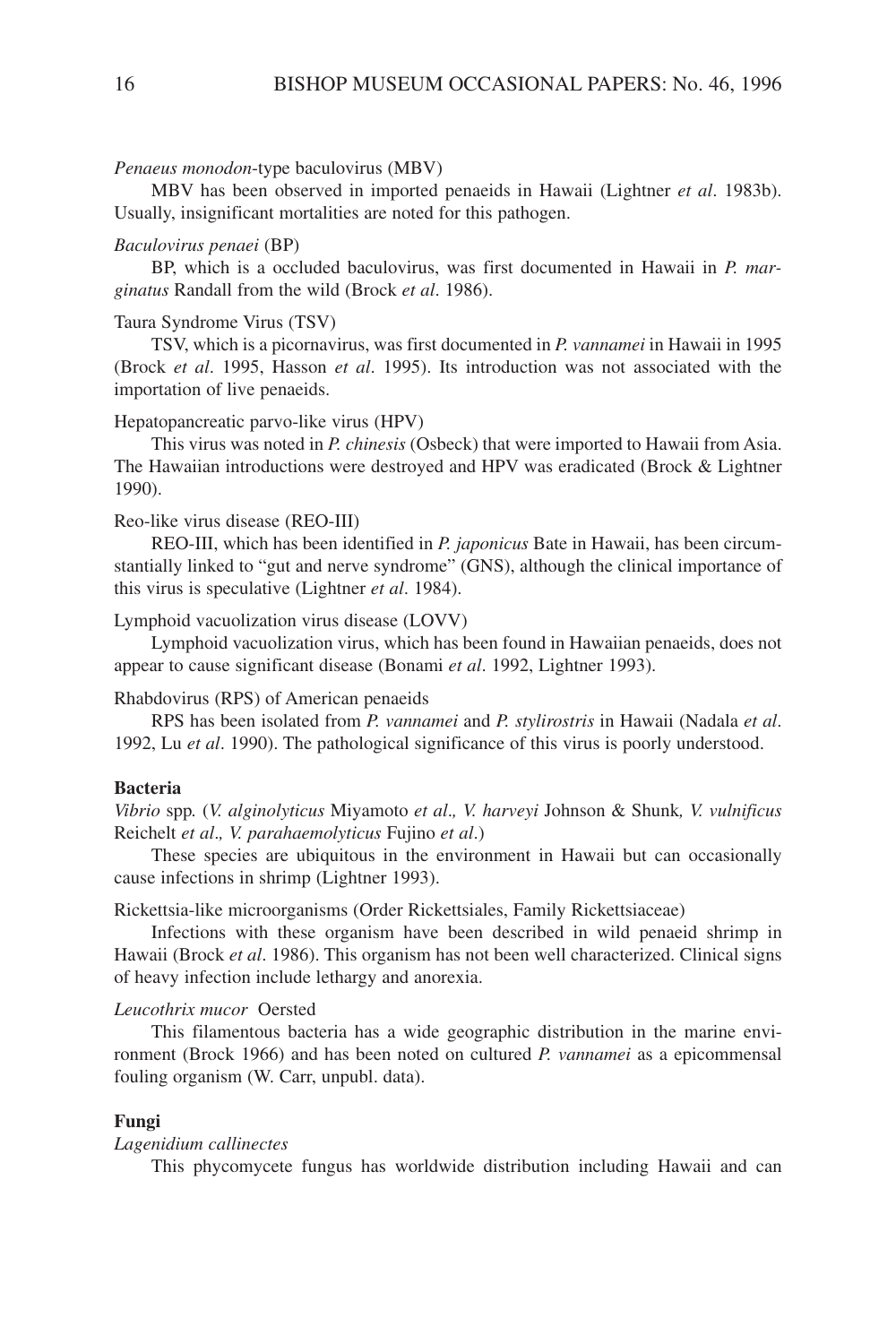cause severe mortalities in larval penaieds (Lightner 1993).

#### *Sirolpidium* spp*.*

This phycomycete fungus has worldwide distribution (Lightner 1993) and has caused severe mortalities in cultured larval *P. vannamei* in Hawaii (W. Carr, unpubl. data).

### *Fusarium solani* (Mart.) Sacc.

These fungi which are common in the environment worldwide, have been noted in *P. japoncus* in Hawaii (Lightner 1981). These fungi can cause melanized cuticular lesions in shrimp.

#### **Protozoa**

Peritrich protozoa ( *Zoothamnium* sp., *Epistylis* sp.)

These protozoans have been noted as epicommensal organisms of cultured penaeid shrimp in Hawaii (Brock 1992).

#### Unidentified gregarine

An unidentified gregarine has been noted in *Penaeus merguinsus* De Man in Hawaii (J. Brock, pers. comm., 1995).

#### **Helminths**

Trypanocynch tapeworm

The procercoid-pleruocecoid stage of a trypanocynch tapeworm was found encysted in the hepatopancreas of *Penaeus merguinsus* in Hawaii (J. Brock, pers. comm., 1995).

### **Other pathogens**

Other pathogens that currently have not been documented in Hawaiian penaeids but are likely to appear in the future include: white spot syndrome baculoviruses (WSSV) and Yellow-head virus (YHV). WSSV has not been reported in Hawaii, but this virus has caused severe mortalities in penaeids in Asia and Texas (D.V. Lightner, pers. comm.). Similarly, YHV has caused severe mortalities in Thailand but has not been documented in Hawaii (Flegel *et al*. 1995). Due to the distribution of these pathogens and the frequent transport of frozen and live shrimp, their introduction into Hawaii is likely.

#### **Literature Cited**

- **Bell**, **T**.**A**. **& D**.**V**. **Lightner**. 1984. IHHN virus: Infectivity and pathogenecity studies in *Penaeus stylirostris* and *Penaeus vannamei*. *Aquaculture* **38**: 185–94.
- **Bonami**, **J**.**R**., **D**.**V**. **Lightner**, **R**.**M**. **Redman & B**.**T**. **Poulos**. 1992. Partial characterization of a togavirus (LOVV) associated with histopathological changes of the lymphoid organ of penaeid shrimps. *Dis. Aquat. Organ.* **14**: 145–52.
- **Brock**, **J**.**A**. 1992. Current diagnostic methods for agents and diseases of farmed marine shrimp, p. 209–31. *In*: Fulks, W. & K.L. Main, eds., *Disease of cultured penaeid shrimp in Asia and the United States*. Proceedings of a Workshop in Honolulu, HI, 2–30 April 1992.
	- ———. **& D**.**V**. **Lightner**. 1990. Diseases of Crustacea. Diseases caused by microorganisms, p. 245–349. *In*: Kinne, O., ed., *Diseases of marine animals*, Vol. 3. Biologische Anstalt Helgoland, Hamburg.

———., **R**. **Gose**, **D**.**V**. **Lightner & K**.**W**. **Hasson**. 1995. An overview of Taura syn-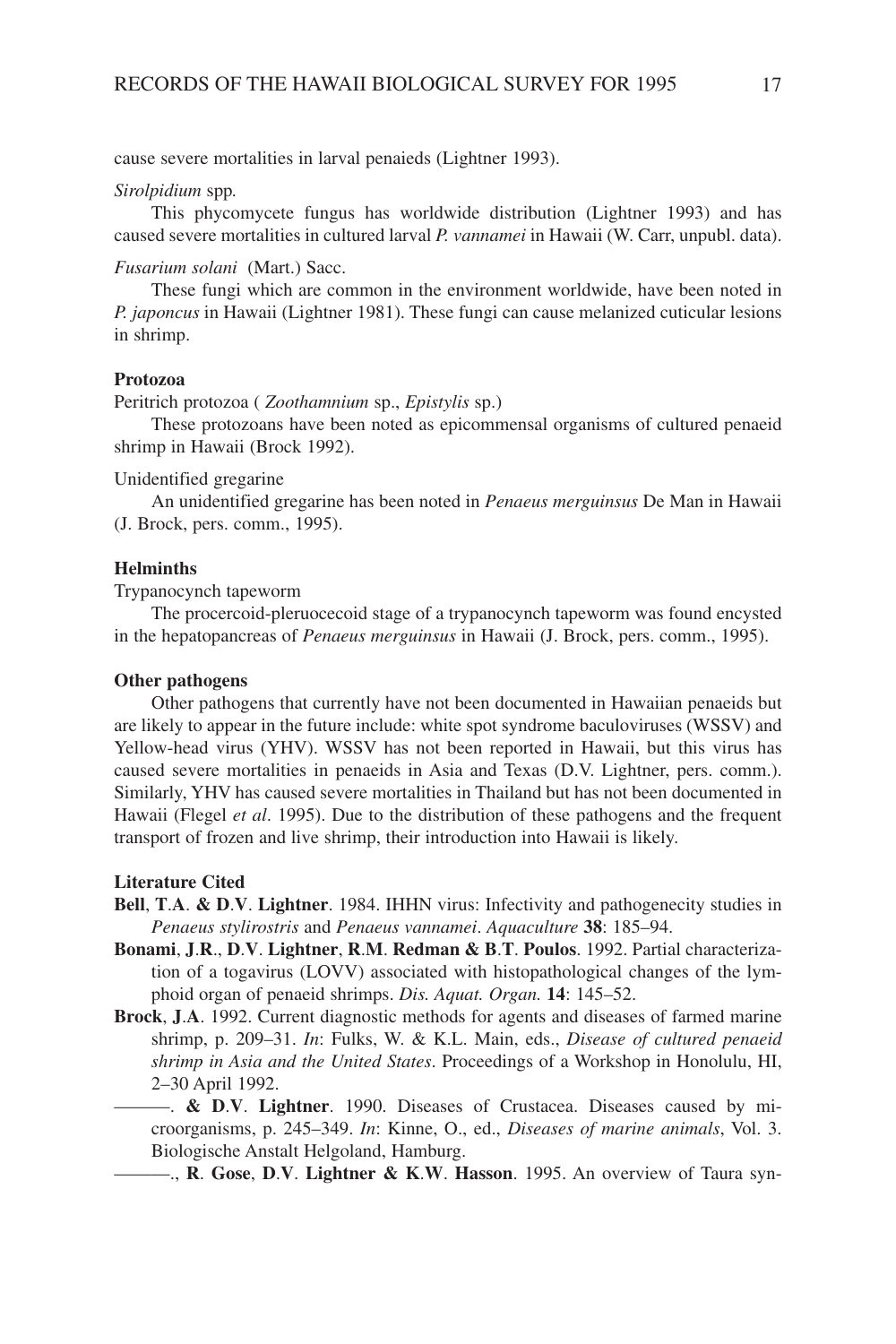drome, an important disease of farmed *Penaeus vannamei*, p. 84–94*. In*: Browdy, C.L. & J.S. Hopkins, eds., *Swimming through troubled waters*. Proceedings of the special session on shrimp farming. World Aquaculture Society, San Diego.

———., **L**.**K**. **Nakagawa**, **H**.**Van Campen**, **T**. **Hayashi & S**. **Teruta**. 1986. A record of *Baculovirus penaei* from *Penaeus marginatus* Randall in Hawaii. *J. Fish Dis.* **9**: 353–55.

- **Brock**, **T**.**D**. 1966. The habitat of *Leucothrix mucor*, a widespread marine organism. *Limnol. Oceanogr*. **11**: 303–07.
- **Flegel**, **T**.**W**., **S**. **Sriurairratana**, **C**. **Wongteerasupaya**, **V**. **Boonsaeng**, **S**. **Panyim & B**. **Withyachumnarnkul**. 1995. Progress in characterization and control of Yellowhead virus of *Penaeus monodon*, p. 76–83. *In*: Browdy, C.L. & J.S. Hopkins, eds., *Swimming through troubled waters*. Proceedings of the special session on shrimp farming. World Aquaculture Society, San Diego.
- **Hasson**, **K**.**W**., **D**.**V**. **Lightner**, **B**.**T**. **Poulos**, **R**.**M**. **Redman**, **B**.**L**. **White**, **J**.**A**. **Brock & J**.**R**. **Bonami**. In press. Taura syndrome in *Penaeus vannamei*: demonstration of a viral etiology. *Dis. Aquat. Organ.*: in press.
- **Kalagayan**, **G**., **D**. **Godin**, **R**. **Kanna**, **G**. **Hagino**, **J**. **Sweeney**, **J**. **Wyban & J**. **Brock**. 1990. IHHN virus as an etiological factor in runt-deformity syndrome of juvenile *Penaeus vannamei* cultured in Hawaii. p. 73 *In*: Abstracts of the 10–14 June 1990 World Aquaculture Meeting, Halifax, Nova Scotia.
- **Lightner**, **D**.**V**. 1981. Fungal diseases of marine crustacea, p. 451. *In*: Davidson, E.W., ed., *Pathogenesis of invertebrate microbial diseases*. Allanheld Osmun, Totowa, New Jersey.
- ———. 1993. Diseases of penaeid shrimp, p. 393–486. *In*: McVey, J.P., ed., *CRC handbook of mariculture: crustacean aquaculture*. Vol. 1. CRC Press, Boca Raton.

———., **R**.**M**. **Redman**, **T**.**A**. **Bell & J**.**A**. **Brock**. 1983a. Detection of IHHN virus in *Penaeus stylirostris* and *P. vannamei* imported into Hawaii. *J. World Mariculture Soc*. **14**: 212–25.

———., **R**.**M**. **Redman & T**.**A**. **Bell**. 1983b. Observations on the geographic distribution, pathogenesis, and morphology of the baculovirus from *Penaeus monodon* Fabricus. *Aquaculture* **32**: 209–33.

———., **R**.**M**. **Redman**, **T**.**A**. **Bell & J**.**A**. **Brock**. 1984. An idiopathic proliferative disease syndrome of the midgut and ventral nerve in the Kuruma prawn, *Penaeus japonicus* Bate, cultured in Hawaii. *J. Fish Dis.* **7**: 183–91.

- **Lu**, **Y**., **E**.**C**.**B**. **Nadala**, **J**.**A**. **Brock & P**.**C**. **Loh**. 1991. A new virus isolate from infectious hypodermal and hematopoietic necrosis virus (IHHNV)-infected penaeid shrimps. *J. Virol. Meth.* **31**: 189–96.
- **Nadala**, **E**.**C**.**B**., **Jr**., **Y**. **Lu**, **P**.**C**. **Loh & J**.**A**. **Brock**. 1992. Infection of *P. stylirostris* (Boone) with a rhabdovirus isolated from *Penaeus* spp*. Gyobyo Kenkyu* [Fish Pathology] **7**: 143–47.

## **Rotifers of the Hawaiian Islands**

PAUL N. TURNER (Dept. Biol. Sci., Wichita State Univ., Wichita, KS 67260)

The rotifers of the Hawaiian Islands are sparsely investigated, and thus little known. Weber (1906), Richters (1908), Murray (1911a) and Hauer (1941) are the only references listing rotifer species found on the Hawaiian islands, with Oahu being the only island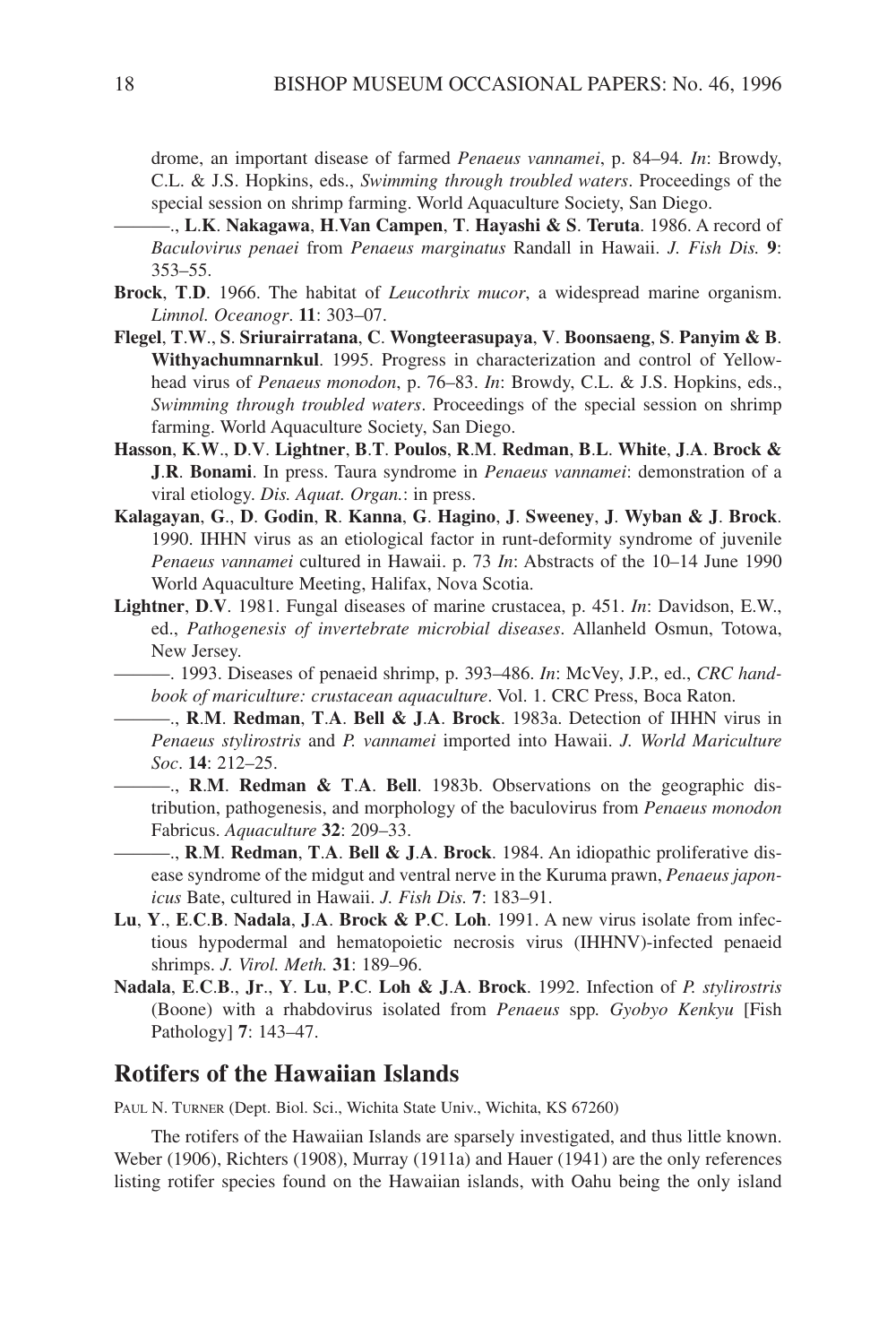studied. (Hope 1987 incompletely synonomizes the rotifers listed in Weber 1906). This paper updates the nomenclature and references for rotifers known from the Hawaiian islands, and comments on selected rotifer species.

Weber (1906) was the first to record rotifers in the Hawaiian Islands as a result of Monsieur le Dr. W. Volz's voyage to Sumatra, Java and the Sandwich islands in 1902. The next opportunity to identify rotifers from the region arose from samples taken on the journey of Professor Schauinsland to Samoa and Oahu in 1908 and examined by Richters. A few years later, James Murray identified the rotifers collected by the Shackelton Antarctic Expedition of 1909. Finally, Josef Hauer identified the rotifers found in collections taken on the Wallacea-Expedition. The correct nomenclature for the species found is listed with synonyms in Table 1.

**Table 1**. Species known to occur in the Hawaiian Islands (all found on Oahu) listed by author and date published (old nomenclature shown as, "(listed as . . . )" when required).

**WEBER 1906** (ditches and pools - brackish water) Lecane luna (Muller) (listed as *Cathypna luna* Ehrenberg) Lecane (Monostyla) lunaris (Ehrenberg) (listed as *Monostyla lunaris* Ehrenberg) Tripeuchlanis plicata (Levander) (listed as *Euchlanis plicata* Levander)

**MURRAY 1911a,b** (dry moss taken from trees and rocks - fresh water) Adineta gracilis Janson Adineta vaga (Davis) Habrotrocha angusticollis (Murray) Habrotrocha caudata Murray Habrotrocha constricta (Dujardin) Habrotrocha leitgebii (Zelinka) Habrotrocha longiceps (Murray) Habrotrocha perforata (Murray) Habrotrocha pusilla (Bryce) Macrotrachela ehrenbergii Janson (listed as *Callidina ehrenbergii* Janson) Macrotrachela habita Bryce (listed as *Callidina habita* Bryce) Macrotrachela multispinosa (Thompson) (listed as *Callidina multispinosa* (Thompson)) Macrotrachela plicata Bryce (listed as *Callidina plicata* Bryce) Macrotrachela punctata Murray (listed as *Callidina punctata* Murray) Macrotrachela quadricornifera (Milne) (listed as *Callidina quadricornifera* (Milne)) Mniobia russeola (Zelinka) Mniobia symbiotica (Zelinka) Otostephanos auriculatus (Murray) (listed as *Habrotrocha auriculata* Murray) Philodina brevipes Murray Philodina plena (Bryce) Philodina rugosa Bryce Philodina vorax (Janson) Pleuretra alpium (Ehrenberg) Pleuretra brycei (Weber) Rotaria longirostris (Janson) (listed as *Rotifer longirostris* (Janson))

#### **RICHTERS 1908** (moss - fresh water)

Macrotrachela angusticollis (Murray) (listed as *Callidina angusticollis* (Murray)) Macrotrachela perforata (Murray) (listed as *Callidina perforata* (Murray))

**HAUER 1941** (brackish water ponds - euryhaline) Hexarthra fennica (Levander) (listed as *Pedalia fennica* (Levander))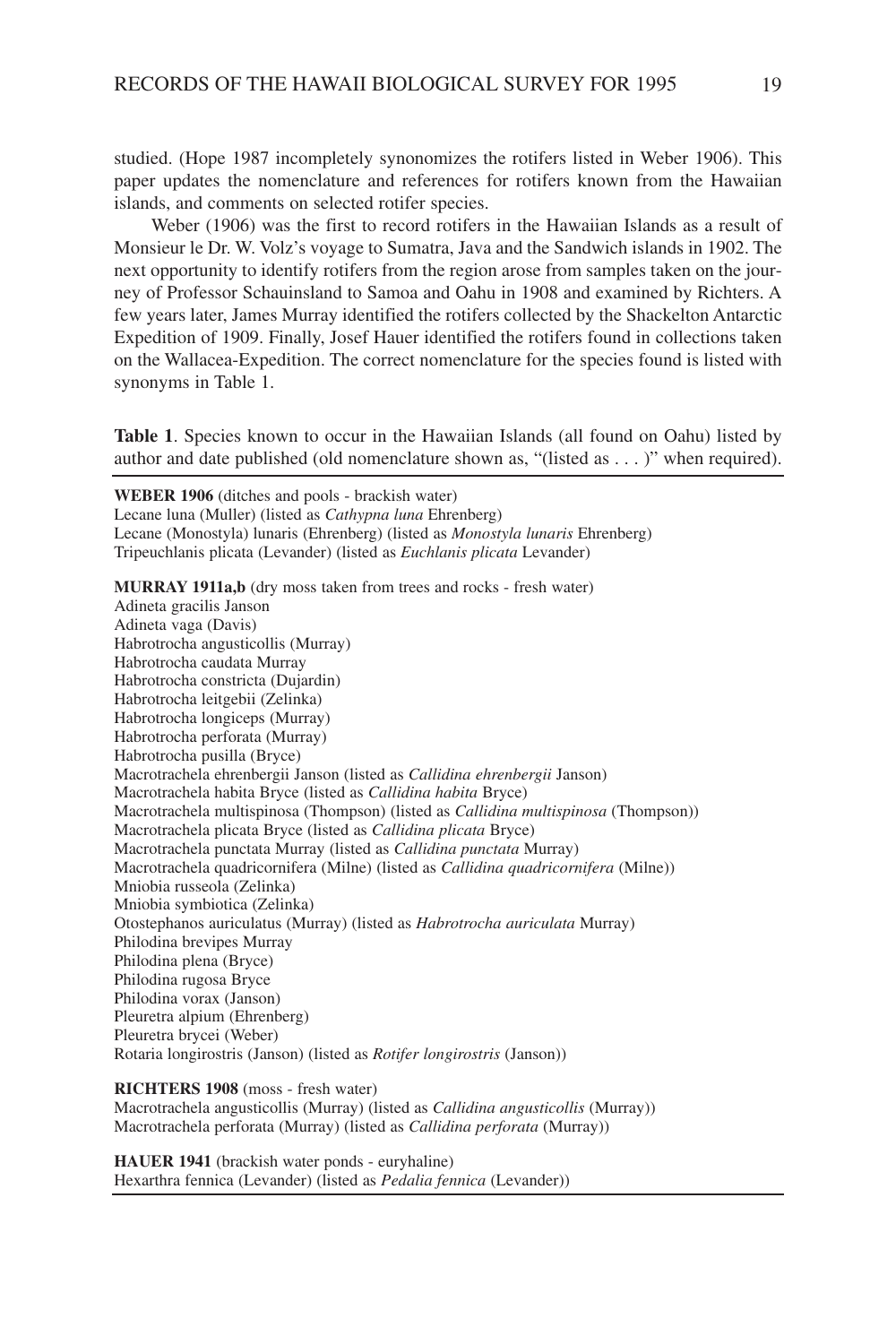## **Notes on Selected Species**

### *Tripleuchlanis plicata* (Levander, 1894)

This is the only known marine rotifer in the family Euchlanidae. It was listed as *Euchlanis plicata* Levander by Weber (1906). Hope (1987) incorrectly records *Dipleuchlanis propatula* (Gosse) as a synonym for *Euchlanis plicata*.

Myers (1930) established the subgenus (now genus) *Tripleuchlanis* as different from *Euchlanis* by virtue of its having dorsal and ventral plates of nearly the same size, connected by a pair of lateral, longitudinal sulci, on each side of the body. A longitudinal flange of stiffened cuticle between each pair extends the entire length of the body, giving a bellows-like, cross-section appearance. It is a marine family, with *T. plicata* as its only known species and is found in marine habitats all over the world.

The Oahu specimens Weber lists from Honolulu and Waikiki are considerably larger than the species *s. str*. (ventral/dorsal plate lengths: - Levander 151µm/113µm vs Weber 216µm / 136µm). These differences suggest the possibility of a new form or potentially a new species (endemic?) within the genus.

#### *Lecane* (*Lecane*) *luna* (O.F. Müller, 1776)

This species was listed as *Cathypna luna* Ehrenberg in Weber (1906). It is a very common rotifer in the family Lecanidae. Hope (1987) lists it as *Lecane* (*Lecane*) *luna* (O.F. Müller, 1776) [syn. *Cathypna luna* (Müller), *lapsus* (Ehrenberg) in Weber (1906)].

Considerable confusion exists concerning the authorship of this species. Ehrenberg (1832) has been erroneously credited as author by several workers. However, Murray (1913) correctly recognized O.F. Müller as the original describer.

This species is primarily freshwater but has a high tolerance for salt and brackish waters.

#### *Lecane* (*Monostyla*) *lunaris* (Ehrenberg, 1832)

Listed as *Monostyla lunaris* Ehrenberg in Weber (1906), this is one of the commonest and most eurytopic rotifers in the family Lecanidae. This species is primarily freshwater but also has a high tolerance for salt and brackish waters.

#### **Literature Cited**

- **Ehrenberg**, **C**. 1832. Uber die Entwicklyng und Lebensdauer der Infusionstiere, nebst ferneren Beitragen zu einge Vergleichung ihrer organischen Systeme. *Abh. Akad. Wiss. Berl.* **1831**: 1–154.
- **Hauer**, **J**. 1941. Rotatorien aus dem ,,Zwischengebiet Wallacea". *Int. Rev. Hydrobiol*. **41**: 177–203.
- **Hope**, **D**. 1987. The aschelminth complex. pp. 71–81. *In* Devaney, D.M. & L.G. Eldredge, eds., Reef and shore fauna of Hawaii. Section 2: Platyhelminthes through Phoronida; Section 3: Sipuncula through Annelida. *Bishop Mus. Spec. Publ*. **64**.
- **Murray**, **J**. 1911a. Rotifers of some Pacific islands: collected by the Shackelton Antarctic Expedition, 1909. *J. R. Microscop. Soc*. **11**: 429–35.
- ———. 1911b. Bdelloid Rotifera of South Africa. *Ann. Transvaal Mus*. **3**: 1–19.
- ———. 1913. South American Rotifera. Part II. XI. *J. R. Microscop. Soc*. **11**: 341–62.
- **Myers**, **F**.**J**. 1930. The rotifer fauna of Wisconsin. V. The genera *Euchlanis* and *Monommata*. *Trans. Wisc. Acad. Sci., Arts, Lett*. **25**: 353–413.
- **Richters**, **F**. 1908. Moosfauna Australiens. *Zool. Jahrb*. (Syst.) **26**: 196.
- **Weber**, **E**. 1906. Rotateurs. (Voyage du Dr. W. Volz.). *Zool. Jarhb*.(Syst.) **24**: 207–26.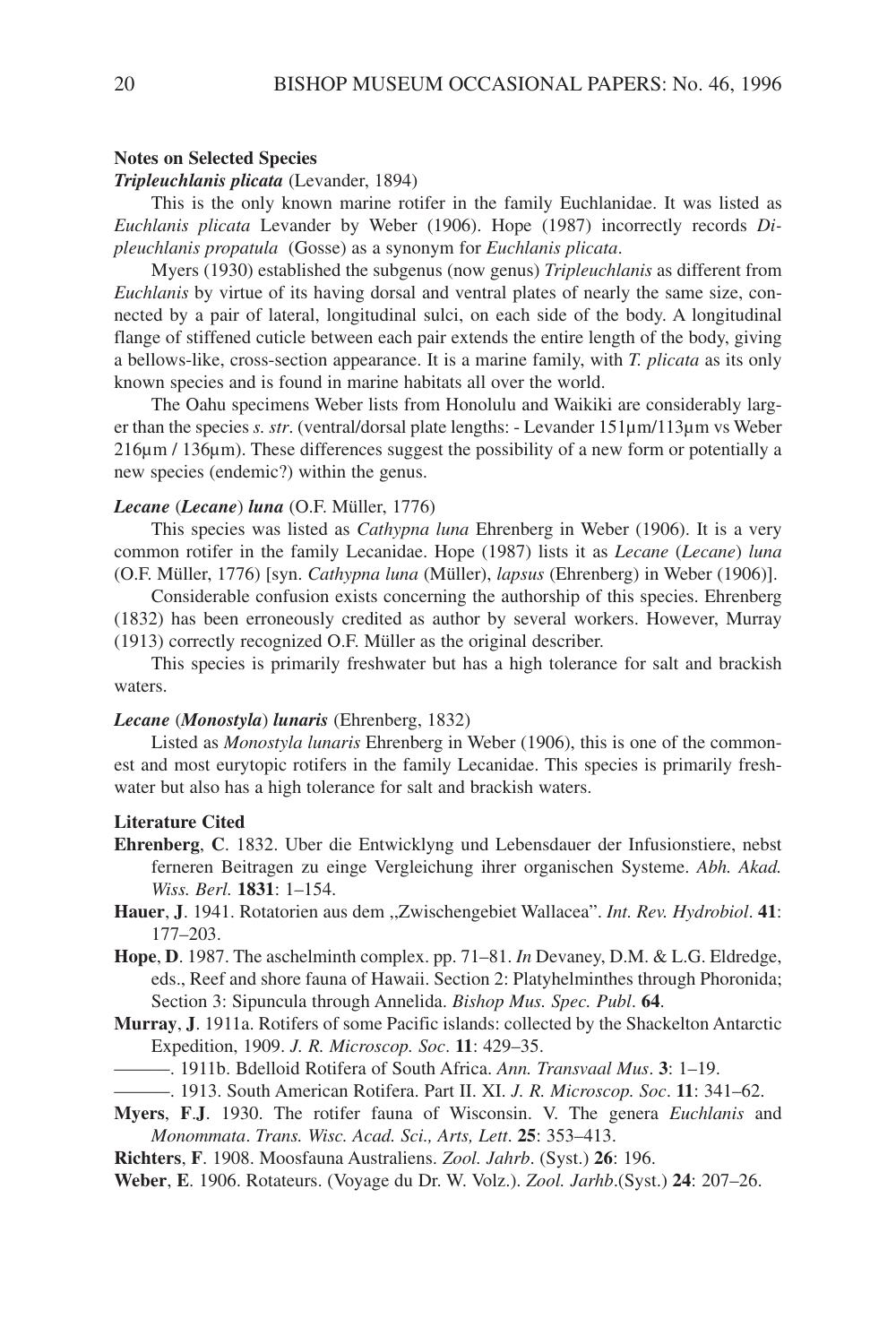# **First Record of the Terrestrial Species** *Geonemertes pelaensis* **(Nemertea: Hoplonemertea) in Hawaii**

JON L. NORENBURG (Department of Invertebrate Zoology, National Museum of Natural History, Smithsonian Institution, Washington, DC 20560)

Five unidentified specimens of *Geonemertes pelaensis* Semper, 1863, collected by M. Mathis from houseplants in Waikiki on 30 September 1990, were passed along to me by B. Kumashiro of the Hawaii Department of Agriculture, Honolulu. In May 1992, through the hospitality of M. Hadfield, I collected 6 more individuals on the northeast outskirts of Honolulu, in a shaded and regularly misted outdoor concrete patio area with potted plants; 5 were found during the day under pots and 1 was found at night, crawling through exposed plant litter. All specimens discussed below are deposited in the National Museum of Natural History, Washington, DC.

#### *Geonemertes pelaensis* Semper, 1863

The body of *G. pelaensis* is darkish cream-white dorsally, somewhat paler ventrally, with a conspicuous brown mid-dorsal stripe extending from just behind the eyes to the posterior tip of the body. This agrees with the most commonly described appearance of specimens from other locations (cf. Moore & Gibson 1985). Undisturbed, gliding specimens ranged in length from 18–40 mm and were about 1 mm in diameter. A pair of large eyes near the tip of the head is easily visible to the unaided eye. Shortly posterior, 2 or 3 pairs of much smaller, closely spaced eyes give the superficial appearance of a single pair of eyes. Identity was established by histological study, which demonstrated the presence of "binucleate" flame cells and of an accessory lateral nerve cord.

*Geonemertes pelaensis* is widely distributed among Indo-Pacific islands, from Japan to Papua New Guinea to Samoa (Moore & Gibson 1985). Oki *et al*. (1987) cite Hawaii, apparently in error and without specific reference, as a location where it has been found; there does not appear to be any prior published record.

#### **Literature Cited**

- **Moore**, **J**. **& R**. **Gibson**. 1985. The evolution and comparative physiology of terrestrial and freshwater nemerteans. *Biol. Rev*. **60**: 257–312.
- **Oki**, **I**., **S**. **Tamura**, **R**.**E**. **Ogren**, **K**. **Kitagawa & M**. **Kawakatsu**. 1987. The karyotype and a new locality for the land nemertine *Geonemertes pelaensis* Semper, 1863. *Bull. Fuji Women's Coll*. **25**, Ser. II: 67–77.

# **First Record of the Land Snail Subfamily Achatinellinae on Kauai**

REGINALD P. GAGE, II (P.O. Box 428, Kalaheo, Kauai, Hawaii 96741, USA)

In May 1942, the late C. Montague Cooke, Jr. mapped 4 regions on Kauai where fossil forms of the land snail genus *Carelia* (family Amastridae) might occur: Moloaa, Lihue,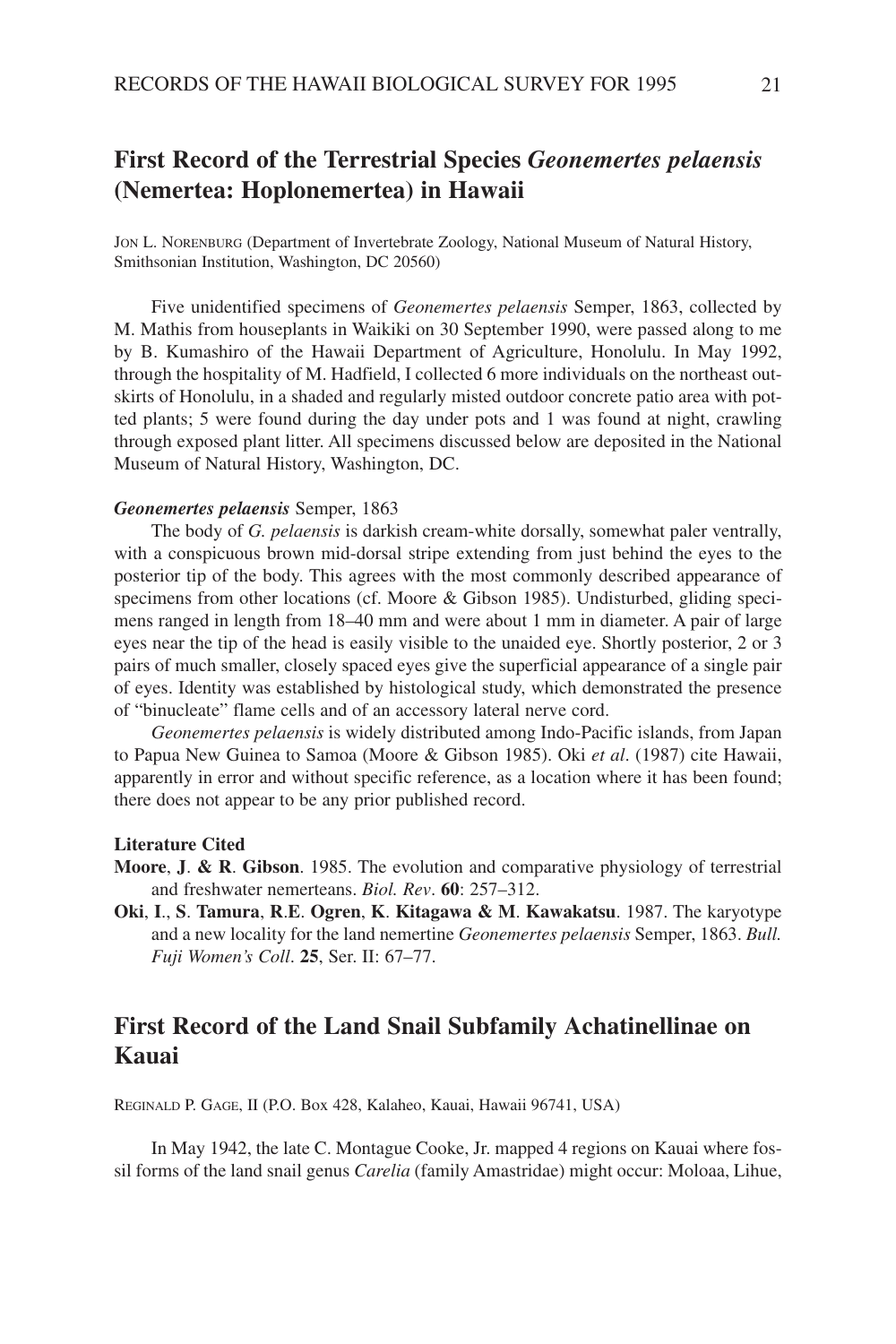

**Fig. 1.** *Newcombia* sp. from Waiopili, Kauai (BPBM 250717). The shell is 20.05 mm tall. (Photo T.A. Burch)

Lawai-Kukuiula, and Waikamoo Valley. Cooke & Kondo (1952) described a new fossil land snail species from near Waikamoo Valley, and a new fossil geographic race from Moloaa. Today, Kukuiula is being developed for homes, and Lawai Valley is the site of the National Tropical Botanical Garden. Both areas were impacted by Hurricane Iniki in 1992, and at Lawai the surge eroded the shoreline, uncovering fossil *Carelia*.

Having discovered the *Carelia* at Lawai, it seemed likely that fossil land snails might have been uncovered at additional locations. A diligent search of the the Koloa district was therefore undertaken. In May 1995, an eroding pocket of ancient soil (less than 2 m x 0.5 m and 0.5 m deep) was located on the seaward edge (within 4 m of the shore) of the lithified sand dune at Waiopili (Fig. 2). This soil was studded with fragmented and whole shells of the land snail genera *Orobophana* (Helicinidae), *Amastra*, *Carelia* (both Amastridae), *Cookeconcha* and *Endodonta* (both Endodontidae). In addition, shells belonging to a species of *Newcombia* (Achatinellidae: Achatinellinae) were found.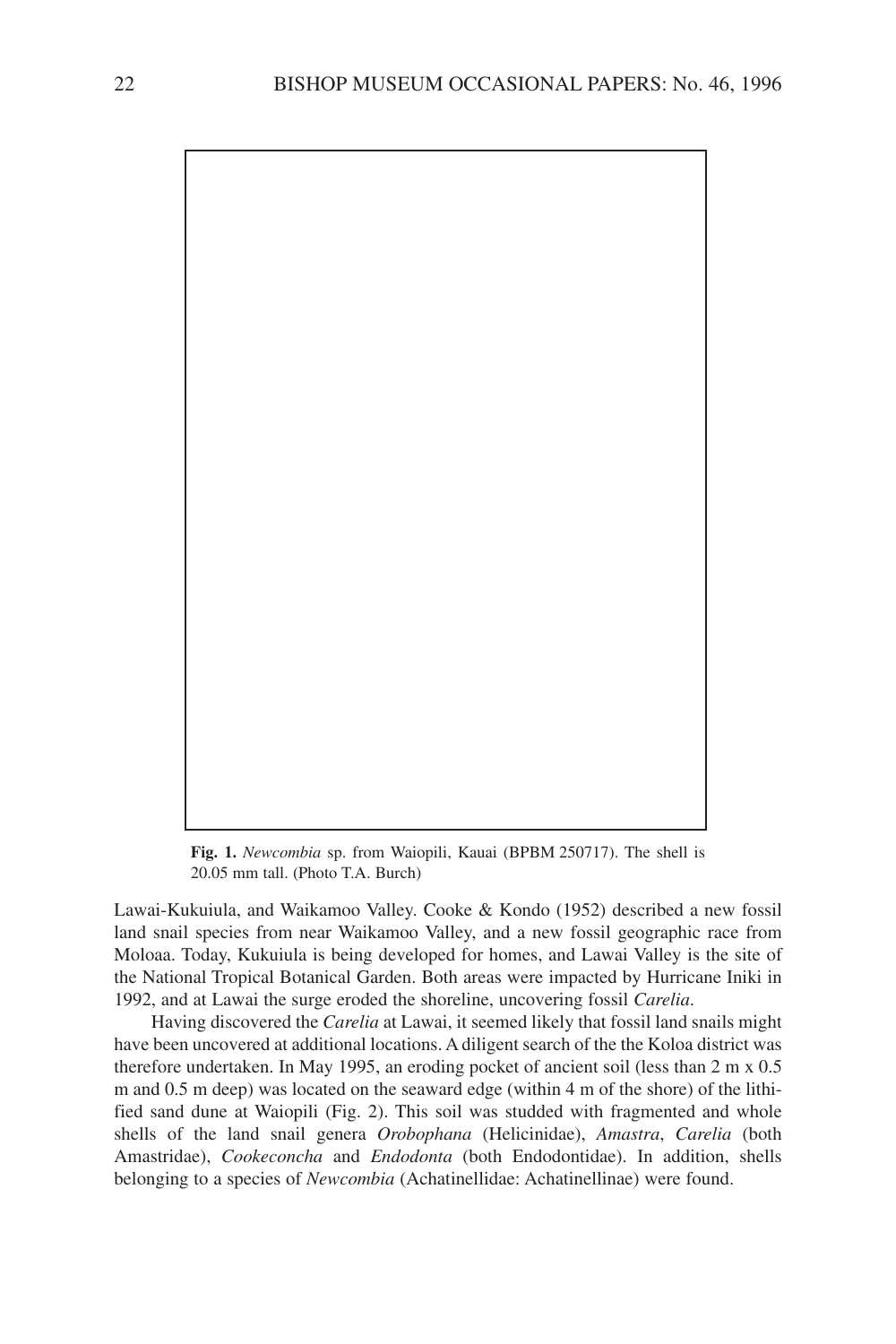

**Fig. 2**. Location of collecting site on Kauai.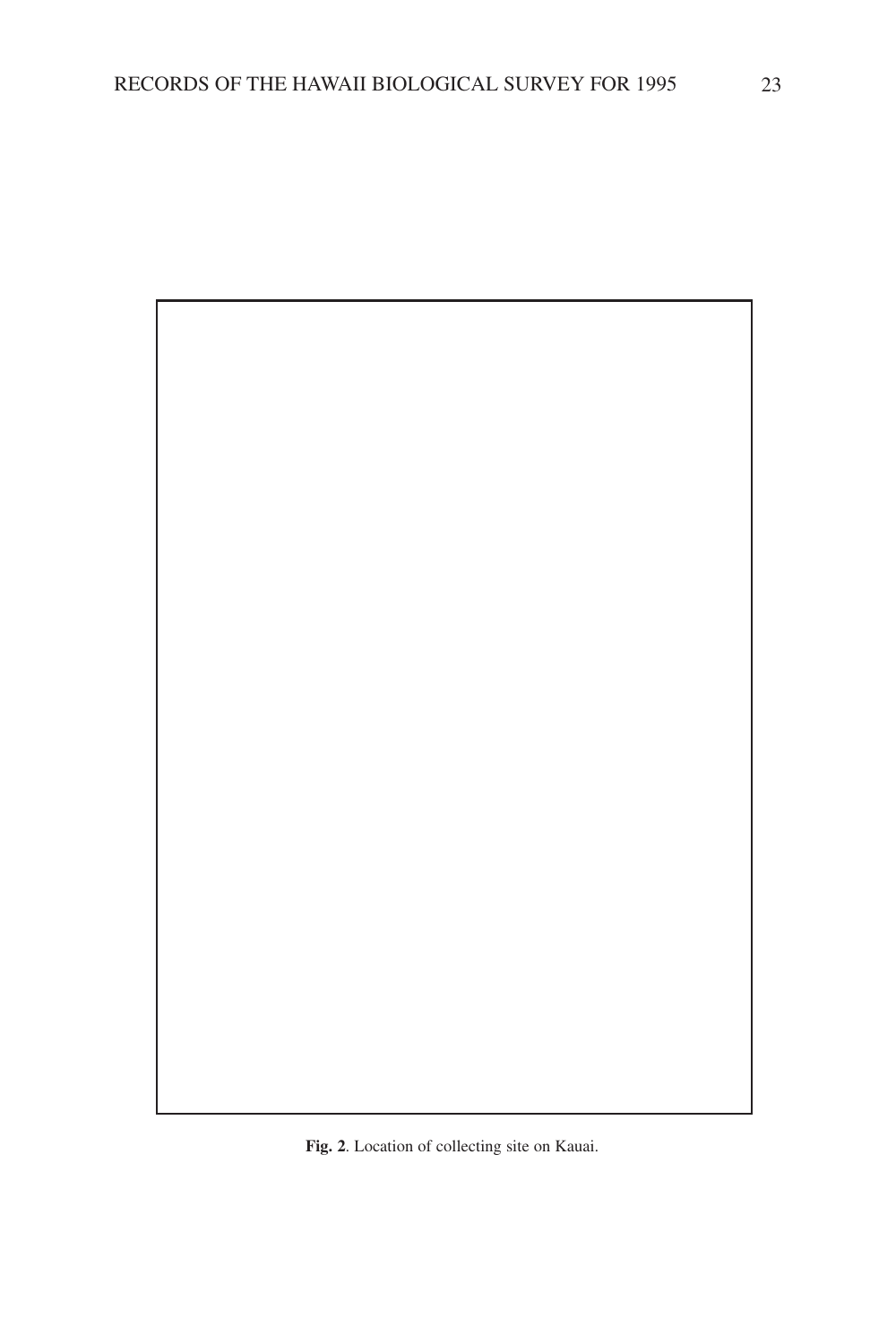#### **Achatinellidae**: **Achatinellinae**

#### *Newcombia* **sp**. **New island record**

The subfamily Achatinellinae is endemic to the Hawaiian Islands and includes 4 genera: *Achatinella*, *Partulina*, *Perdicella* and *Newcombia*. There are over 200 species (Cowie *et al*. 1995). Until now, the subfamily had not been recorded from Kauai.

The genus *Newcombia* is highly distinctive, but the specific identity of the present specimens (Fig. 1) must await further study. The present record is, however, sufficiently significant to warrant rapid publication.

*Material examined*. KAUAI: Mahaulepu, Waiopili, in lithified sand dune, fossil, 8.v.1995, R. Genre, P. Sutter, R.P. Gage, II (BPBM Malacology 250717); 11.xi.1995, R. Genre, P. Sutter, R.P. Gage, II (BPBM 250718); 22.xi.1995, R. Genre, P. Sutter, R.P. Gage, II (BPBM 250719); 10.xii.1995, R. Genre, R.P. Gage, II (BPBM 250720).

## **Discussion**

The family Achatinellidae is one of 4 land snail families endemic to Pacific Islands; the other 3 are Endodontidae, Partulidae (not Hawaiian) and Amastridae (endemic to the Hawaiian Islands). The subfamily Achatinellinae is one of the most distinctive elements of Hawaii's natural history. The relatively large size of the shells, and their often striking colors and patterns have made them the objects of intensive study since they were first discovered by Western naturalists (Dixon 1789).

The genus *Newcombia* consists of 7 species and 5 infraspecific taxa (Cowie *et al*. 1995). Prior to the present finding, a single species was known from Maui, the remaining taxa all being found on Molokai. The present record may represent a new species.

There are several lithified dunes on the southwest shore of Kauai. These appear to have been formed and lithified during glacial periods when sea level was lower, so that they now extend below the current sea level (Gavenda 1992). However, the age of the fossil deposit containing the *Newcombia* is unknown, although Olsen & James (1991) provided a radiocarbon date of  $6740 \pm 80$  yr BP for fossil land snails at the nearby Makawehi dune. Certainly the present deposit predates human colonization of the Hawaiian Islands and the presence of *Newcombia* on Kauai cannot be attributed to human activities.

In general, Achatinellinae are snails of forest habitats, with many of the extant species appearing to favor *'ohi'a* (*Metrosideros polymorpha*) forest. The presence of *Newcombia* in a low coastal locality therefore suggests that the forest extended down to this elevation and, perhaps, that the climate was wetter than it is now. Median annual rainfall at Waiopili is now about 840 mm [33 inches], characteristic of the dry leeward coastlines of all the main Hawaiian Islands.

The absence of Achatinellinae from Kauai has often been considered something of a paradox (Cowie 1996). The family Achatinellidae is ancient, predating by far the present main Hawaiian Islands, but the subfamily Achatinellinae may have evolved more recently, perhaps on the Maui Nui complex (Zimmerman 1948). This seems particularly likely for *Newcombia*, given that its greatest diversity occurs on Molokai and Maui. Its presence on Kauai may be a simple historical accident resulting from the vagaries of dispersal.

#### **Acknowledgements**

I thank Robert Cowie and Carl Christensen for initial confirmation of the identity of the shells. Cowie assisted me in comparing the specimens with the collections in the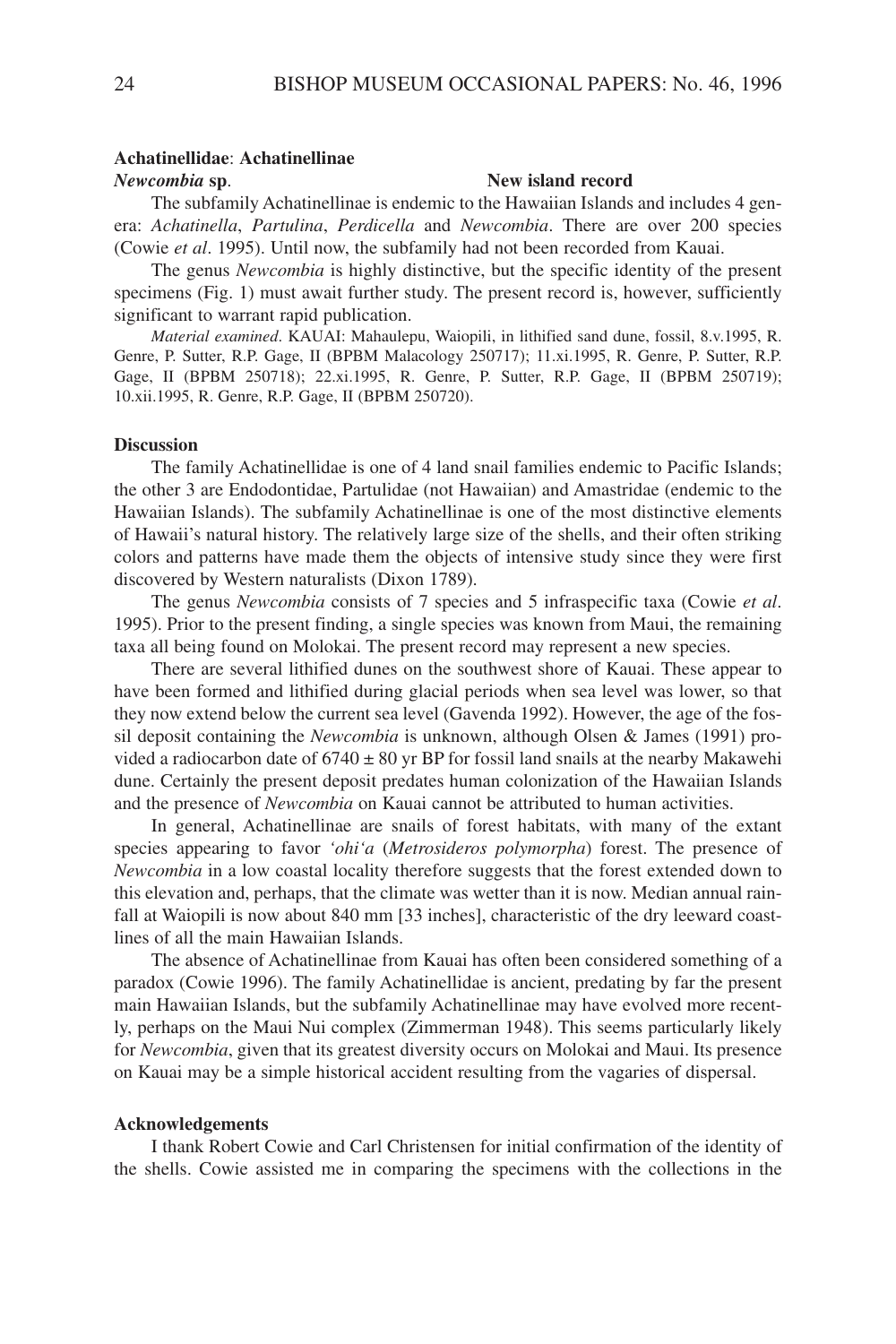Bishop Museum, reviewed the manuscript, and greatly facilitated the submission of this note.

#### **References**

- **Cooke**, **C**.**M**., **Jr**. **& Y**. **Kondo**. 1952. New fossil forms of *Carelia* and *Partulina* (Pulmonata) from Hawaiian Islands. *Occas. Pap. Bishop Museum* **20**: 329–46.
- **Cowie**, **R**.**H**. 1996. Variation in species diversity and shell shape in Hawaiian land snails: in situ speciation and ecological relationships. *Evolution* **49**[1995]: 1191–1202.
- **Cowie**, **R**.**H**., **N**.**L**. **Evenhuis & C**.**C**. **Christensen**. 1995. *Catalog of the native land and freshwater molluscs of the Hawaiian Islands*. Backhuys, Leiden. vi + 248 p.
- **Dixon**, **G**. 1789. *A voyage around the world; but more particularly to the north-west coast of America: performed in 1785, 1786, 1787, and 1788, in the* King George *and* Queen Charlotte, *Captains Portlock and Dixon*. G. Goulding, London. xxix + [2] +  $360 + 47$  p., 17 pls.
- **Gavenda**, **R**.**T**. 1992. Hawaiian Quaternary paleoenvironments: a review of geological, pedological, and botanical evidence. *Pac. Sci*. **46**: 295–307.
- **Olsen**, **S**.**L**. **& H**.**F**. **James**. 1991. Descriptions of thirty-two new species of birds from the Hawaiian Islands: Part 1. Non-Passeriformes. *Ornithol. Mon.* **45**: 1–88.
- **Zimmerman**, **E**.**C**. 1948. *Insects of Hawaii.* Vol. 1. Introduction. University of Hawaii Press, Honolulu. xx + 206 p.

# **New Records of Introduced Land and Freshwater Snails in the Hawaiian Islands**

ROBERT H. COWIE (Hawaii Biological Survey, Bishop Museum, P.O. Box 19000, Honolulu, Hawaii 96817-0916, USA)

#### **Ampullariidae**

#### *Pomacea canaliculata* (Lamarck) **New island record**

## This freshwater species, here reported from Lanai, is 1 of 4 species of Ampullariidae ("apple snails") recorded from the Hawaiian islands (Cowie 1995). It has previously only been reported from the islands of Kauai, Oahu, Maui and Hawaii. It is of South American origin, but was deliberately introduced to South-East Asia in the late 1970s or early 1980s as a potential food source, and has since become an extremely serious pest of rice and other crops (Mochida 1991). It was probably brought deliberately to Hawaii from Asia in about 1989 and has rapidly become a serious pest of taro.

*Material examined*. LANAI: Koele golf course, water hazard at hole no. 15, 1760 ft. [536 m.], 27.iv.1995, D.J. Preston (BPBM Malacology 250486).

#### **Cerionidae**

*Cerion viaregis* Bartsch **New state record**

Cerionidae are land snails native to the Caribbean islands and Florida Keys. Studies of their genetics and morphological variation have made major contributions to evolutionary biology (e.g., Gould & Woodruff 1990). This species is from the island of Andros (Bahamas).

Live specimens were sent by Paul Bartsch of the U.S. National Museum (Smith-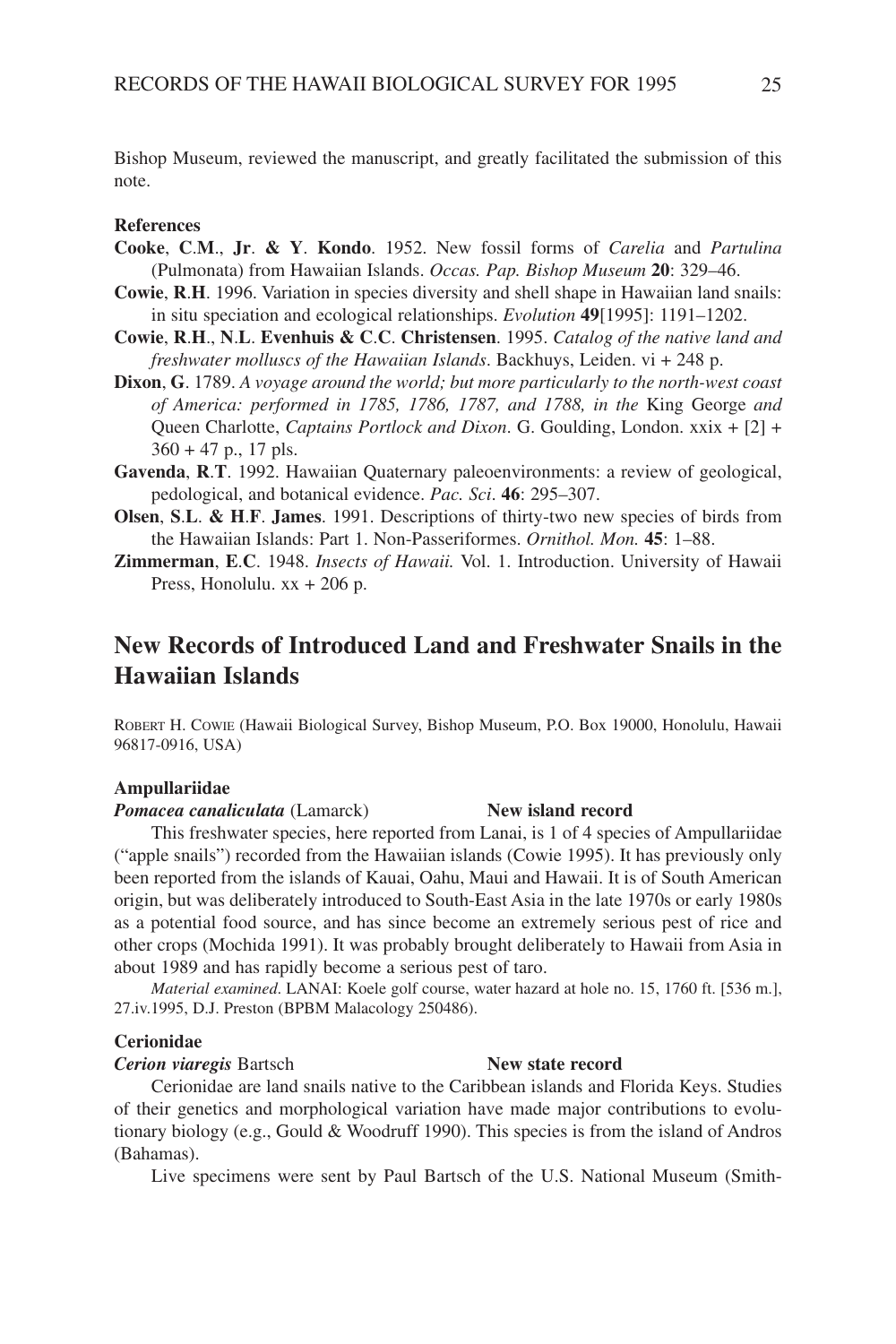sonian Institution) in 1922 to C. Montague Cooke, Jr., who attempted to establish populations in a number of places on Oahu. The purpose of these introductions was presumably similar to that of the introduction of Bahamian *Cerion* to Florida by Bartsch to investigate the extent (if any) of environmental, as opposed to genetic, determination of shell morphology (Bartsch 1920; Woodruff & Gould 1987). The populations on Oahu failed to establish (correspondence between Paul Bartsch and C. Montague Cooke, Jr., 3.viii.1922, 21.viii.1922, 6.ix.1922, 14.ii.1924, 8.ix.1924; Bishop Museum Archives).

Also introduced to Oahu as part of the same experiment were *Cerion casablancae* Bartsch, 1920, also from Andros, and an additional unspecified *Cerion* sp. from Cuba. Neither species became established and neither is represented in the collections of Bishop Museum.

*Material examined*. OAHU: Malaekahana, collected dead, 23.xi.1940, C.M. Cooke, Jr. (BPBM Malacology 188771).

#### **Polygyridae**

*Polygyra cereolus* (Mühlfeld, 1818) **New state record**

Polygyrids are terrestrial snails occurring naturally in North America. This is the first record of the family in Hawaii. *Polygyra cereolus* is native to Florida, where it is common. It is not known when or how it was introduced to Hawaii.

*Material examined*: OAHU: Commons lot on south side of Crozier Drive, Mokuleia, 28.vii.1995, L. Miyano (lot split: BPBM Malacology 250724, ANSP 398833); same location (including live specimens), 2.xii.1995, L. Miyano (BPBM Malacology 250716).

#### **Helicidae**

#### *Helix aspersa* Müller, 1774

This western European land snail was first recorded in Hawaii in 1952 (Kondo 1956a), and again in 1956 (Kondo 1956b), on both occasions from Oahu. It was first reported on the Island of Hawaii in 1976 (articles in the *Honolulu Star Bulletin* newspaper) and is apparently still present there, around Waimea at least (L. Miyano, pers. comm.). It was confirmed as still present on Oahu in 1980 and recorded from Maui (Kula) for the first time in 1981 (Tamura *et al*. 1981). The present record confirms its continuing presence on Maui, based on material collected in 1995 and deposited in the Bishop Museum collections.

*Helix aspersa* is a common snail in its native range, frequently found in cultivated gardens, where it can become a pest. It has been introduced to many parts of the world, where it has also frequently achieved serious pest status, e.g., California (Gammon 1943). It has not achieved a wide distribution in Hawaii nor become a serious agricultural pest. Being of temperate origin, it may be restricted in Hawaii to higher elevation localities and be unable to colonize low areas where temperatures may be too high.

*Material examined*. MAUI: Kula, 377 Haleakala Highway, 0.2 mi. [0.1 km.] makai [in the direction of the ocean] of Crater Rd., mauka [mountain] side of road, 3300 ft. [1006 m.] (elevation given by landowner), 3.ix.1995, P. Thomas (BPBM Malacology 250489).

### **Acknowledgements**

I thank Gary Rosenberg (Academy of Natural Sciences of Philadelphia) for identifying the polygyrids, David S. Woodruff (University of California, San Diego) for discussion of the *Cerion*, and the various collectors for donating material to Bishop Museum.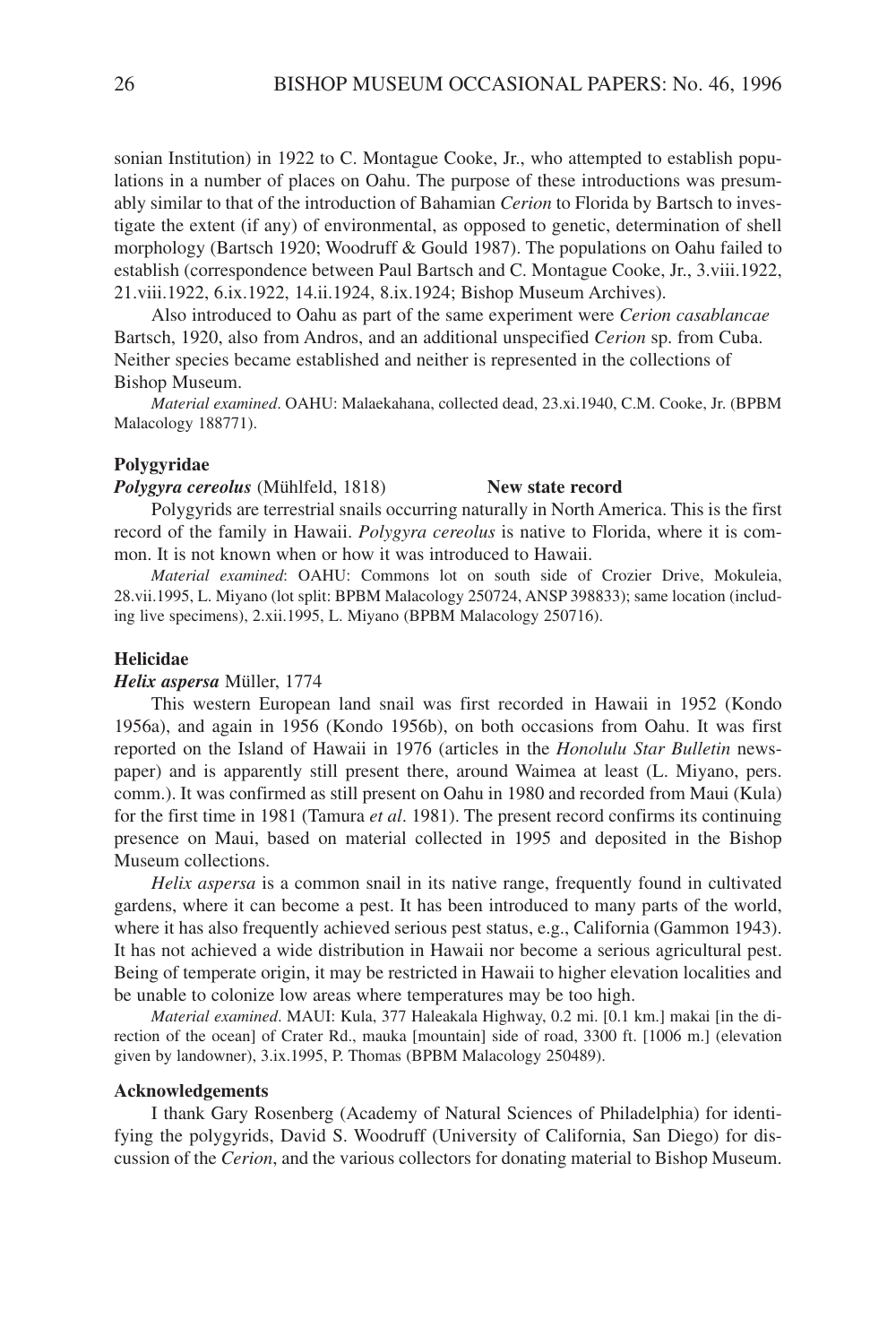#### **References**

- **Bartsch**, **P**. 1920. Experiments in the breeding of Cerions. *Carnegie Inst. Washington Publ.* **282**, 55 p.
- **Cowie**, **R**.**H**. 1995. Identity, distribution and impacts of introduced Ampullariidae and Viviparidae in the Hawaiian islands. *J. Med. Appl. Malacol.* **5**[1993]: 61–67.

**Gammon**, **E**.**T**. 1943. Helicid snails in California. *Bull. Calif. St. Dep. Agric.* **32**: 173–87.

- **Gould**, **S**.**J**. **& D**.**S**. **Woodruff**. 1990. History as a cause of area effects: an illustration from *Cerion* on Great Inagua, Bahamas. *Biol. J. Linn. Soc*. **40**: 67–98.
- **Kondo**, **Y**. 1956a. First *Helix aspersa* in Hawaii. *Nautilus* **69**: 141–42.
- **Kondo**, **Y**. 1956b. Second *Helix aspersa* in Hawaii and data on carnivorous snails. *Nautilus* **69**: 71–72.
- **Mochida**, **O**. 1991. Spread of freshwater *Pomacea* snails (Pilidae, Mollusca) from Argentina to Asia. *Micronesica Suppl*. **3**: 51–62.
- **Tamura**, **E**., **S**.**Y**. **Higa**, **R**.**S**. **Kami & T**.**M**. **Watanabe**. 1981. European Brown Snail, *Helix aspersa* Muller. *Hawaii Pest Rep*. **1**(4): 3–4.
- **Woodruff**, **D**.**S**. **& S**.**J**. **Gould**. 1989. Fifty years of interspecific hybridization: genetics and morphometrics of a controlled experiment on the land snail *Cerion* in the Florida Keys. *Evolution* **41**: 1022–1045.

## **New Records and Synonymies of Hawaiian Diptera**

NEAL L. EVENHUIS (Hawaii Biological Survey, Bishop Museum, P.O. Box 19000, Honolulu, Hawaii 96817, USA)

All specimens examined in this paper are vouchered in the Bishop Museum.

#### **Dolichopodidae**

#### *Pelastoneurus lugubris* Loew **New state record**

## Specimens of this species were first collected by William D. Perreira at the Magoon Facilities at the University of Hawaii, Manoa on 30 January 1994. Since that collection, other specimens have turned up in ongoing Malaise trapping in north Halawa Valley by the Hawaii Biological Survey and in a recent survey of Lualualei Naval Magazine. All collections were made in grassy areas.

The species occurs naturally in the eastern United States from Michigan south to Mexico.

*Material examined*: OAHU: UH Manoa, Magoon Facilities, 30.i.1994 (W.D. Perreira); Lualualei Naval Magazine, Halona Valley, 21°25.862N, 158°05.708W, 1620 ft [495 m], 18–19.i.1996 (D.J. Preston), Malaise trap.

#### *Tachytrechus* sp. **New state record**

Numerous individuals of this circumtropical genus were collected at 6 different localities on Kauai by D.A. Polhemus during stream surveys. Determination to species has not yet been made.

*Material Examined*: KAUAI: Hanakapiai Str, 23.x.1993 (D.A. Polhemus); Hanalei Riv, 600 ft [183 m], 4.xi.1994 (D.A. Polhemus), wet bedrock; same except 12.vi.1994, 1200 ft [365 m]; Waimea Riv, 750–785 ft [229–240 m], 12.vi.1994 (D.A. Polhemus), midstream rocks; Waiahula Str, 12.vi.1994, 1000 ft [305 m] (D.A. Polhemus).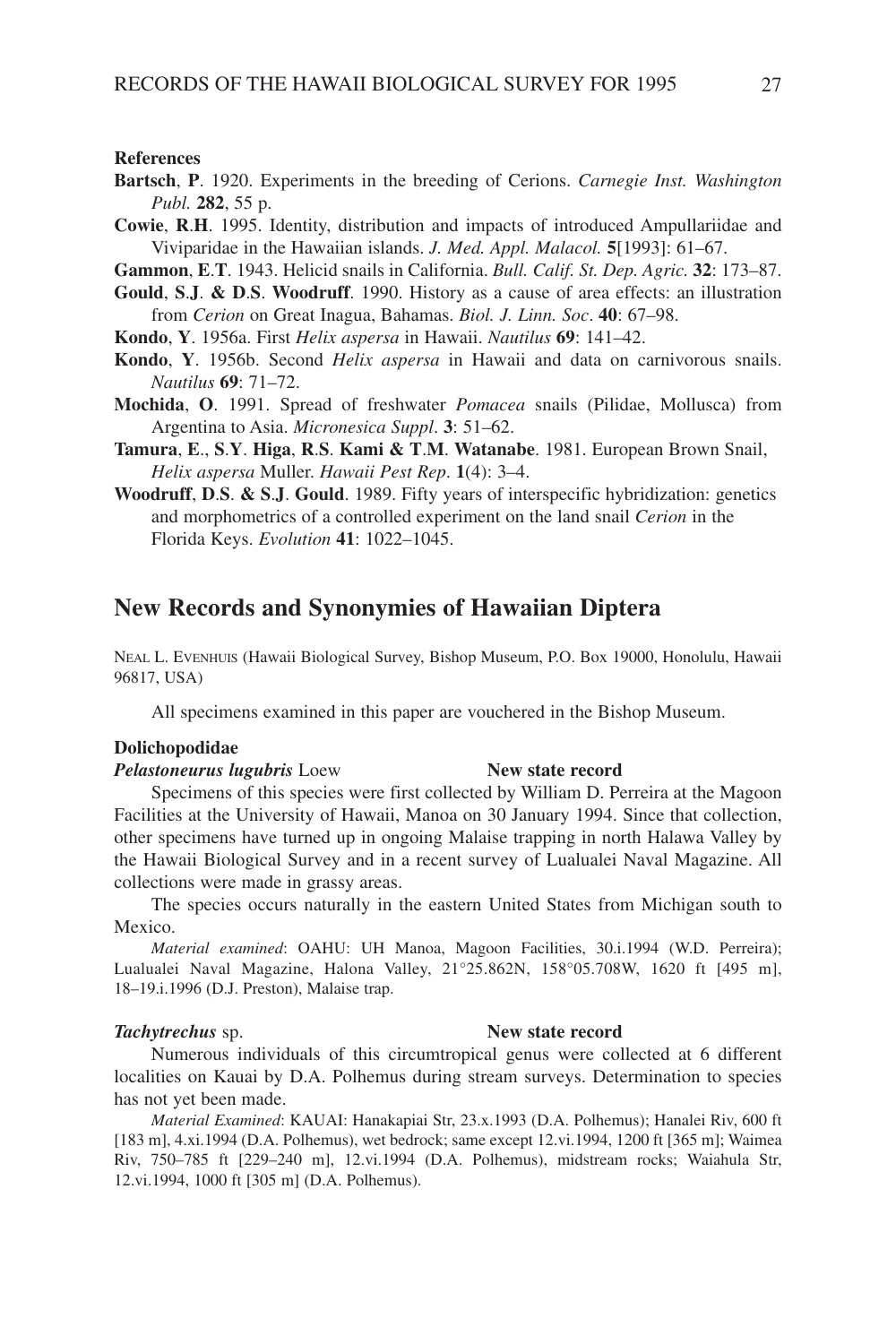#### *Chrysotus longipalpis* Aldrich

*Chrysotus longipalpis* Aldrich, 1896: 329.

*Chrysotus pallidipalpus* Van Duzee, 1933: 313, **new synonymy**

This species was previously known in Hawaiian collections as *Chrysotus pallidipalpus* Van Duzee. *Chrysotus longipalpis* was originally described from the West Indies (Aldrich 1896), but has been reported as frequenting hot houses and green houses in widely disparate regions such as the UK and the neotropics.

At the request of the author, comparisons of the types of both species in The Natural History Museum, London were made by Mr. John E. Chainey. His comparison of the salient characters of both types showed them to be conspecific, thus the new synonymy here.

#### **Micropezidae**

#### **Taeniaptera angularis** Loew **New island record**

Specimens of this species were captured on the grounds of the Bishop Museum (13 and 26 Oct. 1995) by Wayman Paglinawan. Previously, this recent introductioon to Hawaii was known only from the Big Island.

*Material Examined*: OAHU: Honolulu, Bishop Museum, 13 & 26.x.1995, Bishop Museum staff (BPBM).

#### **Literature Cited**

**Aldrich**, **J**.**M**. 1896. Dolichopodidae, p. 309–45. In: Williston, S.W., On the Diptera of St. Vincent, West Indies. *Trans. Entomol. Soc. Lond*. **1896**: 253–446.

**Van Duzee**, **M**.**C**. 1933. New Diptera from the Hawaiian Islands (Diptera). *Proc. Hawaii. Entomol. Soc*. **8**: 307–57.

# **Range Expansions and Name Changes for Moths** (**Lepidoptera**) **in the Hawaiian Islands**

SCOTT E. MILLER (Hawaii Biological Survey, Bishop Museum, P.O. Box 19000, Honolulu, Hawaii 96817, USA)

This paper summarizes some of the changes in understanding of moth species in the Hawaiian Islands through the ongoing activities of the Hawaii Biological Survey. Two kinds of changes are recorded here: changes in understanding of distributions based on specimens accumulated at Bishop Museum (BPBM), and changes in nomenclature resulting from taxonomic work published elsewhere. Many of these taxonomic changes have already been incorporated in Nishida (1994), but this paper provides the background. This paper builds on recent reviews of Sphingidae (Riotte 1986), Noctuoidea (Riotte 1991) and Pyraloidea (Munroe 1989). The recent field guide to Pyraloidea and Microlepidoptera by Robinson *et al*. (1994), although not intended to cover the Hawaiian fauna, is very useful for family-level identifications and includes many species that occur in Hawaii.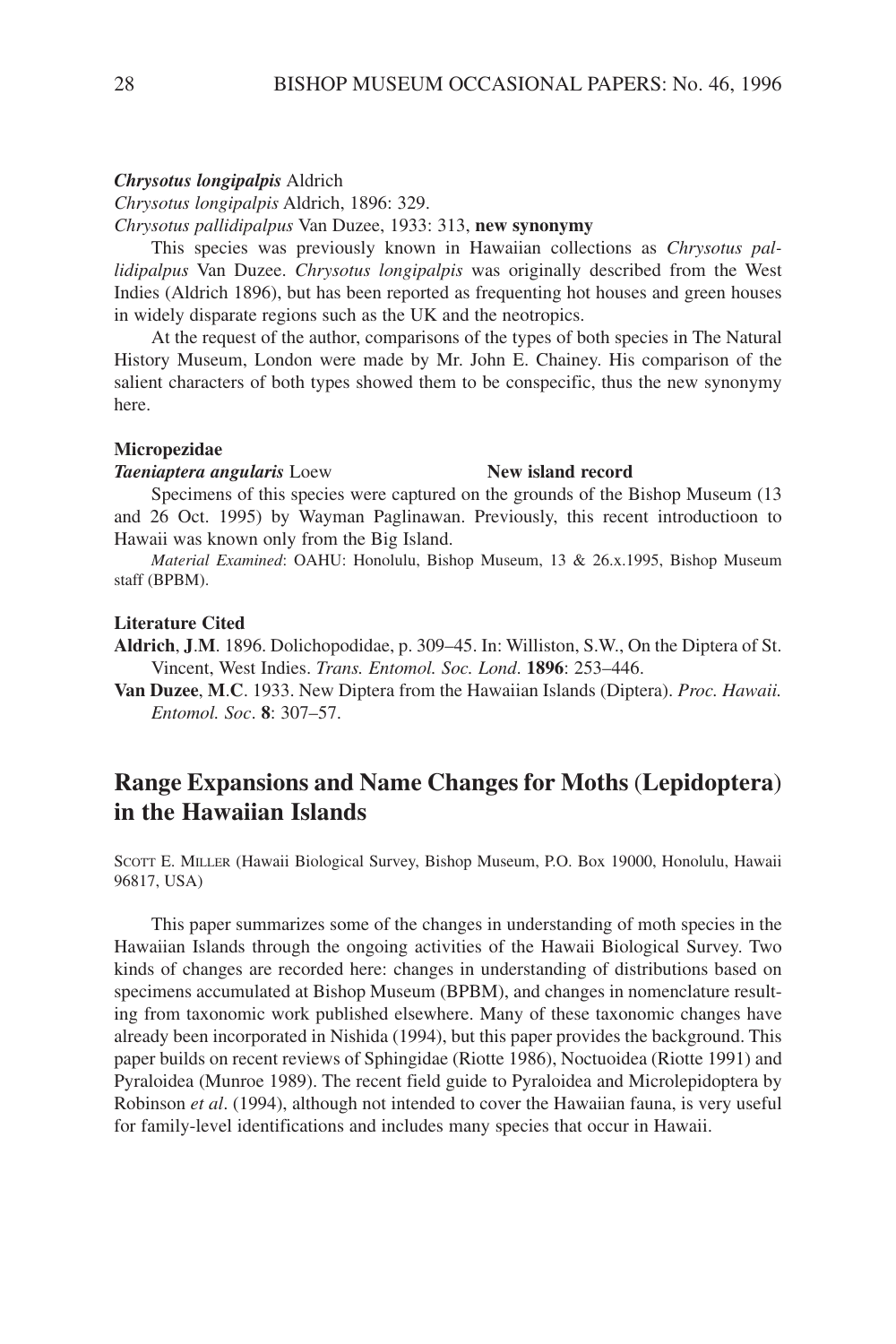#### **Crambidae**

#### *Euchromius ocellus* (Haworth) **New island records**

Previously known from Niihau, Kauai, Oahu, Molokai, and Lanai (Nishida 1994), the identification was verified as part of the revision by Schouten (1992). Schouten's new map record for Lanai was based on the specimens cited below.

*Material examined*. HAWAII: Kona Dist., Kaupulehu For. Res., 600 m, 24 March 1961, L.W. Quate; KAHOOLAWE: Beck's Cove, 10 m, 11–14 February 1980, G.M. Nishida; Hakioawa, 10 m, 27 April 1980, F.G. Howarth; LANAI: Manele, March 1961; no further data, T. Blackburn.

#### *Maruca vitrata* (Fabricius)

*Maruca testulalis* (Geyer), 1832, was placed as a synonym of *Maruca vitrata* (Fabricius), 1787, by Munroe (1995: 69). This cosmopolitan pest of legumes is known from Kauai, Oahu, Molokai, Lanai, Maui and Hawaii.

#### *Spoladea recurvalis* (Fabricius) **New island record**

Although recorded from all the other Hawaiian Islands (Nishida 1994) and represented from Kahoolawe in BPBM for many years, the island record has never been published.

*Material examined*. KAHOOLAWE: Hanakanaea Bay, w. end, 18 Feb. 1931, E.H. Bryan, Jr.; Hakloawa Pt., u.v. light, 5 m, 7 Nov. 1979, G.M. Nishida; 1.2 km SE Moaula, 19 April 1989, C.E. O'Connell.

### **Elachistidae**

### *Perittia lonicerae* (Zimmerman & Bradley)

*Perittia lonicerae* (Zimmerman and Bradley) was transferred to *Perittia* from the monotypic genus *Swezeyula* by Kuroko *in* Inoue *et al*. (1982: 208). This placement was confirmed by Kaila (1995: 209) and Traugott-Olsen (1995: 268–69, figs. 14-15, 30, 41). The species, which is adventive in Hawaii, has been recognized in Japan (Kuroko 1982), although Traugott-Olsen (1995) described the Japanese specimens as new. Several other species are known from the eastern Palearctic Region, so it is likely that *P. lonicerae* originated there.

#### **Geometridae**

#### *Macaria abydata* Guenée

First recorded from Kauai and Oahu in 1970 (*U.S. Dep. Agric. Coop. Econ. Insect Report* 20: 826, 842, 1970), this species is now also known from Molokai, Lanai, Maui, and Hawaii (Nishida 1994). It has been known in the Hawaiian literature as *Semiothisa santaremaria*, now a synonym of *Macaria abydata* (Holloway 1993). Holloway (1993: 161) documents the dramatic spread of this species across the Pacific and Asia, and illustrates a larval specimen from Hawaii (pl. 19). The rapid spread of this species since 1970 is similar to that of *Heteropsylla cubana* Crawford (Homoptera: Psyllidae) (Muddiman *et al*. 1992), which is also found on *Leucaena leucocephala* (Lam.) de Wit.

#### **Immidae**

### *Imma mylias* Meyrick **New island record**

First recorded from Oahu in 1973 (Beardsley 1978) and found on Hawaii Island in 1975 (Murai 1988).

*Material examined.* KAUAI: Lawai Valley, National Tropical Botanical Garden, ca. 20 m, 7–9 Sept. 1988, S.E. Miller.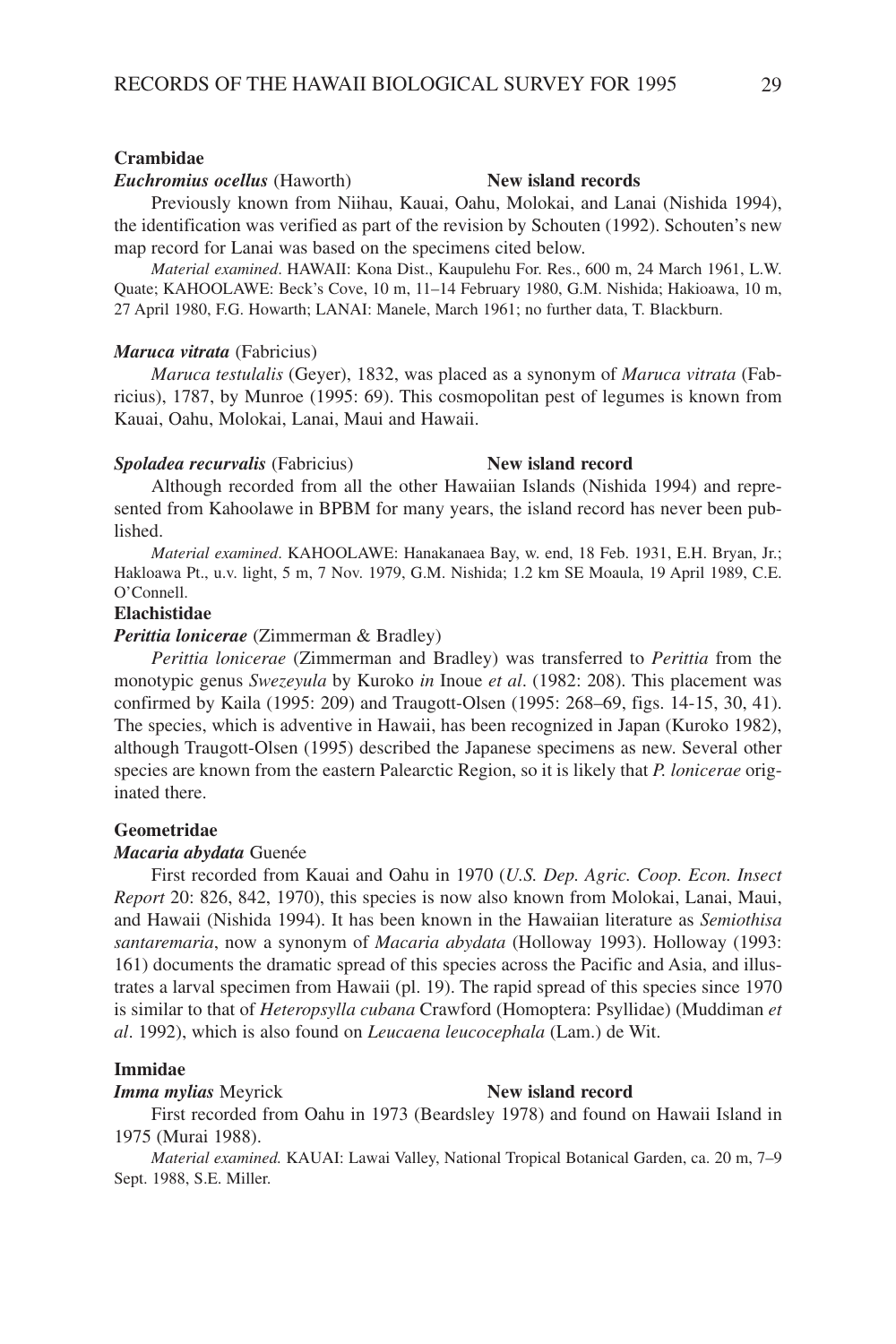### **Psychidae**

### *Brachycyttarus griseus* de Joannis

First recorded from Oahu in 1984, the species is also known from the islands of Kauai and Hawaii. The taxonomy and biology are detailed by Davis (1990). Kamarudin *et al*. (1995) and Robinson *et al*. (1994: 37) provide additional data on the biology and natural range of the species, including an additional synonym, *Pteroma langkawiensis* de Freina.

### **Pterophoridae**

### *Leioptilus beneficus* (Yano & Heppner)

*Oidaematophorus beneficus* was transferred to *Leioptilus* by Miller & Gielis (1995: 108). This species was introduced from Mexico in 1959, 1965 (unsuccessful), and 1973 (successful) for the biocontrol of *Ageratina riparia* (Regel) K. & R. and is known from Oahu and Hawaii (Yano & Heppner 1983).

#### **Pyralidae**

Following the recent revision of North American *Homeosoma* (Goodson & Neunzig 1993), Neunzig (pers. comm., 1995) has confirmed that *Homeosoma albosparsum* (Butler) appears to be correctly placed in *Homeosoma*, although the female genitalia lacks a signum in the corpus bursae. He also suggests that *Unadilla humeralis* Butler probably belongs in *Homeosoma*, but the taxa involved are in need of further study.

#### **Sphingidae**

*Hyles lineata* (Fabricius) **New island record**

Known from all the major islands, this species is recorded here for the first time from Kahoolawe.

*Material examined.* KAHOOLAWE: Smuggler's Cove, u.v. light, 19 April 1989, C.E. O'Connell.

#### **Tortricidae**

### *Crocidosema lantana* Busck

*Epinota lantana* was transferred back to the original genus, *Crocidosema*, by Powell *et al*. (1995: 154). This species was introduced from Mexico in 1902 for the biocontrol of *Lantana* and is known from Kauai, Oahu, Molokai, Maui, and Hawaii (Zimmerman 1978).

### **Acknowledgements**

Jeremy Holloway (International Institute of Entomology, London), Lauri Kaila (University of Helsinki, Oslo), H.H. Neunzig (North Carolina State University, Raleigh), and Gordon Nishida (Hawaii Biological Survey) helped provide information for this paper.

#### **Literature Cited**

**Beardsley**, **J**.**W**. 1978. *Imma mylias* Meyrick. *Proc. Hawaii. Entomol. Soc*. **22**: 391–92.

**Davis**, **D**.**R**. 1990. First record of a bagworm moth from Hawaii: Description and introduction of *Brachycyttarus griseus* de Joannis (Lepidoptera: Psychidae). *Proc. Entomol. Soc. Wash*. **92**: 259–70.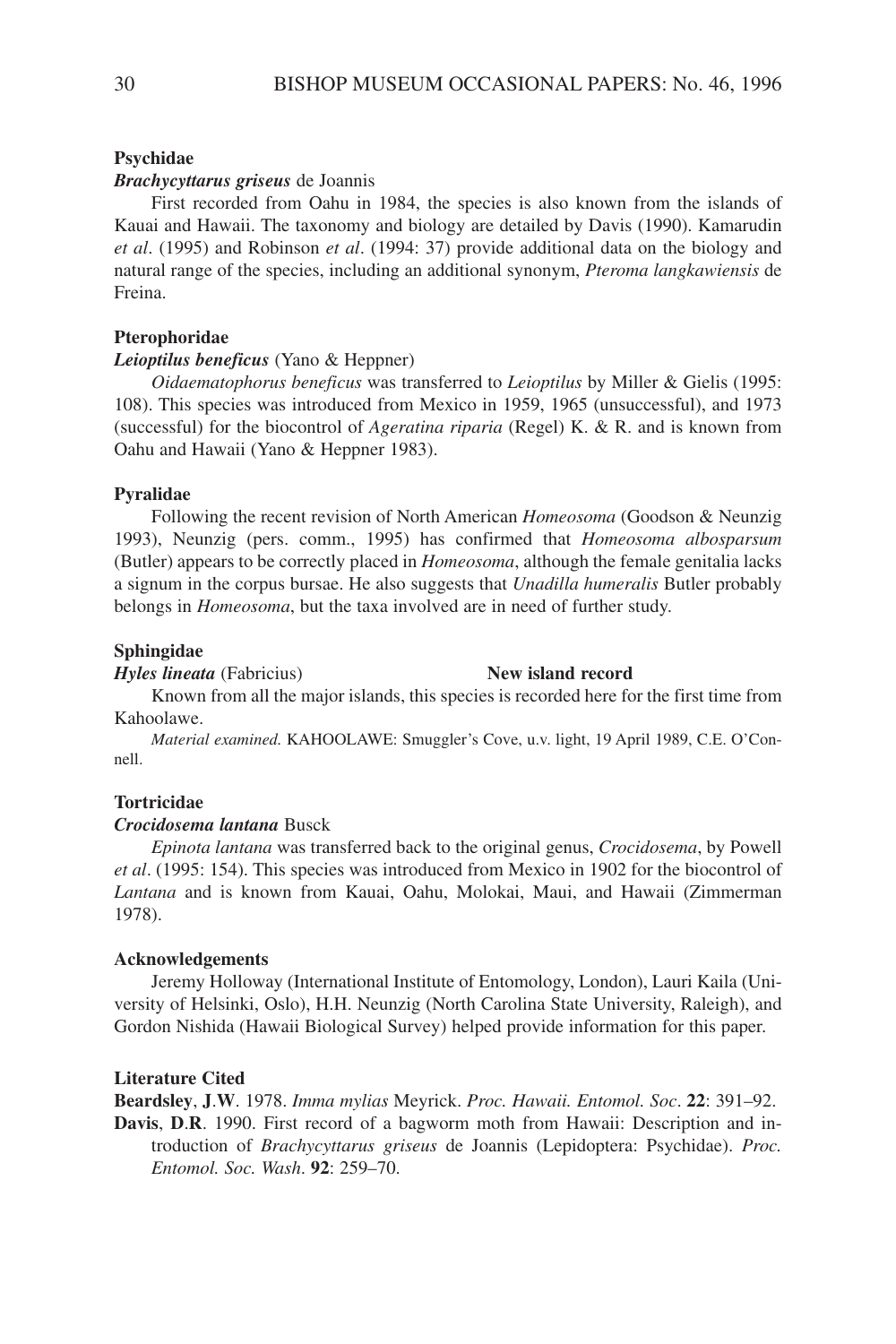- **Goodson**, **R**.**L**. **& H**.**H**. **Neunzig**. 1993. Taxonomic revision of the genera *Homoeosoma* Curtis and *Patagonia* Ragonot (Lepidoptera: Pyralidae: Phycitinae) in America North of Mexico. *North Carolina Agr. Res. Serv. Tech. Bull*. **303**: 1–105.
- **Holloway**, **J**.**D**. 1993. The moths of Borneo: Family Geometridae, Subfamily Ennominae. *Malayan Nature J*. **47**: 1–309.
- **Inoue**, **H**., **S**. **Sugi**, **H**. **Kuroko**, **S**. **Moriuti & A**. **Kawabe**. 1982. *Moths of Japan*. Volume 2: Plates and synonomic catalogue. Kodansha Co. Ltd., Toyko.
- **Kaila**, **L**. 1995. A revision of the North American *Perittia* (= *Onceroptila*), with first Nearctic records of the genus *Mendesia* (Elachistidae). *J. Lepid. Soc*. **49**: 208–22.
- **Kamarudin**, **N**.**H**., **G**.**S**. **Robinson & M**.**B**. **Wahid**. 1995. Common bagworm pests (Lepidoptera: Psychidae) of oil palm in Malaysia with notes on related Southeast Asian species. *Malayan Nature J.* **48**[1994]: 93–123.
- **Miller**, **S**.**E**. **& C**. **Gielis**. 1995. Pterophoridae, p. 106–09, 174. *In*: Heppner, J.B., ed., *Atlas of Neotropical Lepidoptera*. Checklist: Part 2. Association for Tropical Lepidoptera, Gainesville, Florida.
- **Muddiman**, **S**.**B**., **I**.**D**. **Hodkinson & D**. **Hollis**. 1992. Legume-feeding psyllids of the genus *Heteropsylla* (Homoptera: Psylloidea). *Bull. Entomol. Res*. **82**: 73–117.
- **Munroe**, **E**.**G**. 1989. Changes in classification and names of Hawaiian Pyraloidea since the publication of *Insects of Hawaii*, volume 8, by E.C. Zimmerman (1958) (Lepidoptera). *Bishop Mus. Occas. Pap*. **29**: 199–212.
	- ———. 1995. Crambidae, p. 34–79, 159–174. *In*: Heppner, J.B., ed., *Atlas of Neotropical Lepidoptera*. Checklist: Part 2. Association for Tropical Lepidoptera, Gainesville, Florida.
- **Murai**, **K**. 1988. *Imma mylias* Meyrick. *Proc. Hawaii. Entomol. Soc*. **28**: 11.
- **Nishida**, **G**.**M**., **ed**. 1994. Hawaiian terrestrial arthropod checklist. Second edition. *Bishop Mus. Tech. Rep*. **4**, iv + 287.
- **Powell**, **J**.**A**., **J**. **Razowski & R**.**L**. **Brown**. 1995. Tortricidae: Olethreutinae, p. 151–57, 177. *In*: Heppner, J.B., ed., *Atlas of Neotropical Lepidoptera*. Checklist: Part 2. Association for Tropical Lepidoptera, Gainesville, Florida.
- **Riotte**, **J**.**C**.**E**. 1986. Supplement I to E.C. Zimmerman, "Insects of Hawaii" vol. 7 (1958) Macrolepidoptera. *Insecta Mundi* **1**: 241–42.
- ———. 1991. Reassessment of the Noctuoidea of the Hawaiian Islands. *Bishop Mus. Occas. Pap*. **31**: 139–51.
- **Robinson**, **G**.**S**., **K**.**R**. **Tuck & M**. **Shaffer**. 1994. *A field guide to the smaller moths of South-east Asia*. Malaysian Nature Society, Kuala Lumpur & Natural History Museum, London. 309 p.
- **Schouten**, **R**.**T**.**A**. 1992. Revision of the genera *Euchromius* Guenée and *Miyakea* Marumo (Lepidoptera: Crambidae: Crambinae). *Tijdschr. Entomol*. **135**: 191–274.
- **Traugott**-**Olsen**, **E**. 1995. Phylogeny of the subfamily Elachistinae s. str. Part II. Perittiini, with some taxonomic revision and descriptions of new taxa (Lepidoptera: Elachistidae). *SHILAP Rev. Lepid*. **23**: 257–90.
- **Yano**, **K**. **& J**.**B**. **Heppner**. 1983. Description of Hamakua Pamakani plume moth from Hawaii (Lepidoptera: Pterophoridae). *Proc. Hawaii. Entomol. Soc*. **24**: 335–41.
- **Zimmerman**, **E**.**C**. 1978. Microlepidoptera. *Insects of Hawaii* **9**: i–xviii, 1–1903.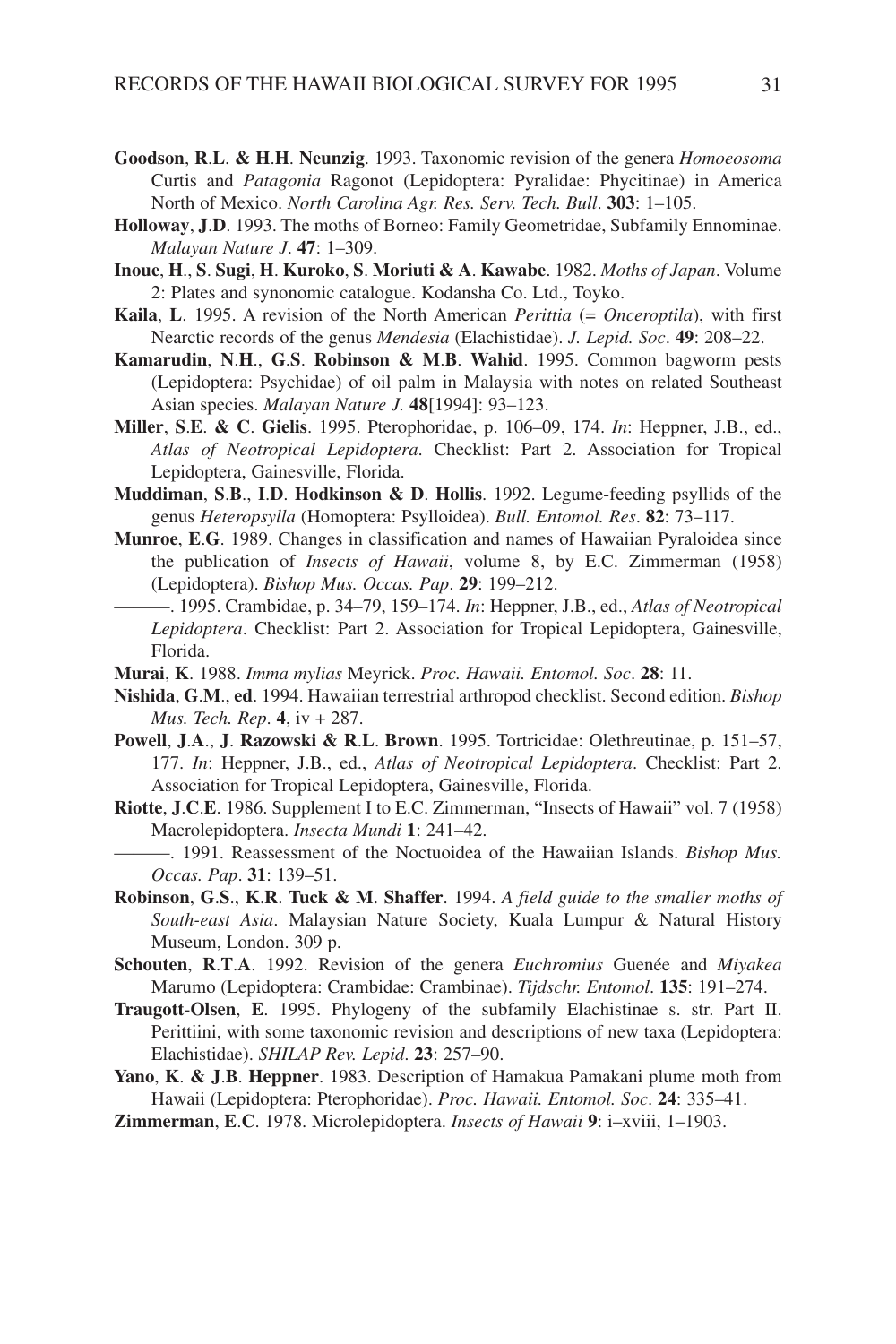# **A New Larval Foodplant for** *Tmolus echion* **(Lepidoptera**: **Lycaenidae)**

FRANK RUTKOWSKI (234 Fifth Street, Jersey City, New Jersey 07302, USA)

During August 1995 *Tmolus echion* (Linnaeus) was locally common in the Waipi'o Valley on Hawai'i and its larvae fed on flower buds of *Clerodendrum chinense* (Osb.) Mabb. (Verbenaceae), tended by the ant *Paratrechina longicornis* Latreille (Hymenoptera: Formicidae). One *T. echion* oviposited on a flower bud of *Hibiscus furcellatus* Desr. (Malvaceae) but the neonate larva refused to eat it. However a penultimate instar larva taken from *Clerodendrum* readily ate into the furled *Hibiscus* petals. I had no opportunity to learn if *T. echion* might be adapting to endemic Malvaceae.

A reared *T. echion* imago and its pupal shell (det. F.R.) are deposited as vouchers in Bishop Museum, as are specimens of *P. longicornis* (det. D. Preston). *Clerodendrum chinense* was determined as *pikake hohono* by Linda Beech and Beatrice Krauss, and also was checked against the diagnosis in Wagner *et al.* (1990: 1319) though nomenclature follows Wagner (1995: 26). *Hibiscus furcellatus* was determined by F.R. from the diagnosis in Wagner *et al.* (1990: 995). No plant vouchers were preserved.

#### **Literature Cited**

**Wagner**, **W**.**L**., **D**.**R**. **Herbst & S**.**H**. **Sohmer**. 1990. *Manual of the flowering plants of Hawai'i.* University of Hawaii Press & Bishop Museum Press, Honolulu. 1,853 p.

**Wagner**, **W**.**L**. 1995. Contributions to the flora of Hawai'i. IV. New records and name changes. *Bishop Mus. Occas. Pap*. **42**: 19–58.

# **Heteroptera (Insecta) Range Extensions and Rediscoveries in the Hawaiian Islands**

DAN A. POLHEMUS (Hawaii Biological Survey, Bishop Museum, P.O. Box 19000, Honolulu, HI, 96817-0916, USA)

The following represent new island records and rediscovereies for Heteroptera species. Voucher specimens of all species treated are held in the Bishop Museum, Honolulu (BPBM) and the J.T. Polhemus Collection, Englewood, Colorado (JTPC).

#### **Nabidae**

#### *Nabis kaohinani* Kirkaldy **Notable rediscovery**

*Nabis kaohinani* is a micropterous damsel bug that was originally described on the basis of a unique male holotype taken by Otto Swezey at Kaumuohonu, Oahu. This locality cannot be found in any Hawaiian gazetteer so far consulted, nor is it listed in the detailed card file of Hawaiian place names compiled by the late E.H. Bryan, which is now housed in the Bishop Museum archives. Given the limited material and uncertain type locality, *N*. *kaohinani* has thus remained a poorly known and elusive species.

Recent collections in the Koolau Mountains have now shown that *N*. *kaohinani* is relatively common at higher elevations in that range. The species is a cursorial predator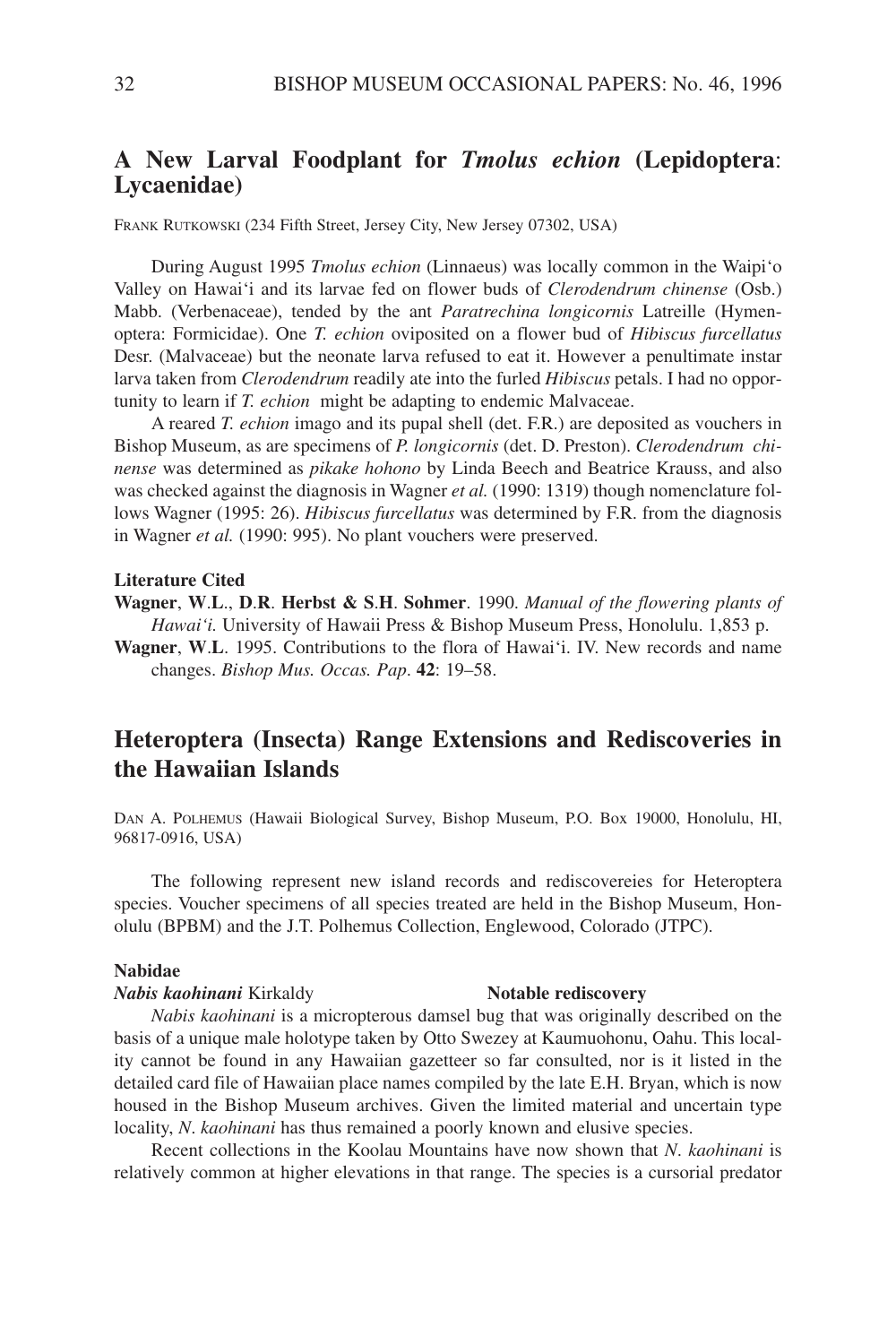that occurs on a wide variety of plants, although it is found most typically on the moss covered branches of *'ohi'a* (*Metrosideros polymorpha*), or in clumps of dried tree fern fronds. Nearly all recently collected specimens have been taken by beating vegetation at night, and the species' predominantly nocturnal habits, combined with the remote areas this species inhabits, no doubt account for its rarity in collections. A similar but distinct micropterous species, currently undescribed, is found on the summit plateau of Mt. Kaala in the Waianae Mountains, and 2 other more distantly related micropterous species, also undescribed, are known from the Eleao and Konahuanui massifs.

The current collections constrain the location of Kaumuohonu (also spelled on some labels as "Kaumuahona") to some high elevation site in the northwestern Koolau Mountains; this is further reinforced by the fact that several Koolau-endemic carabid beetles are at hand bearing the same date and locality data (Liebherr, pers. comm.). A further study of Swezey's field notes may shed light on this matter.

*Material examined*. OAHU: 14 (holotype), 12, Kaumuohonu, O.H. Swezey; 104, 92, Koolau Mtns, Poamoho summit, 2500 ft, 5 May 1995, D.A. Polhemus, J.K. Liebherr and A. Asquith, beaten from vegetation at night (BPBM).

#### **Notonectidae**

### *Anisops kuroiwae* Matsumura **New island record**, **name change**

When originally recording *A*. *kuroiwae* from Hawaii, Polhemus (1995) followed the error of Brooks (1951) in using the name *Anisops batillifrons* Lundblad, which was proposed in 1933. Although widely used in the literature, *A*. *batillifrons* is in fact a synonym of *A*. *kuroiwae* Matsumura, a generally overlooked name that was proposed in 1915. The error is corrected herein.

*Anisops kuroiwae* was previously recorded from the islands (as *batillifrons*) based on a single specimen taken in a stock tank at at Kula, Maui in 1991; additional searches of this locality proved fruitless, raising questions regarding the permanency of the species' establishment in Hawaii. Recent collections on Lanai, however, have shown *A*. *kuroiwae* to be abundant in artificial aquatic habitats near Lanai City, in company with *Trichocorixa reticulata* (Guérin-Méneville).

*Material examined*. LANAI: many 4 2, ponds at Lanai City wastewater treatment plant, 1800 ft, 27 April 1995, D.A. Polhemus and A. Asquith (BPBM); 14, 12, water hazard pond at 15th hole, The Experience at Koele golf course, nr. Lanai City, 1900 ft, 27 April 1995, J.T. Polhemus and D.J. Preston (JTPC).

#### **Literature Cited**

- **Brooks**, **G**.**T**. 1951. A revision of the genus *Anisops* (Notonectidae, Hemiptera). *Univ. Kans. Sci. Bull*. **34**: 301–519.
- **Polhemus**, **D**.**A**. 1995. New Heteroptera and Odonata (Insecta) records and range extensions in the Hawaiian Islands. *Bishop Mus. Occas. Pap* **42**: 42–43.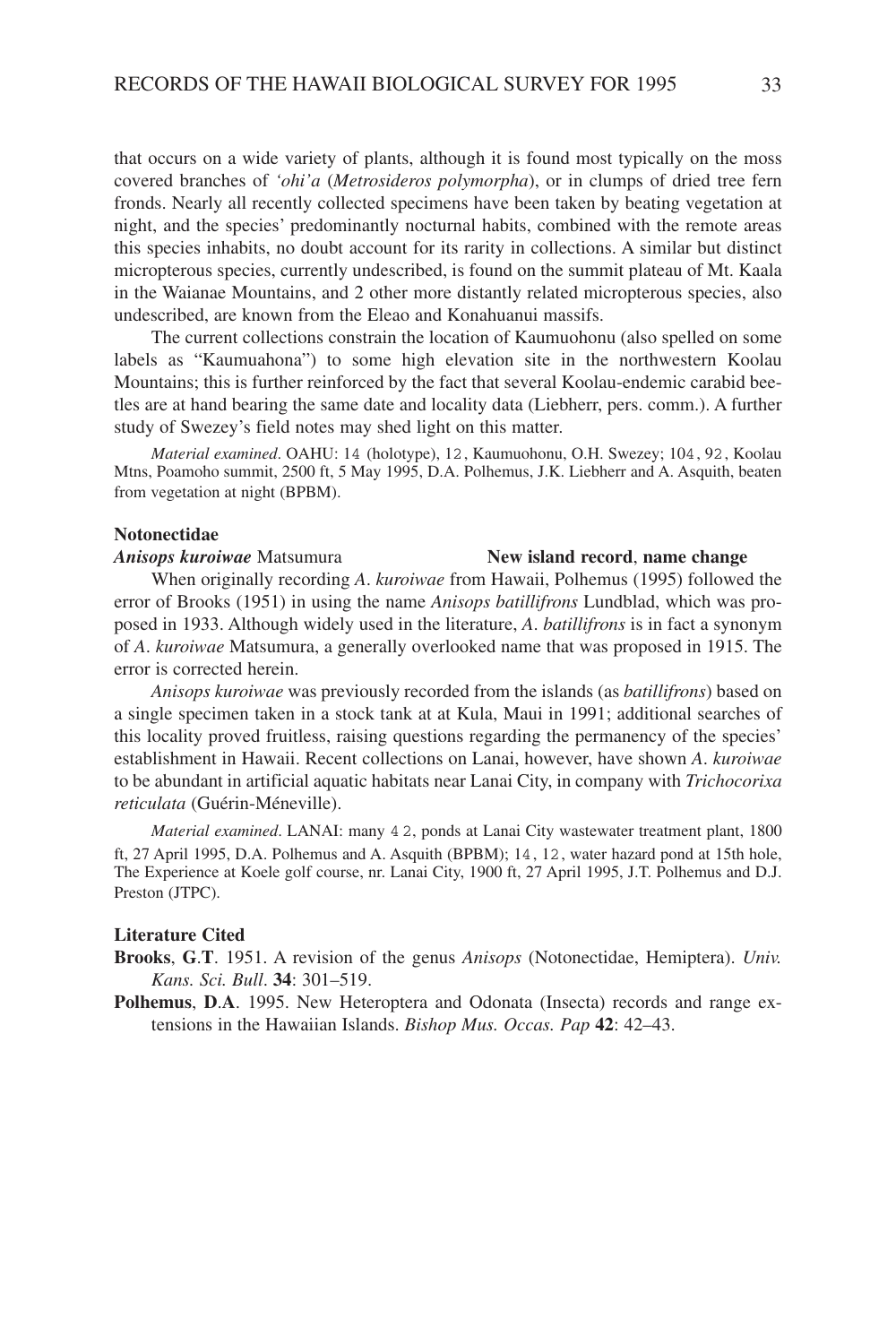# **New Hawaiian Island Records for Aquatic Heteroptera** (**Insecta**)

J.T. POLHEMUS (Colorado Entomological Museum, 3115 S. York St., Englewood, Colorado 80110, USA)

The following represent range extensions, plus clarification of species and genus identities for 2 species previously reported from Hawaii. Unless otherwise noted, voucher specimens will be found in the J.T. Polhemus Collection (JTPC) and Bishop Museum (BPBM), and all collections are by J.T. Polhemus.

### **Corixidae**

*Trichocorixa reticulata* (Guerin-Méneville) **New island record** This species is very widespread in the Western Hemisphere.

*Material examined*: LANAI: Koele Lodge, artificial ponds, 26 April 1995 (JTPC).

### **Gerridae**

*Halobates sericeus* Eschscholtz **New island record**

This open ocean species is common on the seas along the Hawaiian Archipelago, and can be expected to be found on any of the islands, as it is commonly blown onshore by heavy winds.

*Material examined*: LANAI: Mauna Lei, beach near mouth of Maunalei Gulch, 26 April 1995 (D. Preston, J. T. Polhemus) (JTPC).

#### **Hebridae**

#### *Merragata hebroides* White **New island record**

This species is very widespread in the Western Hemisphere. *Material examined*: LANAI: Koele Lodge, artificial ponds, 26 April 1995.

### **Mesoveliidae**

### *Mesovelia mulsanti* White **New island record**

This species is very widespread in the Western Hemisphere. *Material examined*: LANAI: Koele Lodge, artificial ponds, 26 April 1995.

#### *Mesovelia amoena* Uhler **New island records**

This species is restricted to seeps and rheocrenes, and does not occur on open ponds as does *M. mulsanti.* It was previously recorded from Kauai and Oahu.

*Material examined*: LANAI: Maunalei Gulch, middle section, artificial forest stream created by leak in water pipe, 26 April 1995. MAUI: Small stream on north side of West Maui, about 5 km west of Waihee, 15 August 1991.

### **Notonectidae**

*Buenoa pallipes* (Fabricius) **New island record**

This species was taken in a different pond than the ponds from which *Anisops kuriowae* Matsumura was collected; the latter species is reported from Lanai by D.A. Polhemus in this issue.

*Material examined*: LANAI: Koele Lodge, artificial ponds, 26 April 1995 (JTPC).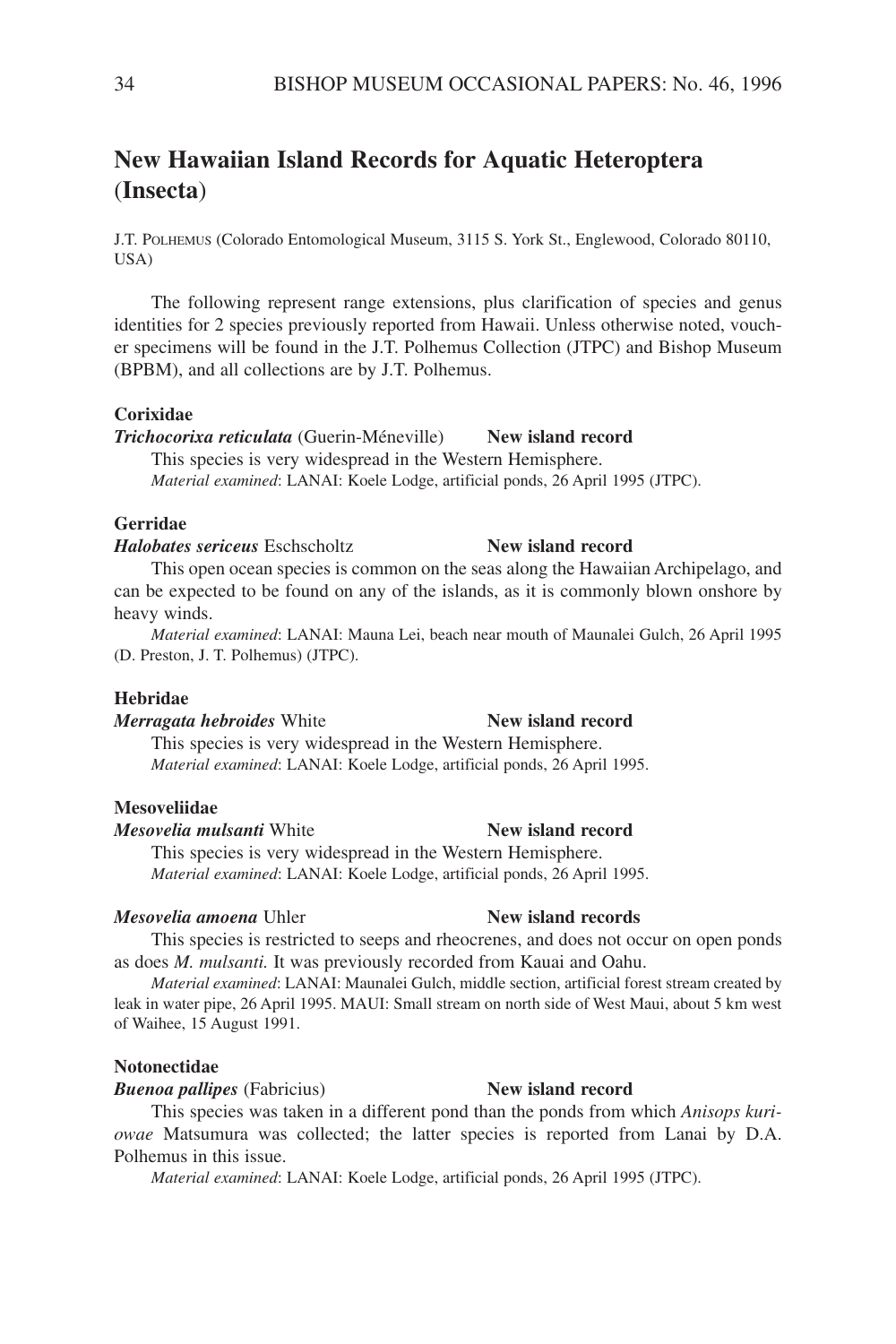#### *Notonecta indica* Linnaeus **New island record**

This species is very widespread in the Western Hemisphere. *Material examined*: LANAI: Koele Lodge, artificial ponds, 26 April 1995 (JTPC).

#### **Pleidae**

#### *Neoplea apopkana* (Drake & Chapman) **New island records**

Aside from Hawaii, this species was previously known only from Florida and Mississippi. It was previously reported from Oahu as *Plea*? sp. by J.W. Beardsley (*Proc. Hawaii. Entomol. Soc*. 24:5, 1982). Because these small insects fly readily, this species will probably be found eventually on all of the larger islands of the state of Hawaii.

*Material examined*: KAUAI: Lihue, uv light, 13 Oct. 1992 (C. L. Campbell) (Hawaii Dept. Agr., BPBM, JTPC). LANAI: Koele Lodge, artificial ponds, 26 April 1995, J. T. Polhemus. OAHU: Ewa, light trap, 20 Oct. 1978 (J. W. Beardsley) (JTPC); Hickam AFB, light traps, 29 Oct. 1980 (D. H. Oi) (Hawaii Dept. Agr., BPBM, JTPC).

#### **Saldidae**

#### *Micracanthia humilis* (Say) **New island records**

This species is very widespread in the Western Hemisphere. It was previously reported from Oahu as *Micracanthia* sp., possibly *humilis* by J.W. Beardsley (*Hawaii. Ent. Soc. Newsl*. 1 (2):2, 1991, and *Proc. Hawaii. Entomol. Soc*. 32:2, 1995).

*Material examined*: KAUAI: Head of Waimea Canyon, NW Alakai Swamp, mossy muddy trail, elev. approx. 1280 m, 25 August 1991 (J.T. & M.S. Polhemus) (JTPC). MOLOKAI: Near Puu Kolekole, damp trail near Kolekole Cabin, elev. 1140 m, 21 August 1991 (J.T. & M.S. Polhemus). OAHU: Mt Kaala, Waianae Mtns., summit, damp area at car park near bog, elev. 1220 m, 3 August 1991; same place, 29 April 1995.

### **Acknowledgments**

The Lanai and Mt. Kaala specimens were gathered as a member of surveys conducted by D.A. Polhemus, D.J. Preston and Adam Asquith (Hawaii Biological Survey); I am grateful for their help with collections and logistics. I am also indebted to Bernarr Kumashiro (Hawaii Department of Agriculture) for the loan of specimens.

# *Microcrypticus* **(Coleoptera: Tenebrionidae) in Hawaii, with Notes on Distribution and Probable Origin**

WARREN E. STEINER, JR. (Department of Entomology, NHB-165, Smithsonian Institution, Washington, DC. 20560)

While sorting unidentified Hawaiian beetles in the collection of the Bishop Museum (BPBM) in 1991, I found specimens of a small member of the tenebrionid tribe Crypticini that had been collected on Oahu. In placing them among the curated Tenebrionidae, I found them to be conspecific with specimens identified as "*Platydema obscurum* Sharp". Additional specimens so named were also found in the University of Hawaii Collection and the U.S. National Museum of Natural History, Smithsonian Institution (USNM). Since *Platydema* belongs in the Diaperini (Doyen 1984) and no crypticines had been recognized in any Hawaiian faunal lists, it was evident that some change in nomenclature was needed. Studies in progress on mainland U.S. crypticines led me to find that Gebien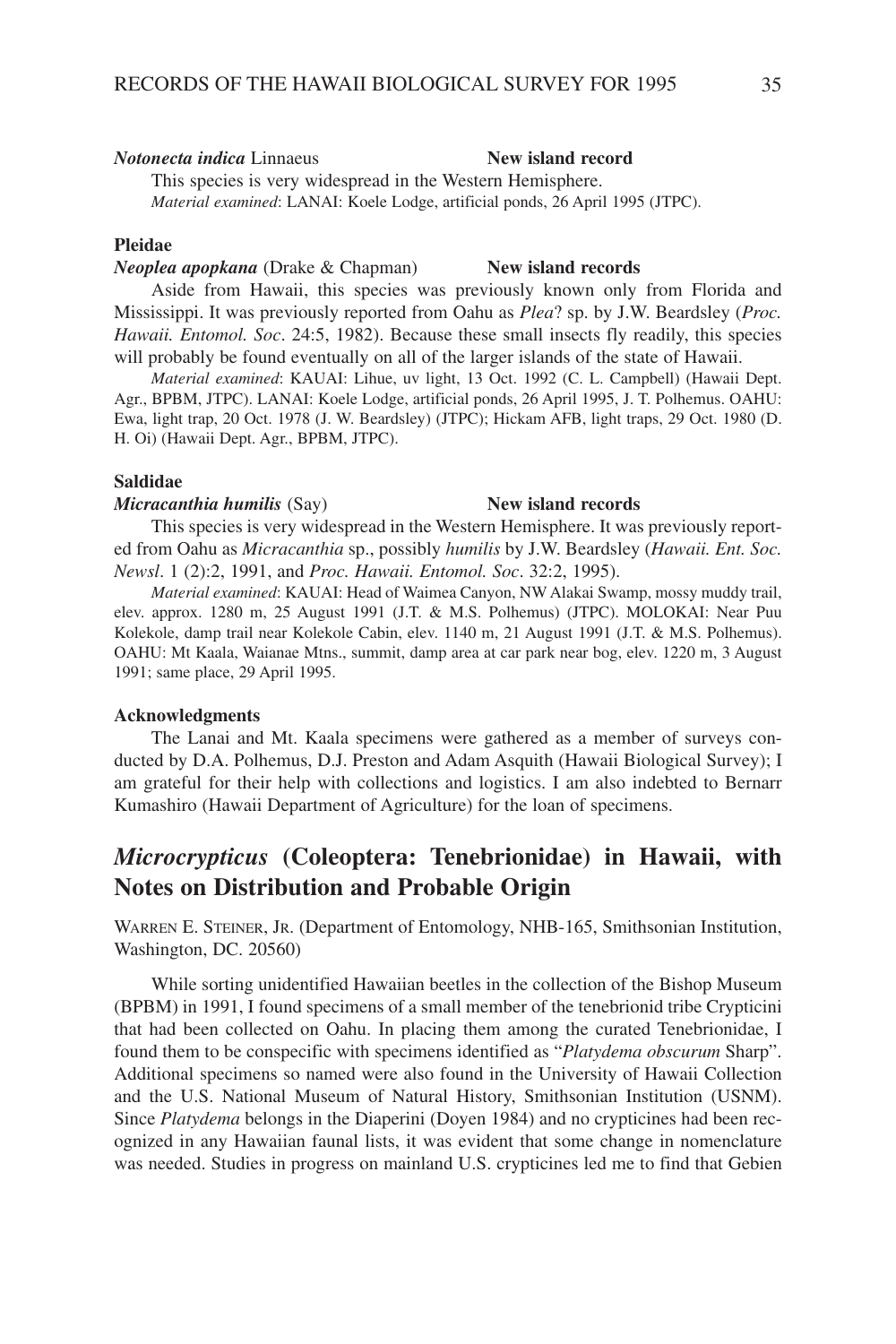(1939) had recognized this species was not a *Platydema* and had correctly transferred it to *Microcrypticus* Gebien (1920). A subsequent review of this genus (Kaszab 1975) also recognized *Microcrypticus obscurus* (Sharp).

The new combination had never been noted in U.S. museum collections and data files, and was not discovered soon enough for inclusion in the recent checklist of Hawaiian terrestrial arthropods (Nishida 1992, 1994) where the species is listed under *Platydema*. Sharp described the species from Oahu "at various elevations, and in various localities" (Blackburn & Sharp 1885); the beetle is also recorded from Ni'ihau (Nishida 1992, 1994), but not known from other Hawaiian islands.

*Material examined*: OAHU: Ewa, X-1974 (1), I-1977 (9), I-1978 (1), and IV-20-1978 (1), all "J.W. Beardsley collector; light trap"; Barbers Pt., X-5-1976 (2), 10-XI-1977 (1), and 10-I-1978 (2), all "J.W. Beardsley collector; light trap"; Honolulu, T.H., 1939 (no other data; 1); Kaimuki, 5-11-14 (no other data, 2); Kunia, III-24-86, "ex light trap; C. Kawauchi" (1); Manoa, 7-6-27, "O.H. Swezey collector; under house" (1); Manoa, IV-1947; N. L. H. Krauss (1); Public Health Dept., XI-8-65, "light trap; J.W. Beardsley collector" (1); Wahiawa, 10-58, "E.J. Ford, Jr.; light trap" (1); Waipio, IX-25-1956 (2) and 8-10-59 (1), all "light trap, J. W. Beardsley collector"; Waipio, 9-57, "light trap; E. J. Ford, Jr." (3).

Two other specimens (in BPBM) bear blank red tags but have no locality data; they are mounted on cards, each bearing a number on the back; "118" and "758"; the former is also labeled "RCL Perkins Collection" and these 2 specimens are in a pinning tray with a separate label "*Platydema obscurum*". They may represent part of Sharp's type series, but there are no labels or statements by Sharp that verify this.

Although described from Hawaii, *M. obscurus* is considered to be adventive there (Nishida 1992), but its origin has been unknown. In reviewing the genus, Kaszab (1975) found no synonymy involved with *M. obscurus* and reported no occurrence of the species outside of the Hawaiian Islands.

In the course of this study, a few specimens I consider to be conspecific with Hawaiian *M. obscurus* have been found: 3 in USNM labeled "RangoonBma, FJMeggitt, Apr. 1927" (Burma), "Mt Makiling, Luzon, Baker" (Philippines), "THAILAND: Kaen Municipality, 15 V-1954, R.E. Elbel" and 2 in the Museum of Comparative Zoology, Harvard University, labeled "Iwa, OKINAWA, Jul-Sept, 1945; C.T. Parsons & F.G. Werner- lt." (Ryukyu Islands, Japan). These records conform to the recognized natural distribution of the genus (Gebien 1920, Kaszab 1975) from Africa to Asia, and are localities that are likely historical sources of faunal introductions to Hawaii. *Microcrypticus obscurus* is probably indigenous to mainland SE Asia, where other closely related species occur. Its appearance on Okinawa is likely adventive.

It is evident that species of *Microcrypticus* and other crypticines are prone to introduction and establishment to new regions (Kaszab 1975; Steiner 1982, and unpubl. data). The microhabitat of *M. obscurus* is not known, but other crypticines are abundant in soil surface debris. It does not appear commonly in collections. Judging from the data above, use of light traps seems to be the best method for its collection, but pitfall traps and sifting leaf litter should also produce specimens. Blackburn and Sharp (1885) stated that it was taken "generally under stones".

*Microcrypticus obscurus* is the only established member of Crypticini known in Hawaii; with its small size (2.4–2.7 mm), compact oval form, distinctive (and variable) yellowish and dark brown elytral markings, it can not be confused with any other tenebrionid known from the islands. A single specimen (USNM) of another adventive cryp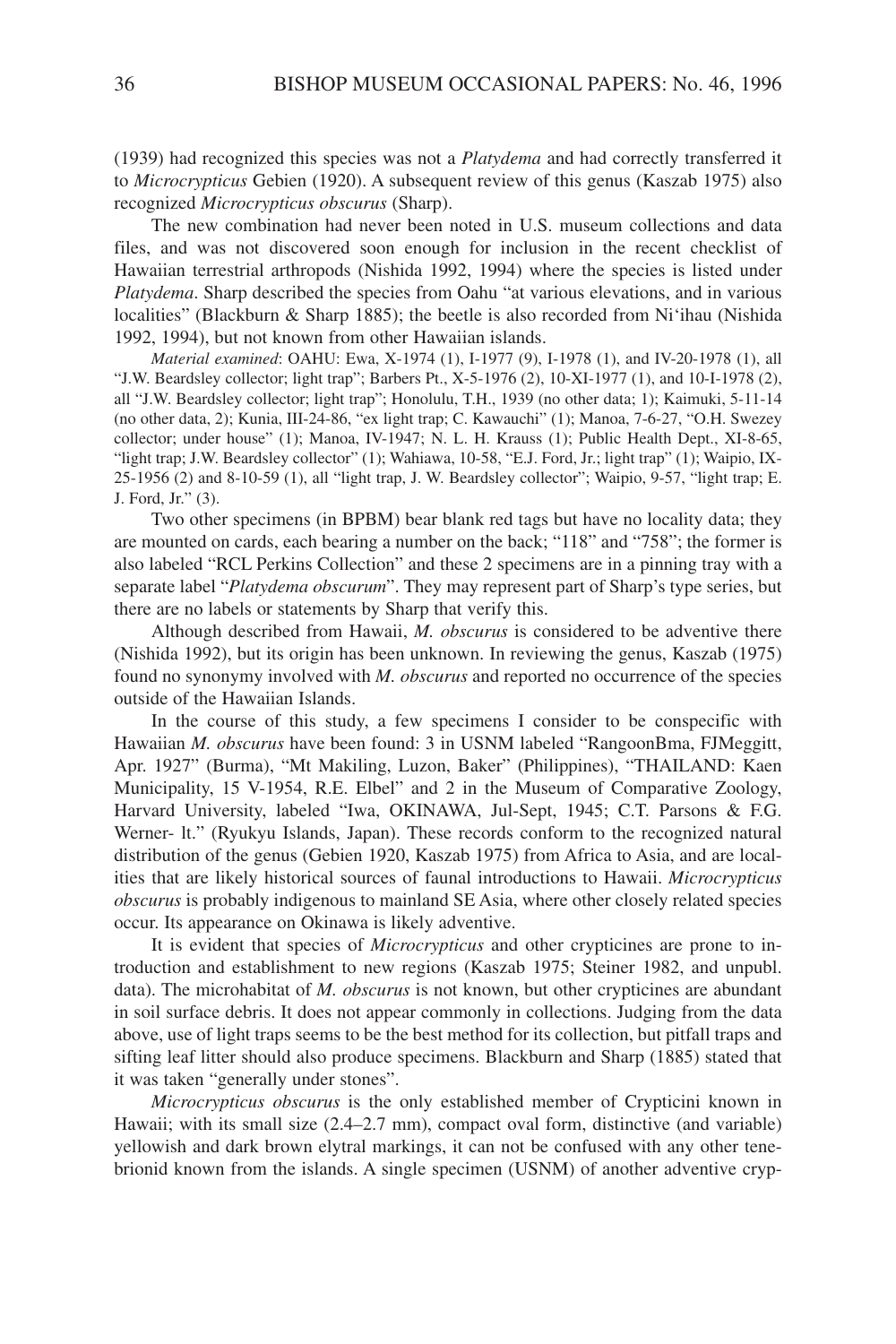ticine of interest has been seen: *Gondwanocrypticus platensis* (Fairmaire), a South American species (Kulzer 1961), labeled "OKINAWA: Kadena AFB, at Hawaii 117, VII-19-1969, Morris; with aircraft, 69-14817". This larger, all black species is now established in a number of regions outside its original range (Steiner, unpubl. data).

#### **Acknowledgments**

For the loan of specimens for study and the generous help received while visiting their institutions, I thank Gordon M. Nishida, G. Allan Samuelson (BPBM), John S. Strazanac (UHIC), and Philip D. Perkins (MCZC).

#### **Literature Cited**

- **Blackburn**, **T**. **& Sharp**, **D**. 1885. Memoirs on the Coleoptera of the Hawaiian Islands. *Trans. R. Dublin Soc*. (2) **3**: 119–300.
- **Doyen**, **J**.**T**. 1984. Reconstitution of the Diaperini of North America, with new species of *Adelina* and *Sitophagus* (Coleoptera: Tenebrionidae). *Proc. Ent. Soc. Wash.* **86**: 777–89.
- **Gebien**, **H**. 1920. Kafer aus der Familie Tenebrionidae gesammelt auf der "Hamburger deutsch-sudwestafrikanischen Studienreise 1911". *Abh. Gebiet Auslandskd*. **5**(2): 1–168.
	- ———. 1939. Katalog der Tenebrioniden. Teil II (part). *Mitt. Munch. Entomol. Ges*. **29**: 466–529.
- **Kaszab**, **Z**. 1975. Die arten der Tenebrioniden-gattung *Microcrypticus* Gebien 1920 (Coleoptera). *Fol. Entomol. Hung*. (n.s.) **28**(1): 99–104.
- **Kulzer**, **H**. 1961. Einige neue Tenebrioniden aus Sudamerika (Col.). *Entomol. Arb. Mus. G. Frey* **12**: 517–43.
- **Nishida**, **G**.**M**., **ed**. 1992. Hawaiian terrestrial arthropod checklist. *Bishop Mus. Tech. Rep*. [**1**], 262 p.
- **———**. 1994. Hawaiian terrestrial arthropod checklist. Second edition. *Bishop Mus. Tech. Rep*. **4**, iv + 287 p.
- **Steiner**, **W**.**E**. 1982. *Poecilocrypticus formicophilus* Gebien, a South American beetle established in the United States (Coleoptera: Tenebrionidae). *Proc. Ent. Soc. Wash.* **84**: 232–39.

# **Clarification of** *Plagithmysus hoikuahiwi*, **Confused with the Nomen Nudum** *P.ulihihi* (**Coleoptera**: **Cerambycidae**)

G.A. SAMUELSON & G.M. NISHIDA (Hawaii Biological Survey, Bishop Museum, P.O. Box 19000, Honolulu, Hawaii 96817, USA)

The name "*ulihihi*" as applied to *Plagithmysus* was the only unresolved name in our unpublished appendix of *Plagithmysus* names that we use with the index to species by Gressitt & Davis (1971). Two publications by Gressitt (1975, 1978) appear to be the only articles in which the name "*ulihihi*" was used; in both cases, the name appeared in nearly identical diagramatic schemes of plagithmysines. In updating our databases of Hawaiian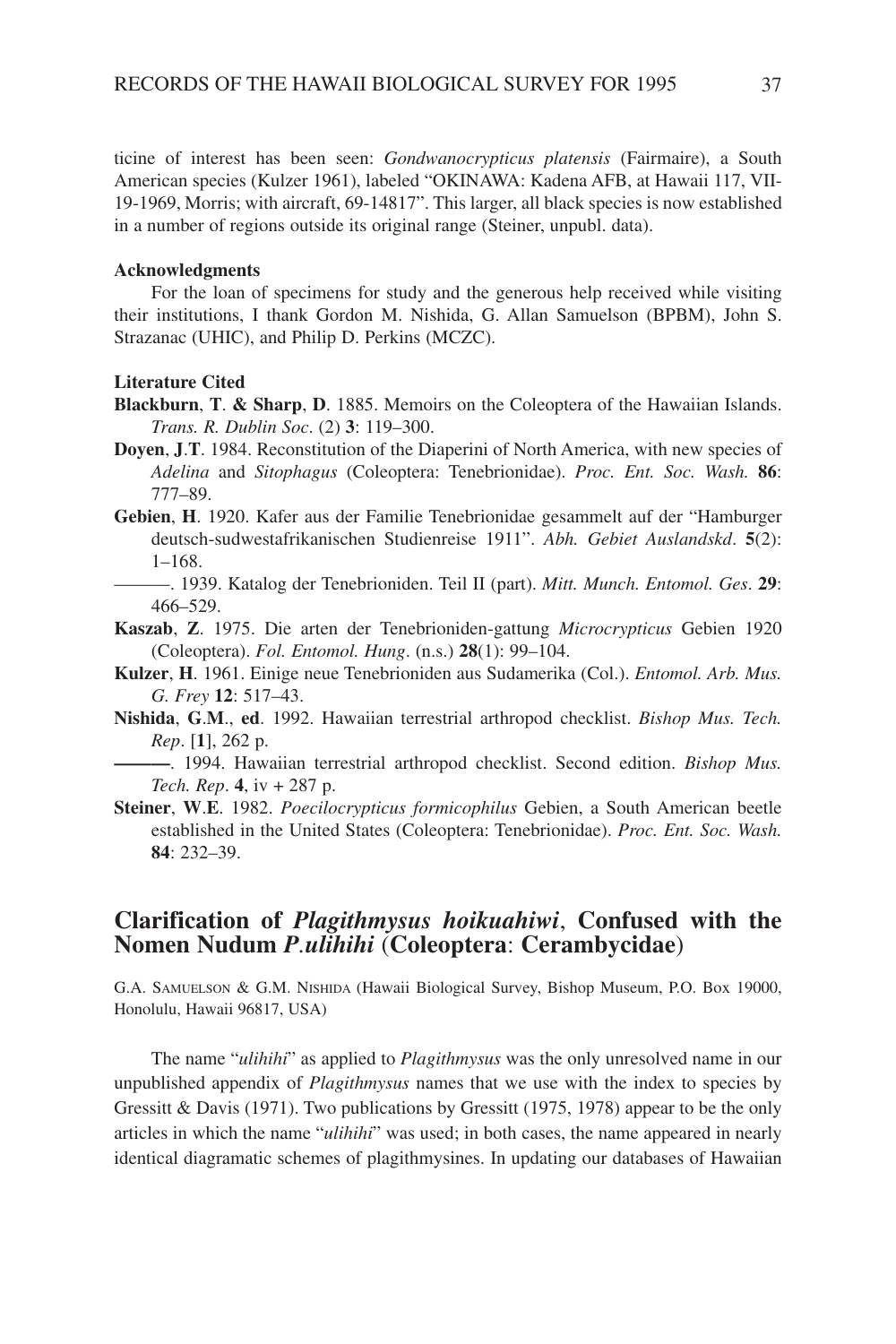arthropods, including the bibliographic one from which the *Hawaiian Terrestrial Arthropod Checklist* is derived (Nishida 1994), it became apparent that this problem should be resolved.

The problem seems to have arisen over a labelling error of the type series of *Plagithmysus (Neoclytarlus) hoikuahiwi* Gressitt & Davis (1974: 362–63). For some reason, this series was labelled as "*Plagithmysus ulihihi* Gressitt" and placed in the collection under that name. Tracing the only *Smilax*-associated plagithmysine from Kauai Island quickly produced the mislabelled series of *hoikuahiwi*, which of course was absent in the collection under that name. Also, "*ulihihi*" is shown in schematic diagrams instead of "*hoikuahiwi*" and all 7 *Smilax*-associated species (in subgenus *Neoclytarlus*) are diagramed together in the same branch grouping (Gressitt 1975: 44, 1978: 164).

The type series of *P. (N.) hoikuahiwi* was reared from *Smilax* collected from Pihea Trail, 1200 m, 19.xii.1972, by C. J. Davis and D. Sugawa. The specimen designated holotype female emerged on 19.i.1973, as cited in text (Gressitt & Davis 1974) [none of the specimens have emergence dates on labels]. The holotype female also happens to be the specimen figured on page 360, though the caption and text do not indicate that. The holotype, allotype, 4 paratypes [cited as types in the text but labelled as *P. ulihihi* Gressitt], plus 3 additional non-types [without paratype labels] all have identical data, including the Davis field number: K-72-46.

Accordingly, the name "*ulihihi*" as applied to *Plagithmysus* and/or to the subgenus *Neoclytarlus* is here recognized as a *nomen nudum*; the type series of *P. (N.) hoikuahiwi* Gressitt & Davis is having new type labels added to the pins [with invalid labels turned upside-down].

### **Literature Cited**

- **Gressitt**, **J**.**L**. 1975. Evolution of the endemic Hawaiian cerambycid-beetles. *Island Ecosystems IBP/IRP Tech. Rep*. **71**, 46 p.
	- ———. 1978. Evolution of the endemic Hawaiian cerambycid beetles. *Pac. Insects* **18**: 137–67.
	- ———. **& C**.**J**. **Davis**. 1971. New plagithmysines from Kauai, Molokai and Hawaii (Coleopt.: Cerambycidae). *Proc. Hawaii. Entomol. Soc*. **21**: 67–77.
- ———. 1974. New plagithmysines from Kauai, Maui and Hawaii (Col.: Cerambycidae). *Proc. Hawaii. Entomol. Soc*. **21**: 359–63.
- **Nishida**, **G**.**M**., **ed**. 1994. Hawaiian terrestrial arthropod checklist (2nd ed.). *Bishop Mus. Tech. Rep*. **4**, 287 p.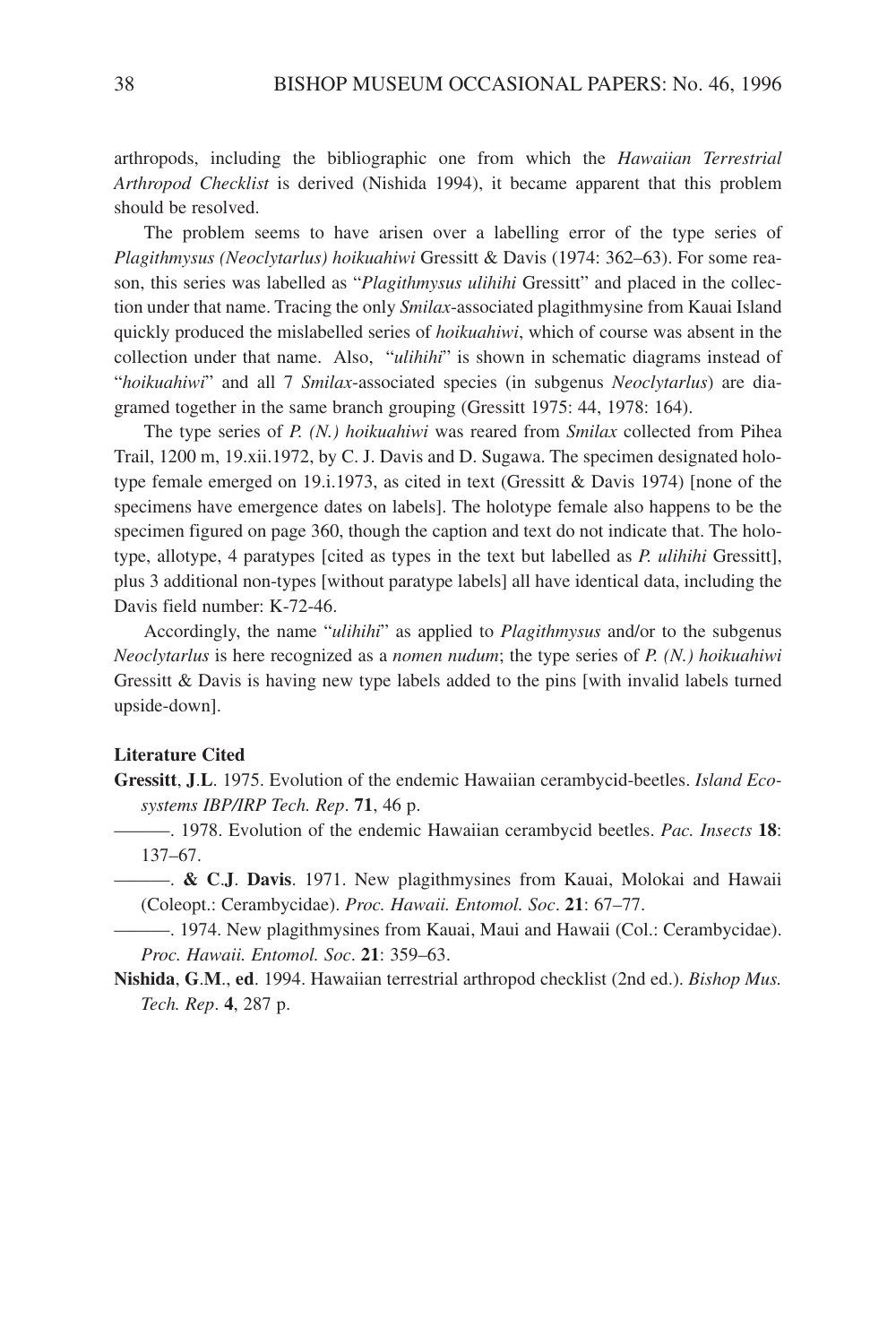# **The Status of** *Gasteracantha mammosa* (**Araneae**: **Araneidae**) **in the Hawaiian Islands**

SABINA FAJARDO SWIFT **(**Hawaii Biological Survey, Bishop Museum, P.O. Box 19000, Honolulu, Hawaii 96817, USA)

Specimens of this spiny-backed spider were first collected December 1985 in Hilo, Hawaii Island and later identified as *Gasteracantha* sp. (Kumashiro 1988). Similar to *G. cancriformis* (Linnaeus, 1758), this species can be readily identified by the 2 distinct yellow spots on the dorsum. Pinter (1992) identified it as *Gasteracantha mammosa* C.L. Koch, 1845 from Kalaheo, Kauai.

Also in 1992, the name *Thelacantha brevispina* (Doleschall, 1857) was given to specimens from the University of Hawaii submitted to the Smithsonian Institution for identification. At that time, *T. brevispina* was the valid, acceptable name for the species (N. K. Scharff, pers. comm.), which subsequently appeared in later publications (Yates *et al*. 1990, Platnick 1993, Nishida 1994) and was also reported at entomological meetings (Kumashiro 1992; Yates, Pac. Entomol. Conf., 1994). When the picture of the spider (Fig. 1) appeared in Yates *et al*. (1990) as *T. brevispina*, but in Nishida & Tenorio (1993) as *G. mammosa,* and this same spider picture was shown during meetings under 2 different names, clarification of the nomenclatural situation was necessary. The purpose of this note is to present the current nomenclatural status of *G. mammosa,* and update what is known of the species and its distribution in the Hawaiian Islands.

### *Gasteracantha mammosa* C.L. Koch

*Gasteracantha mammosa* (C.L. Koch, 1845) is the correct name for the spider reported as *Gasteracantha* sp. and *Thelacantha brevispina* from the Hawaiian Islands (N. K. Scharff, pers. comm.). Scharff is presently revising the genus *Gasteracantha*, and has seen both types as well as Hawaiian specimens.

As demonstrated by the extensive list of synonyms in Emerit (1974), the extreme polymorphism of the species, especially the varied coloration and abdominal configurations caused much taxonomic confusion among spider workers. For example, Butler (1873) placed what was to become synonymized under *G. mammosa* into 2 genera: *Stanneoclavis* and *Gasteracantha*, eventually describing 8 species in *Stanneoclavis*, and 2 species in *Gasteracantha* (Emerit 1974). Van Hasselt (1882) designated *Thelacantha mammosa* the type species of his new genus *Thelacantha*. Dahl (1914), probably certain of the valid generic status of *Gasteracantha,* reduced *Thelacantha* to subgeneric status when he redescribed *Gasteracantha (Thelacantha) mammosa*. Yaginuma (1960), Chikuni (1989), Feng (1990), and Chen & Gao (1990) recognized *G. mammosa,* but their concepts of *G. mammosa* were treated as *Thelacantha brevispina* by Platnick (1993). Aside from *Stanneoclavis*, *G. mammosa* has been variously placed in the genera *Plectana, Isacantha,* and *Actinacantha.* 

Aside from Hawaii and Kauai Islands, *G. mammosa* is known from Molokai (Pinter 1992), Maui (Conant 1992), Oahu (Kumashiro 1992) and Lanai (Kumashiro, pers. comm.). The species is undoubtedly widely distributed in the islands. Emerit (1974) showed that the species is oriental-tropicopolitan in distribution.

Populations of *G. mammosa* in urban Honolulu seem to be declining, perhaps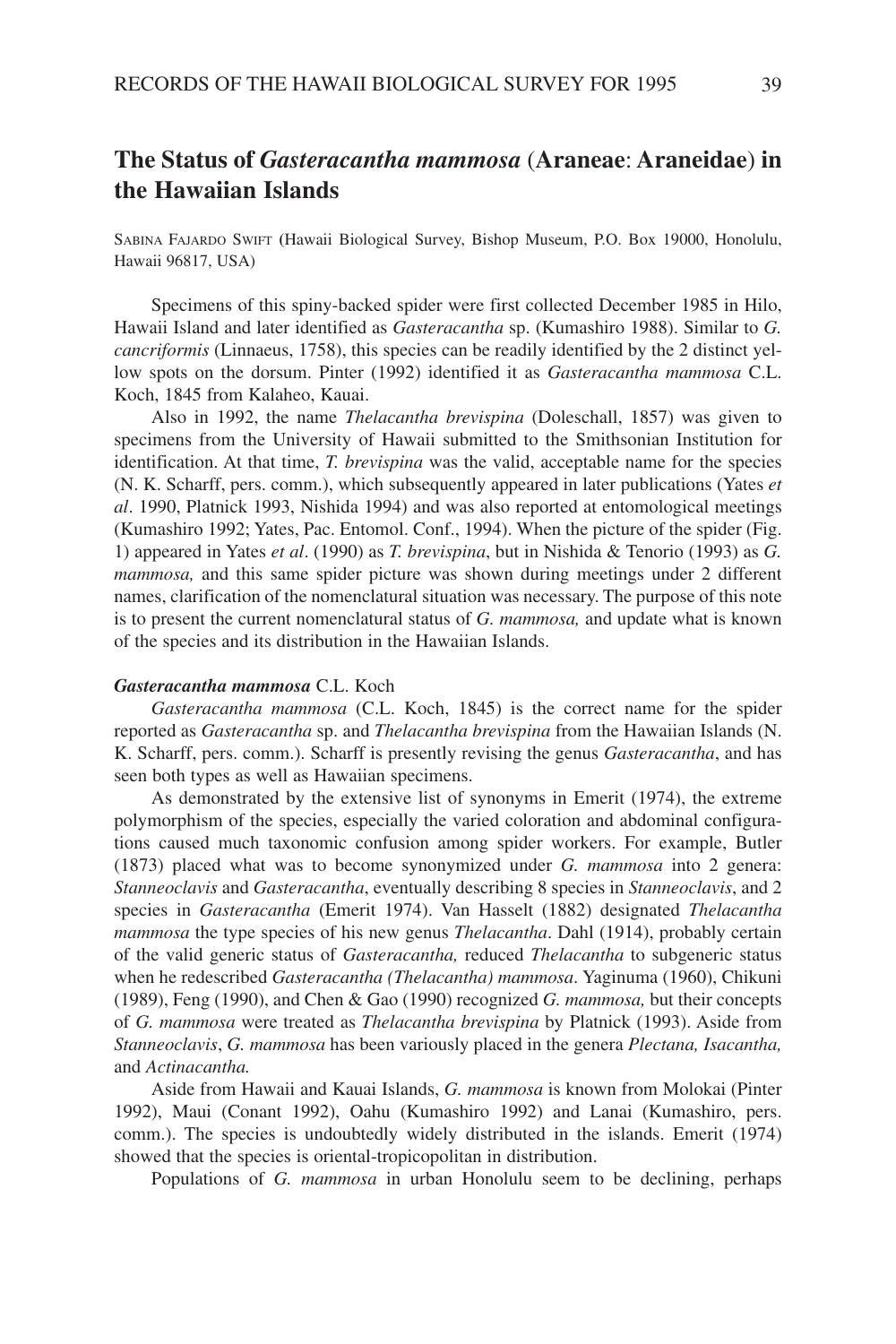because of bird predation (pers. observ.) or through parasitization by the ichneumonid wasp, *Tromatobia ovivora* (Boheman, 1821), a spider egg parasite (B. Kumashiro, pers. comm.).

### **Acknowledgments**

I am indebted to Nikolaj Scharff, Zoological Museum, Copenhagen, for his expertise and encouragement. Bernarr Kumashiro, Hawaii Department of Agriculture, Honolulu, provided information on the egg parasite and the new island record from Lanai.

### **Literature Cited**

- **Butler**, **A**.**G**. 1873. A monographic list of the species of *Gasteracantha*, or crab-spiders, with descriptions of new species. *Trans. Entomol. Soc. Lond*. **7**: 153–80.
- **Chen X**.**E**. **& J**.**C**. **Gao**. 1990. *The Sichuan farmland spiders in China.* Sichuan Sci. Tech. Publ. House, Chengdu, 226 p.
- **Chikuni**, **Y**. 1989. *Pictorial encyclopedia of spiders in Japan*. Kaisei-sha Publ. Co., Tokyo, 310 p.
- **Conant**, **P**. 1992. Notes and exhibition. *Proc. Hawaii. Entomol. Soc.* **31**: 2.
- **Dahl**, **F**. 1914. Die Gasteracanthen des Berliner Zool. Mus. *Mitt. Zool. Mus. Berl.* **7**: 235–301.
- **Emerit**, **M**. 1974. Arachnides araignées Araneidae Gasteracanthinae. *Faune Madagasc.* **38**: 1–215.
- **Feng Z**.**Q**. 1990. *Spiders of China in colour*. Hunan Sci. Tech. Publ. House. 256 p.
- **Fullaway**, **D**.**T**. 1955. Notes and exhibition. *Proc. Hawaii. Entomol. Soc*. **15**: 378.

**Kumashiro**, **B**. 1988. Notes and exhibition. *Proc. Hawaii. Entomol. Soc.* **28**: 10 ———. 1992. Notes and exhibition. *Proc. Hawaii. Entomol. Soc*. **31**: 25.

- **Nishida**, **G**.**M**., **ed**. 1994. Hawaiian arthropod checklist. *Bishop Museum Tech. Report* **4**, 262 p.
- ———. **& J**.**M**. **Tenorio**. 1993. *What bit me?* Univ. Hawaii Press, Honolulu, Hawaii. 72 p.
- **Pinter**, **L**. 1992. Notes and exhibition. *Proc. Hawaii. Entomol. Soc*. **31**: 6.
- **Platnick**, **N**.**I**. 1993. *Advances in spider taxonomy 1988–1991*. N.Y. Entomol. Soc. and Am. Mus. Nat. Hist., New York. 846 p.
- **Roewer**, **C**.**F**. 1942. *Katalog der Araneae von 1758 bis 1940.* Vol. 1. Bremen. 1,040 p.
- **Van Hasselt**, **A**.**V**.**M**. 1882. Araneae, *In*: P.J. Veth, *Midd. Sumatra (Leiden),* p. 1–56.
- **Yaginuma**, **T**. 1990. *Spiders of Japan in colour*. Hoikusha, Osaka. 186 p.
- **Yates**, **J**. **R**. 1992. Notes and exhibitions. *Proc. Hawaii. Entomol. Soc.* **31**: 22.

———, **A**.**H**. **Hara & T**.**Y**. **Hata**. 1990. Spiny-backed spider. *Urban Pest Press* No. 12.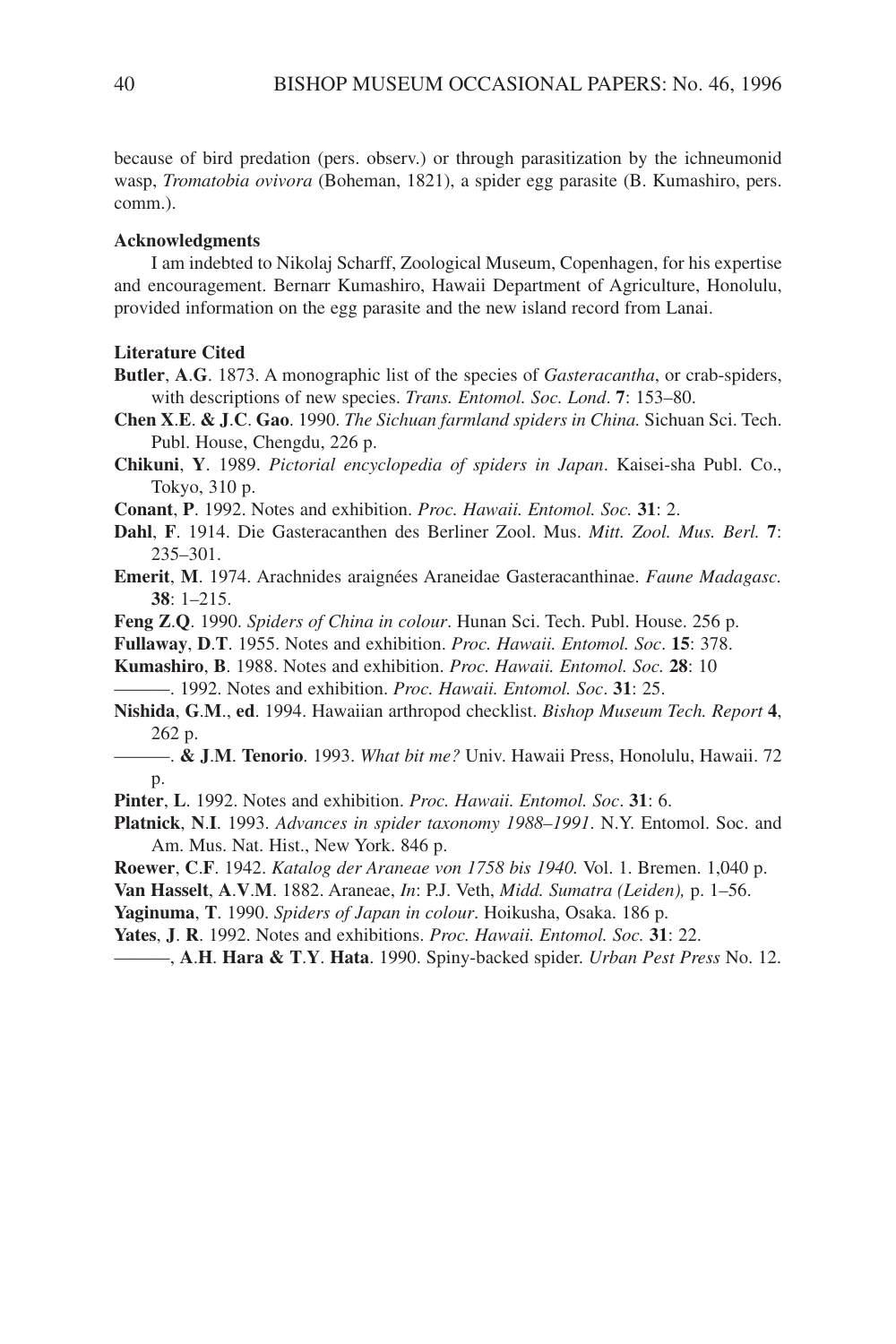# **New Records of Hawaiian Fish-Associated Isopods and a List of Known Species**

LUCY BUNKLEY-WILLIAMS (Department of Biology, University of Puerto Rico, P.O. Box 5000, Mayagüez, Puerto Rico 00667-5000) and

ERNEST H. WILLIAMS, JR. (Department of Marine Sciences, University of Puerto Rico, P.O. Box 908, Lajas, Puerto Rico 00667-0908)

Collections of isopods associated with fishes that we made in 1986, and others sent to us since that time, from Hawaii, contain a new species, a new record for the northern Pacific, new state and islands records, and new host records. We would be pleased to identify additional fish-associated isopods, with the understanding that all material will be deposited in the Bishop Museum and/or the U.S. National Museum. Personal communications noted below were originally recorded in 1986 and were reconfirmed in October 1995.

Abbreviations**:** ADP = Aquaculture Development Program, State of Hawaii; BPBM = Bishop Museum; LACM = Los Angeles County Museum, California; USNM = United States National Museum, Crustacea Collection.

### **Isopoda: Aegidae**

*Aega deshaysiana* (H. Milne Edwards) **New island and host records**

Richardson (1906) reported a specimen of this species from the Pailolo Channel between Molokai and Maui Islands and Northeast Approach 254–308 m, USNM 28974. Our records are new island records, but this isopod probably occurs around every island in the Hawaiian chain. Brusca (1983) reported *A. deshaysiana* as a single, circumtropical/subtropical species, but more recent investigations suggest it represents a multiple species complex, with the Hawaiian form probably representing a new species (N. Bruce, pers. comm.).

*Material examined*. MOLOKAI: 1 specimen on dorsal body of pink snapper *Pristipomoides sieboldii* (Bleeker) (Lutjanidae) in deep water, summer 1987, Collector: Joanne Ho, ADP Case No. 87-140, BPBM. NORTHWESTERN HAWAIIAN ISLANDS: 1 specimen on pelvic fin of a 22-26 kg Seale's grouper *Epinephalus quernus* Seale from deep water, 21.xi.1986, Collector: Joanne Ho, ADP Case No. 86-264, BPBM.

#### *Aega* sp.

Two specimens of this isopod were observed on dogfish, but only 1 was collected. The collected specimen had blood in its gut and appeared to be feeding on the dogfish. Several hundred dogfish were captured and examined, thus less than 1% were infected. No copepods or other obvious, external parasites were seen. The one specimen conforms to the genus *Aega* but is quite distinct from any described species. We would be pleased to describe this new species, if we receive additional examples. If specimens are available, we can send them to be used in a revision of the genus (Bruce pers. comm.).

*Material examined*. SOUTHEAST HANCOCK SEAMOUNT: (northwest of Midway Islands) 29˚47'24"N, 179˚03'36"E, 1 4 on left side of body just below and forward of the dorsal fin of 72.7 cm TL shortspine spurdog *Squalus mitsukurii* Jordan & Fowler (Squalidae) in 300 m depth, 16.iv.1987, Collector: Frank A. Parrish, BPBM.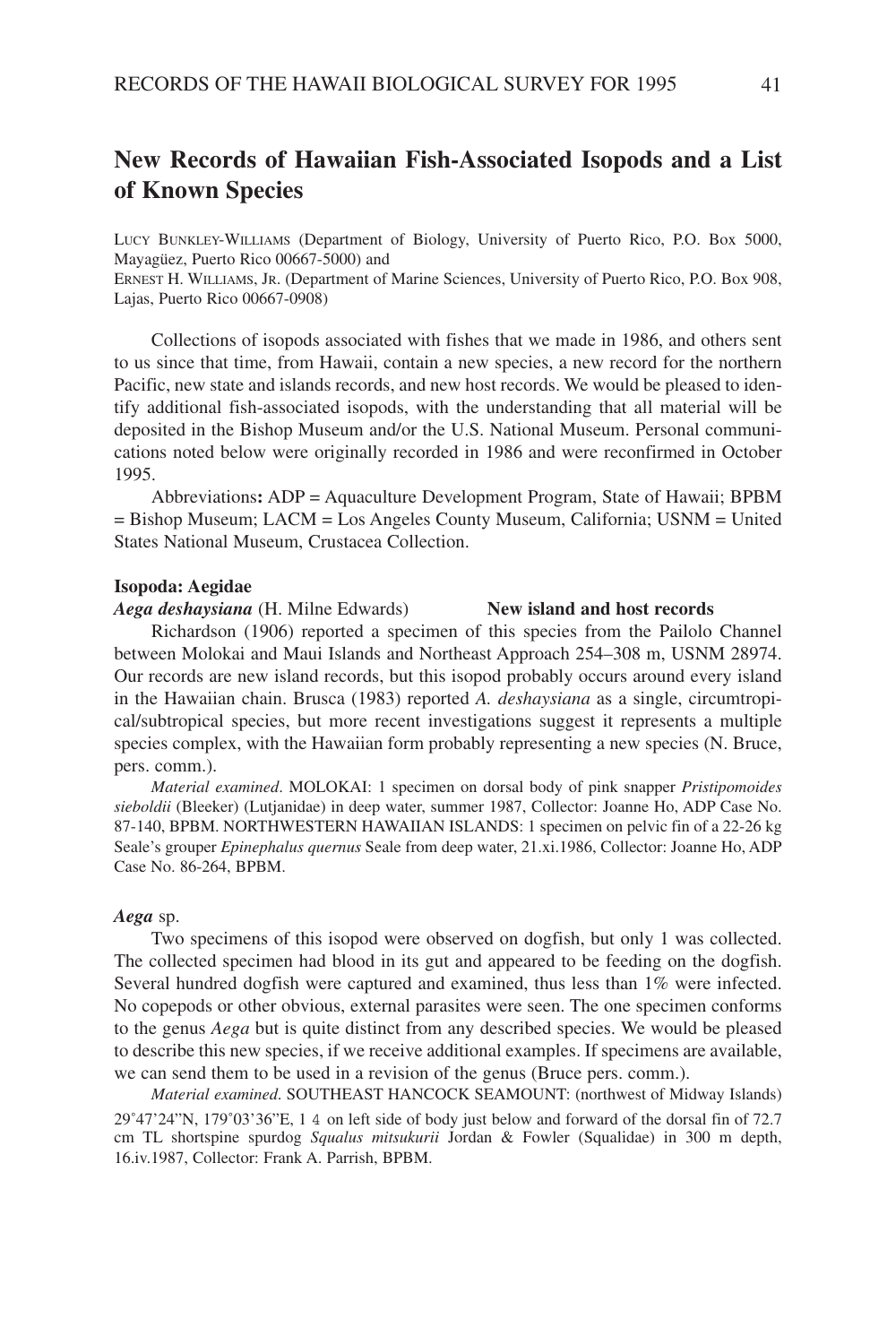#### **Isopoda: Cymothoidae**

#### *Anilocra gigantea* (Herklots) **New state record**

This parasite has been reported from deepwater on red snapper *Etelis carbunculus* Cuvier (Lutjanidae) in New Caledonia (Trilles 1972) and *Pristipomoides flavipinnis* Shinohara (Lutjanidae) and *Epinephalus* sp. (Serranidae) in Fiji (Bruce & Harrison-Nelson 1988). Our record is the first from the northern Pacific and a range extension of approximately 5000 km. Bruce and Harrison-Nelson (1988) note that this is the only species in the genus that occurs in the gill chambers of its host. The present specimens were attached consistently to the body of the host just dorsal and posterior of the gill opening. This position would seem to be more in agreement with the external attachment of all the other members of the genus; however, we have no way of evaluating the previous reports of location on the hosts. Previous records of attachment position on these deepwater, offshore commercially important fishes were third-person from fishermen and may have been due to post mortem movements. The present observations were made directly by a biologist (J. Ho pers. comm.). The question of attachment positions will require the study of more specimens in the field.

*Material examined*. OAHU: 12 on body just above and posterior to gill opening of *Etelis carbunculus*, 20.iv.1986, Collector: Joanne Ho, ADP Case No. 86-85, USNM; 42 on body just above and posterior to gill opening of 4 *Etelis carbunculus* 37.5–42.0 m depth, 28.xii.1986, Collector: Joanne Ho, ADP Case No. 86-291, BPBM; 52 on body just above and posterior to gill opening of 5 *Etelis carbunculus*, Collector: Joanne Ho, BPBM.

### *Creniola breviceps* (Schiodte & Meinert) **New island and host records**

Edmondson (1946) reported *Nerocila* sp. from either giant trevally *Caranx ignobilis* (Forsskål) or bigeye trevally *Caranx sexfasciatus* Quoy & Gaimard (Carangidae), and Johnson (1982) reported an isopod from glasseye *Heteropriacanthus cruentatus* (Lacepede) (Priacanthidae), which were probably this species of isopod. Bruce & Harrison-Nelson (1988) suggested that this species was probably endemic to the Hawaiian Islands and had only been found in Oahu. The report below from the island of Hawaii is a **new island record**. Similar isopods have been observed on coral reef fishes along the Northwestern Hawaiian Island chain north of the main Hawaiian Islands (J.D. Parrish pers. comm.). We have not had the opportunity to collect these examples, but they may represent this species and suggest a wider range for this parasite.

*Material examined*. HAWAII: 12 on pectoral fin of *Heteropriacanthus cruentatus* in shallow water, 11.v.1987, Collector: Joanne Ho, ADP Case No. 87-114, BPBM; 12 on milletseed butterflyfish *Chaetodon miliaris* Quoy & Gaimard (Chaetodontidae), Kawaihae, south of Puako, Kona Coast,

1985, Observer: Thomas Hourigan. OAHU: 12 on *Carangoides equula* (Schlegel) (Carangidae), Fish Collection, Edmondson Hall, University of Hawaii; 12, 24 on 46 cm *Caranx ignobilis* from Coconut Island, 31.iii.1986, Collectors: LBW and EHW, BPBM. MIDWAY ISLAND: 12 on side of caudal peduncle of yellow eyed or goldring surgeonfish *Ctenochaetus strigosus* (Bennett) (Acanthuridae) observed in Midway Lagoon for a period of one year (1983–1984), 6 m depth, Observer: Robert Schroeder.

#### *Ichthyoxenus puhi* (Bowman)

The *Cymothoa* sp. frequently taken from Oahu from the branchial chamber of eels (Edmondson 1946) was probably *I. puhi*. Bowman (1960) noted "Dr. Gosline has occasionally found very similar if not identical isopods in the gill cavities of other Hawaiian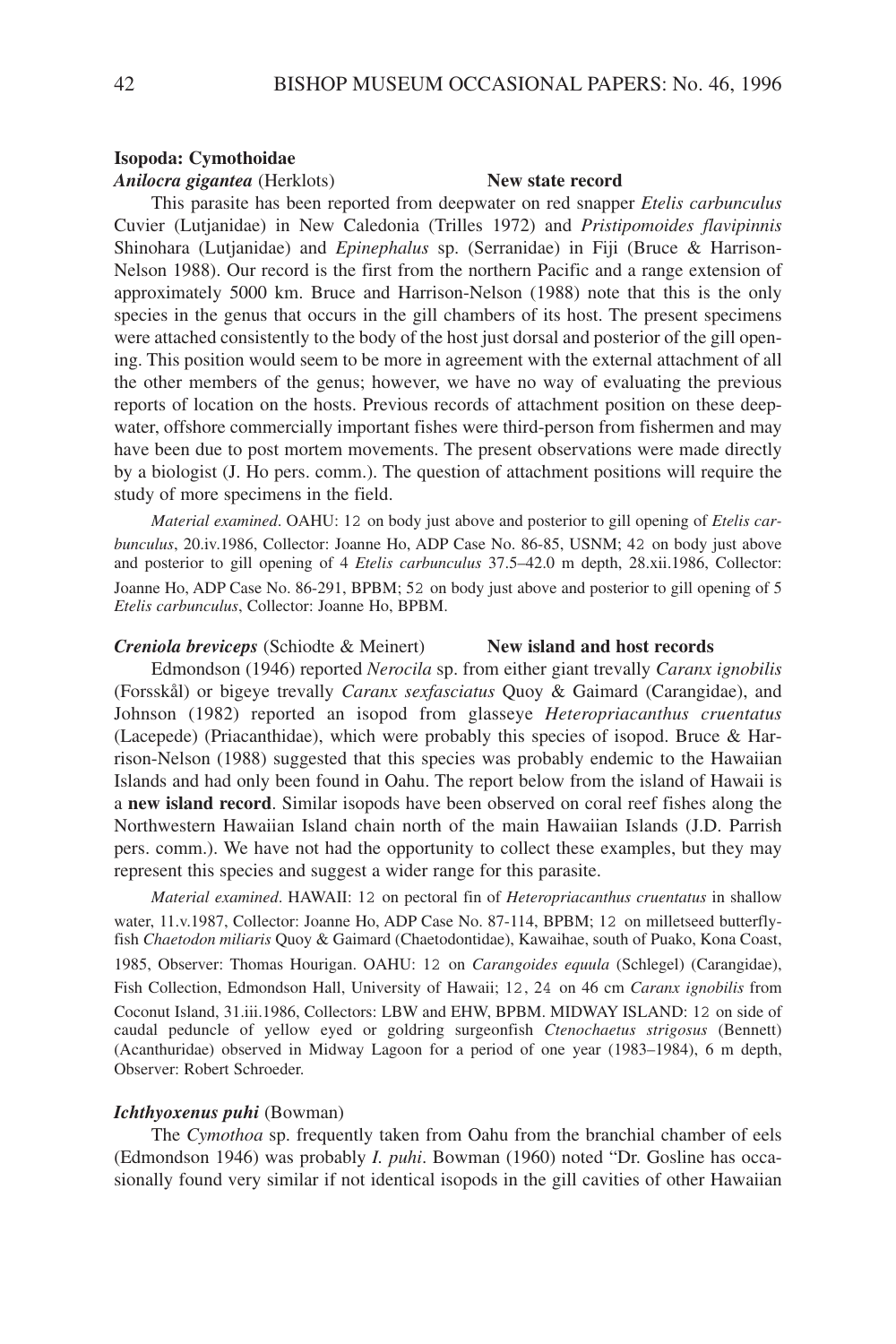| $\ddot{\phantom{a}}$<br><br>֖֖֖֖֖֖֖֖֧ׅ֖֖֧֖֖֧֪֪֪ׅ֖֧֪ׅ֖֧֪֪֪֪֪֪֪֪֪֪֪֪֪֪֪֪֪֪֪֪֪֪֪֪֪֪֪֪֪֪֪֚֚֚֚֚֚֚֚֚֚֚֚֚֚֚֚֚֚֚֚֚֚֚֚֚֚֚֚֚֚֬֕֝֝֓֞֝֓֞֝<br>do trong L'<br>${1 \over 2}$<br>$\sim$ $\sim$ $\sim$ $\sim$ $\sim$ $\sim$<br>ï<br>֧֦֦֧֧֧֧֧֦֧֧֧֧֧֧֧֧֚֚֚֚֚֚֝֝֝֬֝֓֝֬֝֓֕֓֝֬֝֬֝֓֬֝֬֝֓֝֬֝֬֝֓֝֬֝֓֝֬֝֓֝֬֝֬֝֬֝֬֝֬֝֬֝֬֝֬֝֬֝֬֝֬֝֬<br>l<br>くへへへ<br>しゅう ふくり<br>Ě<br>$\overline{\phantom{a}}$ |             |
|------------------------------------------------------------------------------------------------------------------------------------------------------------------------------------------------------------------------------------------------------------------------------------------------------------------------------------------------------------------|-------------|
|                                                                                                                                                                                                                                                                                                                                                                  | Lable 1.131 |

| <b>Species</b>                    | Host                                            | Location                   | Locality                       | Museum Numbers <sup>1</sup>  | Source                                 |
|-----------------------------------|-------------------------------------------------|----------------------------|--------------------------------|------------------------------|----------------------------------------|
| Aega deshaysiana<br>Aegidae       | Pristipomoides sieboldii<br>Epinephelus quernus | pelvic fin<br>body<br>body | Leeward Islands<br>Molokai     | <b>LISNM</b><br><b>NNISC</b> | This paper<br>This paper<br>This paper |
| Aega sp.                          | Squalus mitsukurii                              |                            | Hancock Seamount               | <b>BPBM</b>                  |                                        |
| Anilocra giganteus<br>Cymothoidae | Etelis carbunculus                              | body                       | Oahu                           | USNM, BPBM                   | This paper                             |
| Cymothyoa recta                   |                                                 |                            | Puako Bay, Hawaii              | <b>USNM 28977-83</b>         | Richardson 1906                        |
|                                   |                                                 |                            | Hilo, Hawaii                   |                              | Edmondson 1946                         |
| Cynothoa sp.                      | Polydactylus sexfilis                           | tongue                     |                                |                              | Edmondson 1946                         |
| Cynothoa sp. <sup>2</sup>         | "eels"                                          | gill chamber               |                                |                              | Edmondson 1946                         |
| Creniola breviceps                | Priacanthus cruentatus                          | pectoral fin               | Oahu<br>Hawaii<br>Oahu<br>Oahu | <b>BPBM</b>                  | This paper                             |
| Ichthyoxenus puhi                 | Gymnothorax eurostus                            | gill chamber               |                                | JSNM 103123-4                | Bowman 1960                            |
|                                   | Gymnothorax spp.                                | gill chamber               |                                |                              | Bowman 1960                            |
| "sopod"                           | Priacanthus cruentatus                          |                            | Hawaii                         |                              | Johnson 1982                           |
| Nerocila sp. <sup>3</sup>         | Caranx sp.                                      |                            | Hilo, Hawaii                   |                              | Edmondson 1946                         |
|                                   |                                                 |                            |                                |                              |                                        |

 $^{\rm 1}$  some museum numbers not yet available some museum numbers not yet available

പ സ probably *Ichthyoxenus puhi*

probably *Creniola breviceps*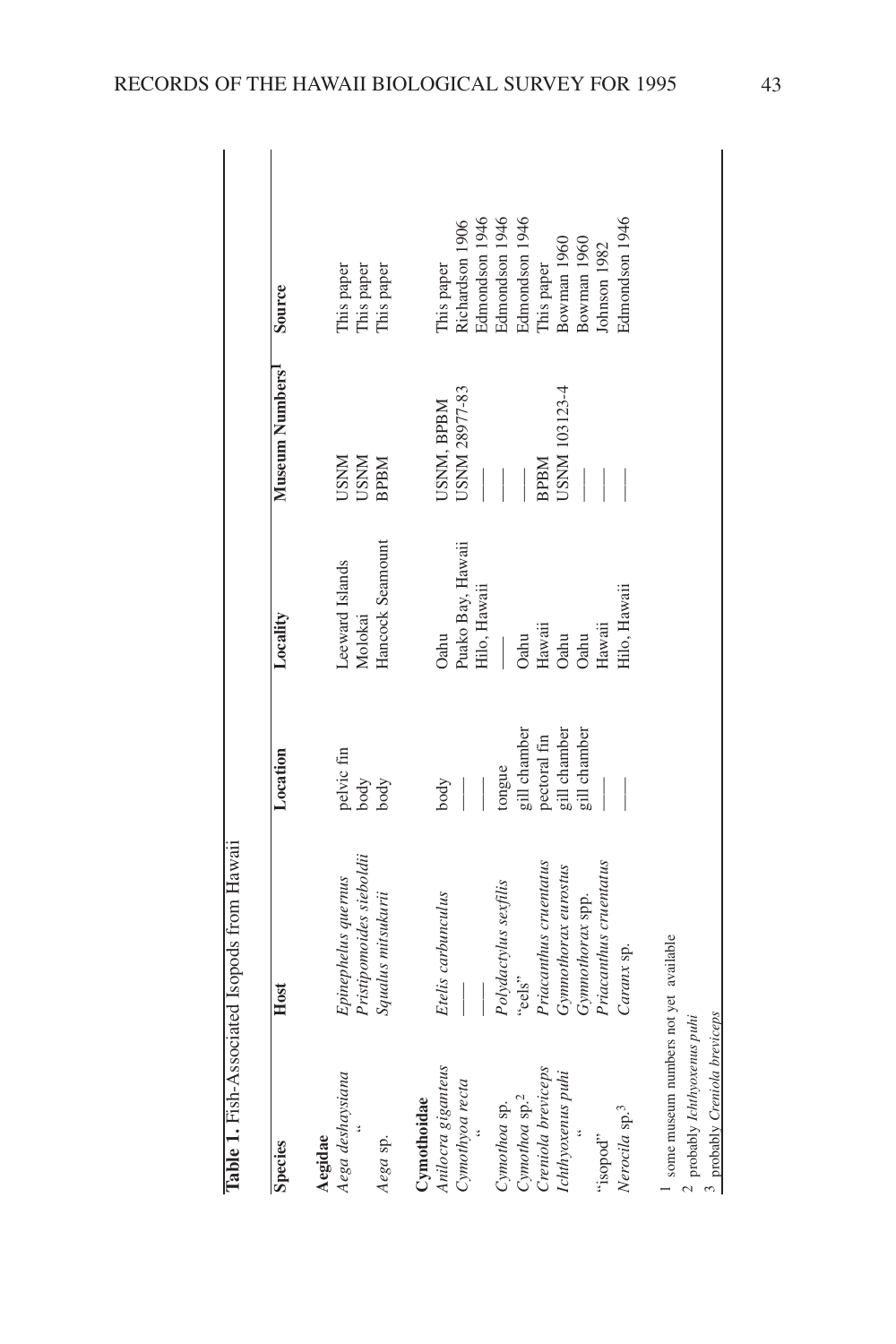species of *Gymnothorax*...". We corresponded with the late Drs. Bowman and Gosline, but neither could find in their notes or remember which other species of hosts were infected. It would be of interest to determine which other species of moray eels are infected and whether or not this isopod occurs on other islands besides Oahu.

### **Acknowledgments**

We thank James A. Brock, Aquaculture Development Program (ADP), State of Hawaii, for sending specimens; Joanne Ho, Division of Aquatic Resources, State of Hawaii, and Frank A. Parrish, NOAA/NMFS, Southwest Fisheries Center, Honolulu Laboratory, for collecting isopods; and James D. Parrish and Robert Schroeder, Hawaii Cooperative Fishery Research Unit, University of Hawaii, and Thomas Hourigan, USAID, and for specimens, observations and assistance. This manuscript was reviewed by J.D. Parrish and Niel L. Bruce, Zoological Museum, University of Copenhagen, Denmark.

#### **Summary**

A new species of *Aega* sp. was associated with *Squalus mitsukurii*. *Aega deshaysiana* (Milne Edwards) from *Epinephalus quernus* and *Pristipomoides sieboldii* are new island and host records. *Anilocra gigantea* (Herklots) from *Etelis carbunculus* is a new northern Pacific record. *Creniola breviceps* (Schiodte and Meinert) from *Heteropriacanthus cruentatus*, *Chaetodon miliaris*, *Carangoides equula*, *Caranx ignobilis*, *Ctenochaetus strigosus* are all new host records for this isopod, and Hawaii and the Northwestern Hawaiian Islands are new island records. *Cymothoa* sp. of Edmondson, 1946 = *Ichthyoxenus puhi* (Bowman, 1960). *Nerocila* sp. of Edmondson, 1946 = *Creniola breviceps*.

#### **Literature Cited**

- **Bowman**, **T**.**E**. 1960. Description and notes on the biology of *Lironeca puhi*, n. sp. (Isopoda: Cymothoidae), parasite of the Hawaiian moray eel, *Gymnothorax eurostus* (Abbott). *Crustaceana* **1**: 82–91.
- **Bruce**, **N**.**L**. **& E**.**B**. **Harrison**-**Nelson**. 1988. New records of fish parasitic marine isopod crustaceans (Cymothoidae, subfamily Anilocrinae) from the Indo-West Pacific. *Proc. Biol. Soc. Wash*. **101**: 585–602.
- **Brusca**, **R**.**C**. 1983. A monograph on the Isopod family Aegidae in the tropical eastern Pacific. I. The genus *Aega*. *Allan Hancock Mon. Mar. Biol*. **12**, 39 p.
- **Edmondson**, **C**.**H**. 1946. Reef and shore fauna of Hawaii. *Bishop Mus. Spec.Publ*. **22**, 381 p.
- **Johnson**, **S**. 1982. Life in a boat channel. *Sea Frontiers* **28**: 178–83.
- **Richardson**, **H**.**L**. 1906. Isopods collected at the Hawaiian Islands by the United States fish Commission Steamer Albatross. *Bull. U.S. Fish Comm*. **23**: 819–26.
- **Triller**, **J**.-**P**. 1972. Sur quatre Isopoda Cymothoïdes du Pacifique (Nouvelle Calédonie). *Cah. Off. Rech. Sci. Tech. Outre-Mer* (Océanogr.) **10**(1): 3–17.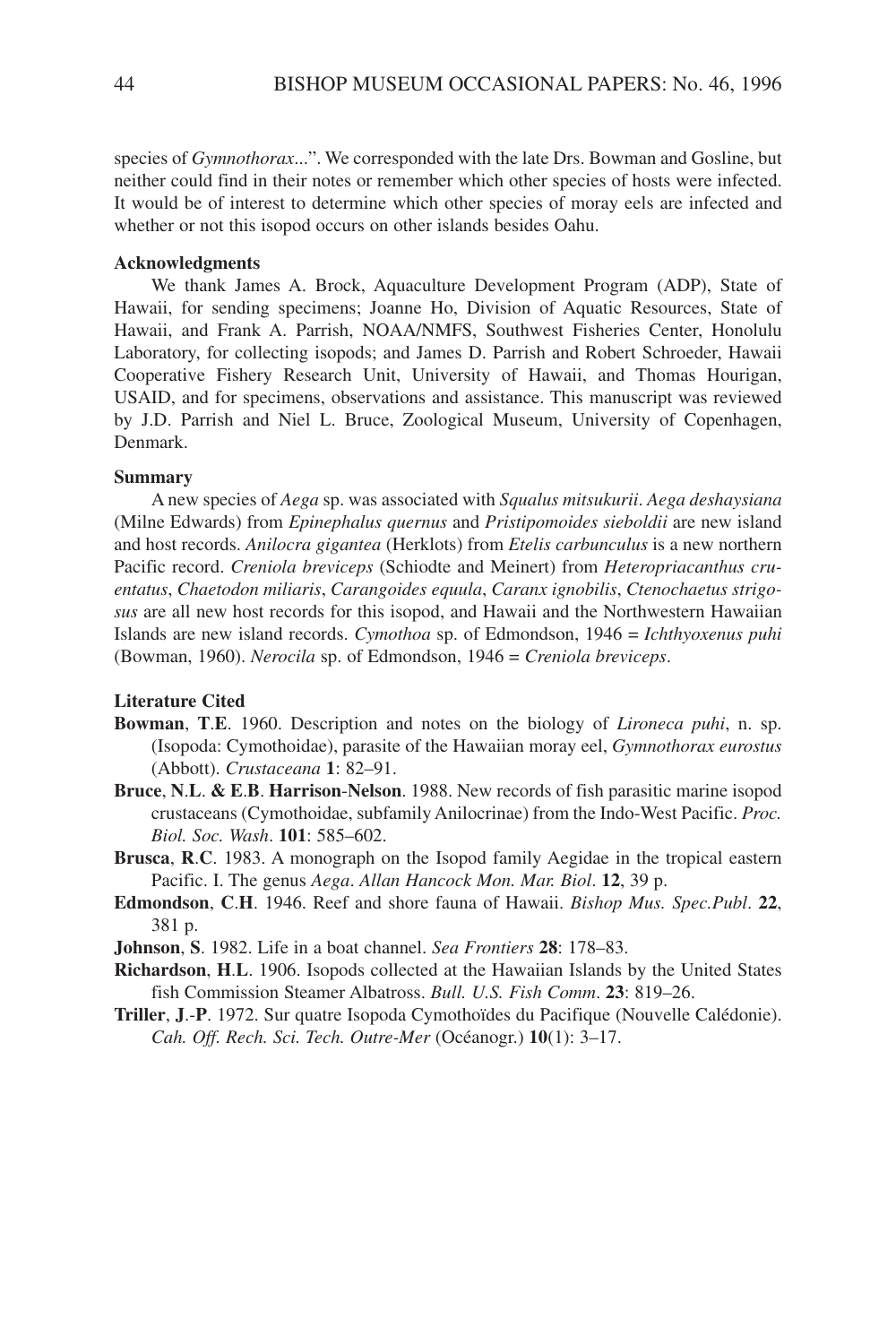## **New Records of Lizards Established on Oahu**

MATTHEW L. KISHINAMI (Hongwanji Mission School, Honolulu, Hawaii) and CARLA H. KISHINAMI (Hawaii Biological Survey, Bishop Museum, P.O. Box 19000, Honolulu, Hawaii 96817, USA).

#### **Iguanidae**

### *Anolis sagrei* Duméril & Bibron **New island record**

This species has become established on Oahu in the Lanikai/Kailua area. Records from the State Department of Agriculture, Plant Quarantine Branch (PQ) and specimens in Bishop Museum (BPBM) indicate that it became established in the early 1990s. The first recorded capture of this species was in 1992 in Lanikai (BPBM). In 1993, specimens were collected at the Royal Hawaiian Hotel in Waikiki (BPBM). Between 1993 and 1995, PQ personnel have recorded several captures at different localities in Kailua and Lanikai.

We verified a thriving population in the Lanikai/Kailua area in October 1995. Large numbers of adults and juveniles were observed in 2 separate localities in bushes, hedges, and on fences. At a Kailua residence, over 20 individuals, mostly juveniles, were seen in 2 small (ca. 1 m2) area among ornamental rocks and potted plants. Many hatched egg shells were found in pots and under nearby hedges. Two unhatched eggs were found in the moist soil of potted plants. These were collected and kept on damp sphagnum moss to verify the species: the hatchlings were *A. sagrei*.

*Anolis sagrei* is native to a wide area that includes the Bahamas, Cuba, Jamaica, Little Cayman, Swan Island, and the Yucatan Peninsula (Ruibal 1964). Over the last 50 years it has succeeded in colonizing roughly 75% of the Florida peninsula (Lee 1992). Its common name is the Brown Anole.

#### *Anolis equestris* Merrem **New island record**

This is another anole that appears to have become established on the Windward side of Oahu. We were unable to locate specimens in the field, but the documented occurrences give rather conclusive evidence that it has become established. Although a Department of Agriculture spokesperson is quoted in the *Honolulu Advertiser* as saying that a colony was established here in the mid-1980s (Wright 1995), our search of records and specimens at PQ, BPBM, and the Honolulu Zoo only uncovered documented captures between 1990 and 1995. Out of a total of 24 documented captures, 1 specimen was from Honolulu, the others were from Lanikai, Kailua, Kahaluu, and Waimanalo. Both adults and juveniles have been captured by or turned in to PQ personnel (D. Cravalho, pers. comm., 1995). One female being held temporarily in BPBM laid 2 eggs in its holding container. Yearly captures for at least the past 5 years plus the presence of juveniles and a gravid female are all strong evidence for an established population.

*Anolis equestris* is native to Cuba where its preferred habitat is high in the treetops of orchards, palm groves and trees along roads (Collette 1961). It is a large lizard (snoutvent to about 157 mm) with a varied diet, which includes other lizards, fruit, tree frogs, insects, and birds—nestlings and caged birds (Collette 1961, Ruibal 1964). Its common name is the Cuban Knight Anole.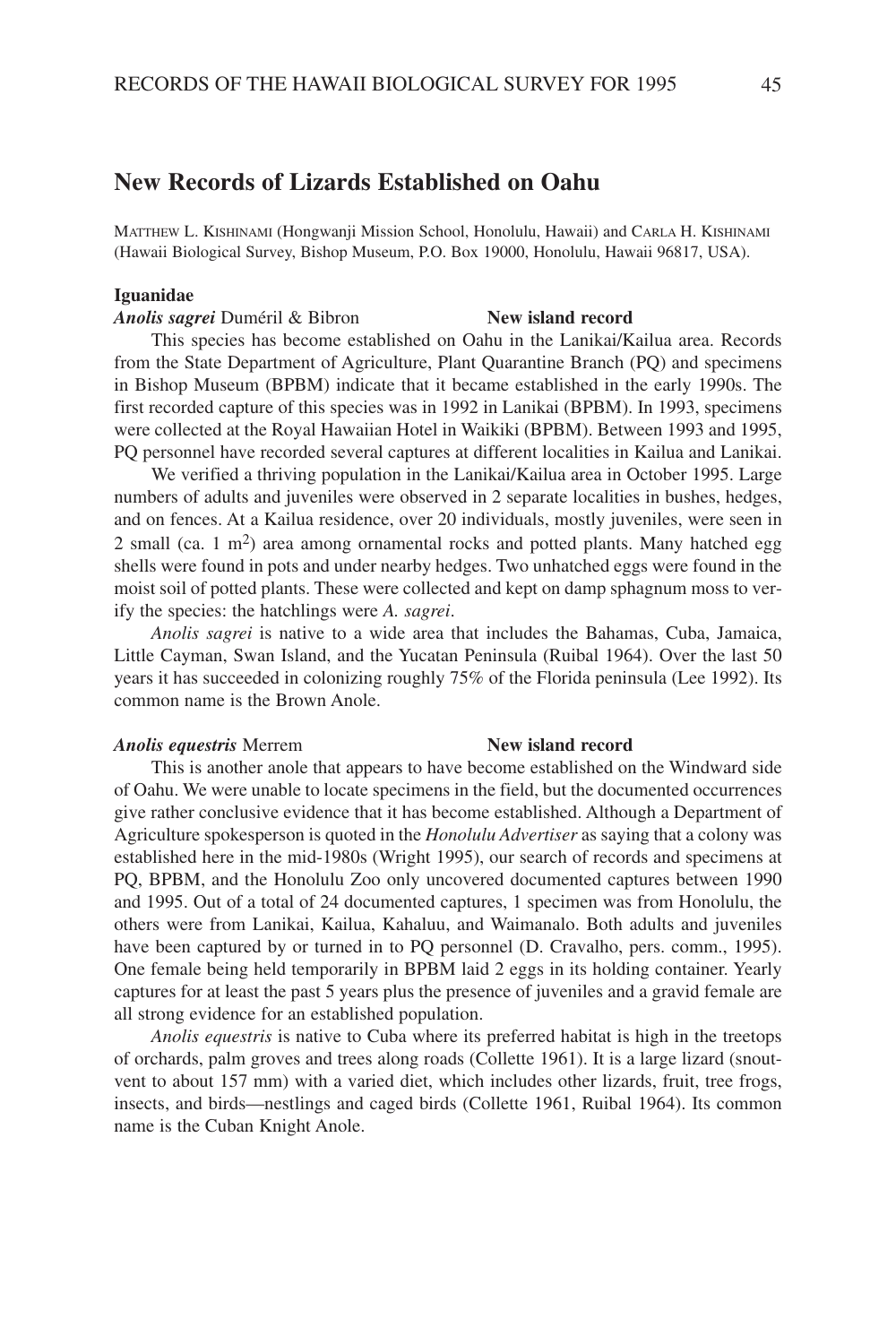#### **Gekkonidae**

### *Phelsuma* **guimbeaui** Mertens **New island record**

This is the second species of this genus to become established on Oahu. Walsh (1990) noted that *P. laticauda* had become established by the late 1970s. The first recorded capture of *P. guimbeaui* was in 1984 from Kailua (BPBM). The next recorded capture was not until 1992 (when the Honolulu Zoo's records show that several specimens were obtained from Kailua), and then again in 1994. We verified the presence of *P. guimbeaui* in the Kailua locality in November 1995. At least 3 individuals were seen using the top of a fence as a basking site and "freeway" connecting sections of a tall hedge. Although no direct evidence of breeding was found, the persistence of this species through at least a 10 year period despite active collecting by local children (according to area residents), and the successful breeding of the species at the Honolulu Zoo, are convincing evidence that it has become established in the area.

*P. guimbeaui* is native to the island of Mauritius where it lives in large colonies on huge forest trees (McKeown 1993). It is a very striking gecko, bright green with redorange lines and spots running from head to tail. In the right light, the orange is almost neon in its intensity. Its common name is the Mauritius Forest Day Gecko.

### **Acknowledgments**

We thank Duane Meier of the Honolulu Zoo and Domingo Cravalho, Jr. of PQ for access to their records. This study was undertaken as an intermediate school Science Fair project.

### **Literature Cited**

- **Collette**, **B**.**B**. 1961. Correlations between ecology and morphology in anoline lizards from Havana, Cuba and southern Florida. *Bull. Mus. Comp. Zool.* **125**: 137–62.
- **Lee**, **J**.**C**. 1992. *Anolis sagrei* in Florida: phenetics of a colonizing species III. West Indian and Middle American comparisons. *Copeia* **1992**: 942–54.
- **McKeown**, **S**. 1993. *The general care and maintenance of day geckos*. Advanced Vivarium Systems, Lakeside, California. 143 p.
- **Ruibal**, **R**. 1964. An annotated checklist and key to the anoline lizards of Cuba. *Bull. Mus. Comp. Zool.* **130**: 473–520.

**Walsh**, **M**. 1990. Gold Dust Day Gecko in Hawaii. *Bull. Chicago Herpetol. Soc.* **25**: 209. **Wright**, **W**. 1995. Lizards multiplying on Oahu. *The Honolulu Advertiser* (15 Nov.) 1995.

## **Fibropapillomas in Hawaiian Sea Turtles**

ERNEST H. WILLIAMS, JR. (Department of Marine Sciences, University of Puerto Rico, P.O. Box 908, Lajas, Puerto Rico 00667-0908) and LUCY BUNKLEY-WILLIAMS (Department of Biology, University of Puerto Rico, P.O. Box 5000, Mayagüez, Puerto Rico 00667-5000)

A circumtropical/subtropical panzootic of fibropapillomas has occurred in the last few years in green sea turtles, *Chelonia mydas* (Linnaeus) (Williams *et al*. 1994). The earliest records for fibropapillomas in the Pacific was in 1958 (Hendrickson 1958, Balazs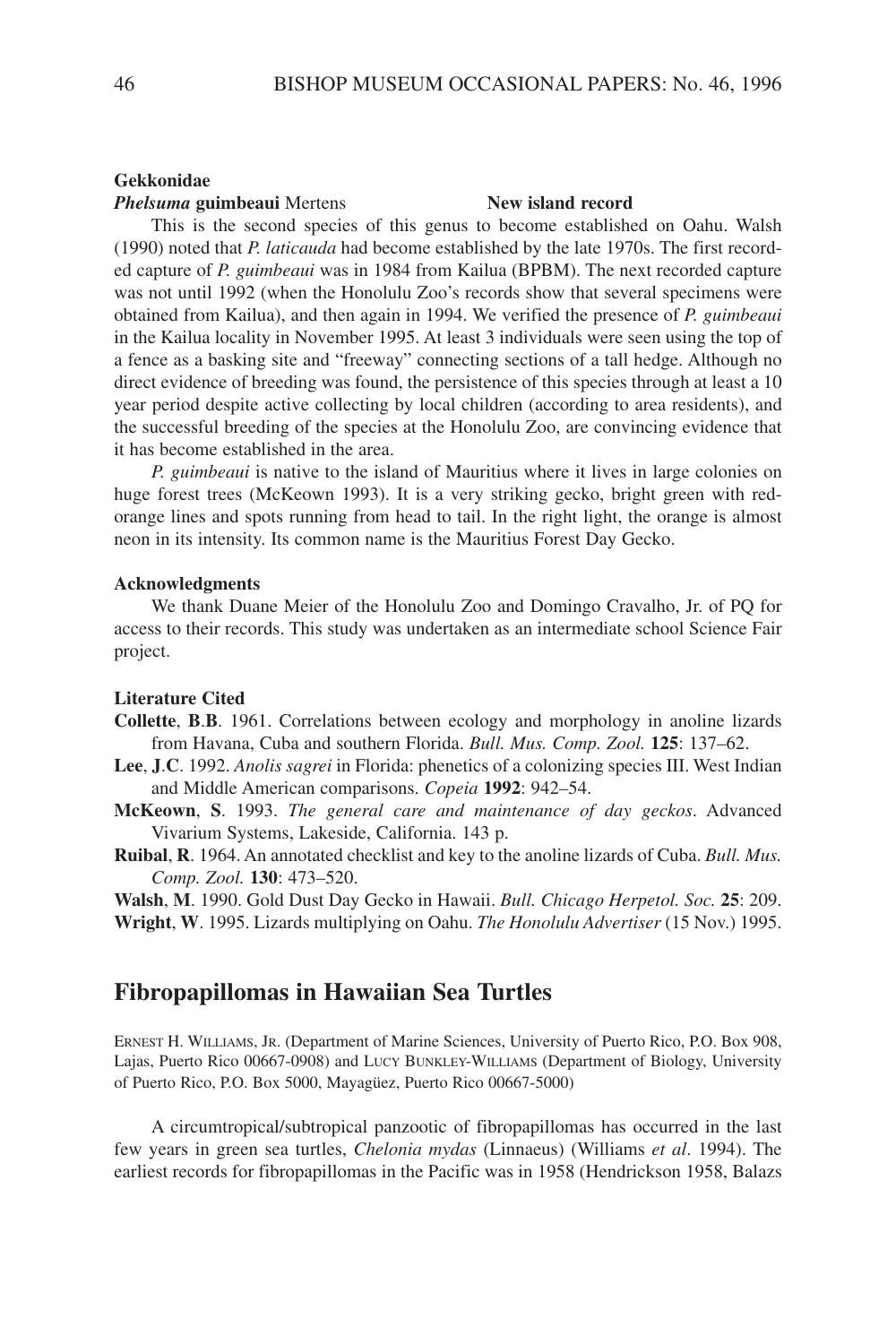& Pooley 1991). These tumors were described in the Atlantic 20 years previously (Smith & Coates 1938). Since no earlier records were known from the Pacific, there was some question whether fibropapillomas occurred in the Pacific when they were first described in the Atlantic. Fibropapillomas occur largely in green turtles, rarely in a few other sea turtles, and have not been reported from hawksbills, *Eretmochelys imbricata* (Linnaeus) (Williams *et al*. 1994). We report here an ca. 10-yr earlier Pacific record and non-histologically confirmed records in the hawksbill.

### **Materials and Methods**

We examined histological slides of fibropapillomas, field notes, and photographs prepared in 1952 by Prof. Charles E. Cutress. We received reports of fibropapillomaappearing conditions from field researchers. Samples from a biopsy of 1 hawksbill and a necropsy of a second specimen were preserved in 10% histological grade formalin and deposited in the Registry of Tumors of Lower Animals (RTLA).

#### **Earliest Pacific Record of Fibropapillomas**

The histological microscope slides prepared and stained by Prof. Cutress that one of us (EHW) examined in 1991 appeared to represent fibropapillomas. These slides could not be located after the death of Prof. Cutress in 1993. Three photographic slides in Cutress's materials dated 1952 appear to be of a green turtle with fibropapillomas (Fig. 1). Cutress recalled in 1991, and his notes confirmed, that green turtles with fibropapillomas in Hawaii had been reported to him since the late 1940s. Thus, these fibropapillomas occurred in the Pacific ca. 10 years after they were described in the Atlantic. This suggests that fibropapillomas probably occurred circumtropically/subtropically in the green turtle when this condition was first described and did not spread from the Atlantic to the Pacific after 1938.

#### **Presumed Fibropapillomas in Hawksbill Turtles**

We found internal tumors in green turtles that had external fibropapillomas (Williams *et al*. 1994). These internal tumors technically cannot be called fibropapillomas (multiple mature granulomas) but appear quite similar. We found the same internal tumors in a hawksbill (RTLA 5698, Table 1). We have received reports of 4 hawksbills with growths observed in Hawaii, Florida, and the Caribbean that appeared to be fibropapillomas but were not collected (Table 1). These similar tumors and observations of presumed fibropapillomas suggest that this disease will eventually be histologically confirmed in the hawksbill. Fibropapillomas on hawksbills should be sampled by biopsy or necropsy, preserved in 10% formalin, and sent to the RTLA for confirmation. We emphasize that proper samples are required, because 3 of the 4 observers of hawksbills (Table 1) had handling permits and could have taken samples if they had known the importance of histological confirmation.

#### **Acknowledgments**

We thank the late Prof. Charles E. Cutress for allowing our examination of the Hawaiian turtle material, Bertha Cutress for allowing the use of 1 of Prof. Cutress' photographs; Karen L. Eckert, Wider Caribbean Sea Turtle Conservation Network; Zandy Hillis, Virgin Islands National Park, Nancy M. Lee, Dept. of Defense Schools, Benito Pinto-Rodríguez, Dept. of Natural and Environmental Resources, Commonwealth of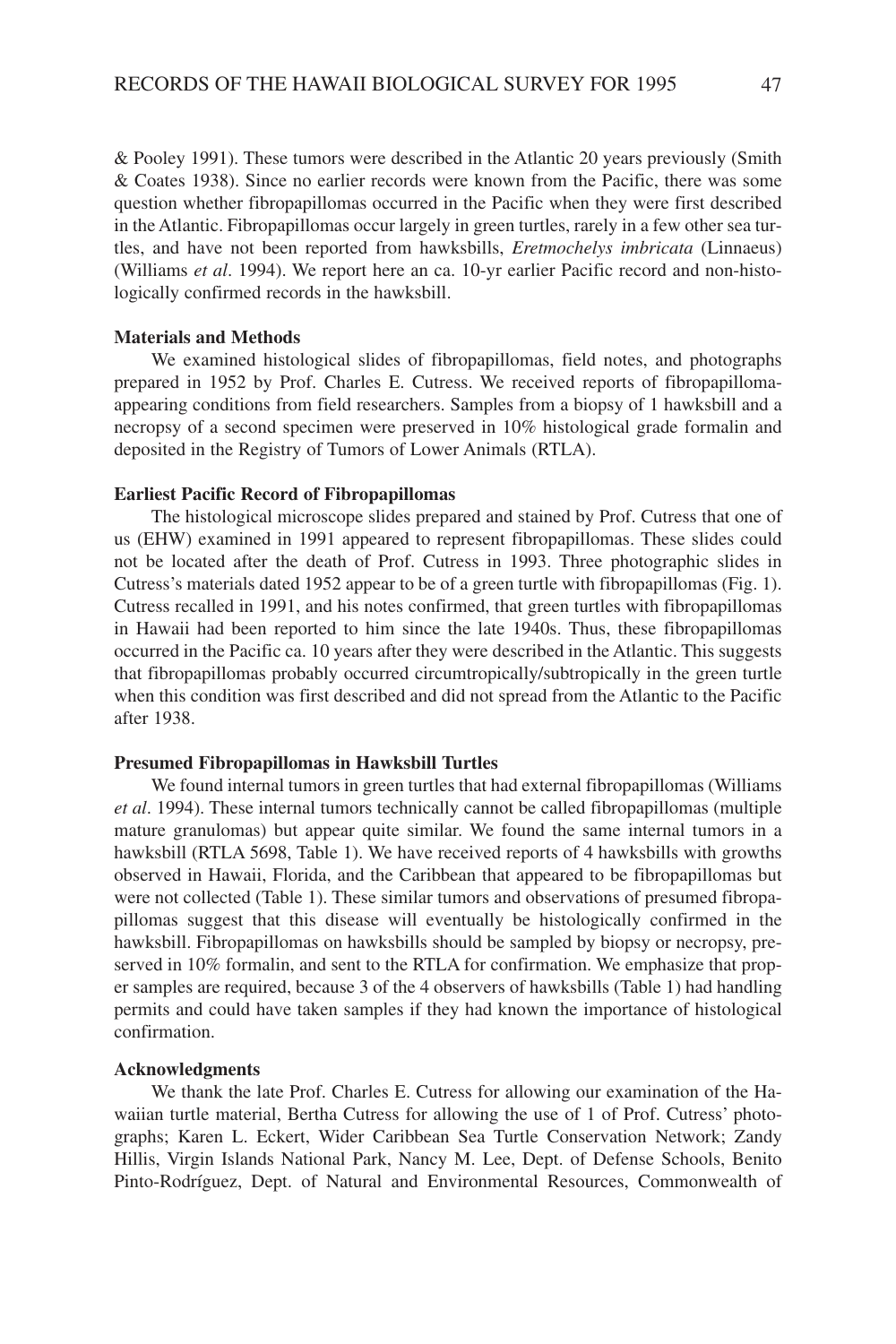**Fig. 1.** Green turtle, *Chelonia mydas,* with fibropapillomas collected from Waikiki, Oahu, Hawaii, in 1952. (Photo Charles Cutress)

Puerto Rico, and Richard K. Wallace, Alabama-Mississippi Sea Grant for observations of sea turtles with tumors; John C. Harshbarger, RTLA, for preparing and depositing specimens; and Andrew Bruckner for preparing photograph copies.

#### **Literature Cited**

- **Balazs**, **G**.**H**. **& S**.**G**. **Pooley**, **eds**. 1991. *Research plan for marine turtle fibropapilloma*. NOAA Tech. Memo. NMFS, NOAA-TM-NMFS-SWFSC-156, iv + 113 p.
- **Hendrickson**, **J**.**R**. 1958. The green turtle (*Chelonia mydas*) in Malay and Sarawak. *Proc. Zool. Soc. Lond*. **130**: 456–566.
- **Smith**, **G**.**M**. **& C**.**W**. **Coates**. 1938. Fibro-epithelial growths of the skin in large marine turtles, *Chelonia mydas* (Linnaeus). *Zoologica* **23**: 93–98.
- **Williams**, **E**.**H**., **Jr**., **L**. **Bunkley-Williams**, **E**.**C**. **Peters**, **B**. **Pinto-Rodríguez**, **R**. **Matos-Morales**, **A**. **A**. **Mignucci-Giannoni**, **K**.**V**. **Hall**, **J**. **Rueda-Almonacid**, **J**. **Sybesma**, **I**. **Bonnelly de Calventi**, **& R**.**H**. **Boulon**. 1994. An epizootic of cutaneous fibropapillomas in Caribbean green turtles: Part of a panzootic? *J. Aquat. Anim. Health* **6**: 70–78.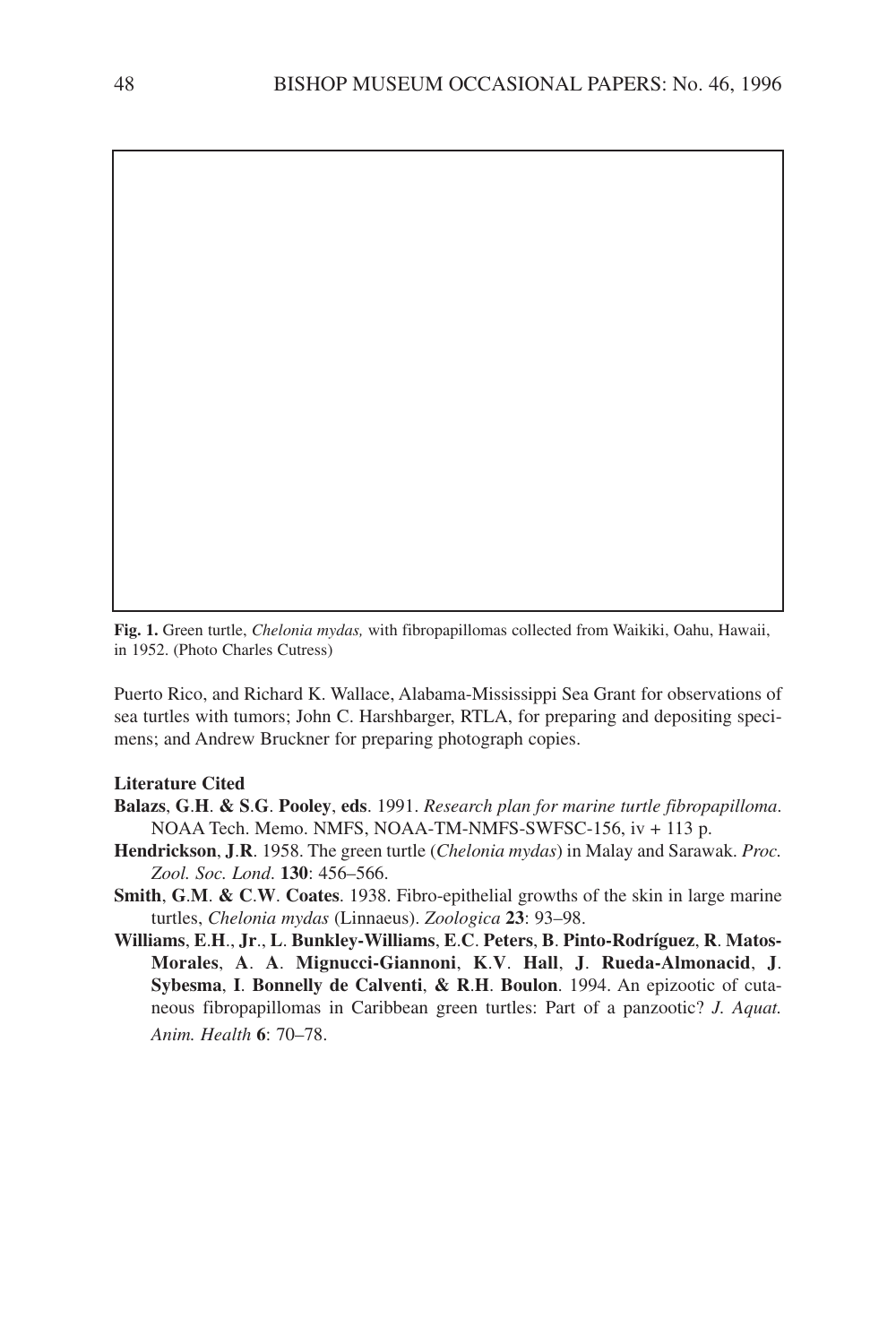| Locality                              | Type of Report <sup>1</sup>                    | Source                           |
|---------------------------------------|------------------------------------------------|----------------------------------|
|                                       | Chelonia mydas, green turtle                   |                                  |
| Oahu, Hawaii                          | М                                              | Cutress pers. comm. <sup>2</sup> |
| Waikiki, Oahu, Hawaii                 | Н                                              | present paper                    |
|                                       | Eretmochelys imbricata, hawksbill <sup>3</sup> |                                  |
| Waikiki, Oahu, Hawaii                 | М                                              | Cutress pers. comm. <sup>2</sup> |
| south Florida, USA                    | M                                              | Pinto pers. comm. <sup>2</sup>   |
| eastern Puerto Rico                   | M                                              | Lee pers. comm. $2$              |
| St. Croix, USVI                       | M                                              | Hillis pers. comm. <sup>2</sup>  |
| Playa Sardinera, Mona Island          | T <sup>4</sup>                                 | present paper                    |
| National Aquarium, Dominican Republic | $T^5$                                          | present paper                    |
|                                       | Caretta caretta, loggerhead                    |                                  |
| St. Petersburg, Florida, USA          |                                                | Wallace ners comm                |

## **Table 1**. Sea turtles with fibropapillomas and other tumor-like conditions.

1Histologically confirmed fibropapillomas (H), observed lesions which morphologically appeared similar to fibropapillomas (M), and other tumor-like conditions (T).

2Prof. Charles E. Cutress, Dept. Marine Sciences, University of Puerto Rico, pers. comm; Z. Hillis, National Park Service, pers. comm.; Nancy M. Lee, Department of Defense Schools, pers. comm.; Benito Pinto-Rodríguez, Department of Natural and Environmental Resources, Commonwealth of Puerto Rico; R. K. Wallace, Alabama-Mississippi Sea Grant, pers. comm..

3Turtle species not reported to have fibropapillomas

4Multiple mature granulomas in internal organs, but not fibropapillomas, RTLA 5698

5Parakeratosis, not a neoplasm, RTLA 5396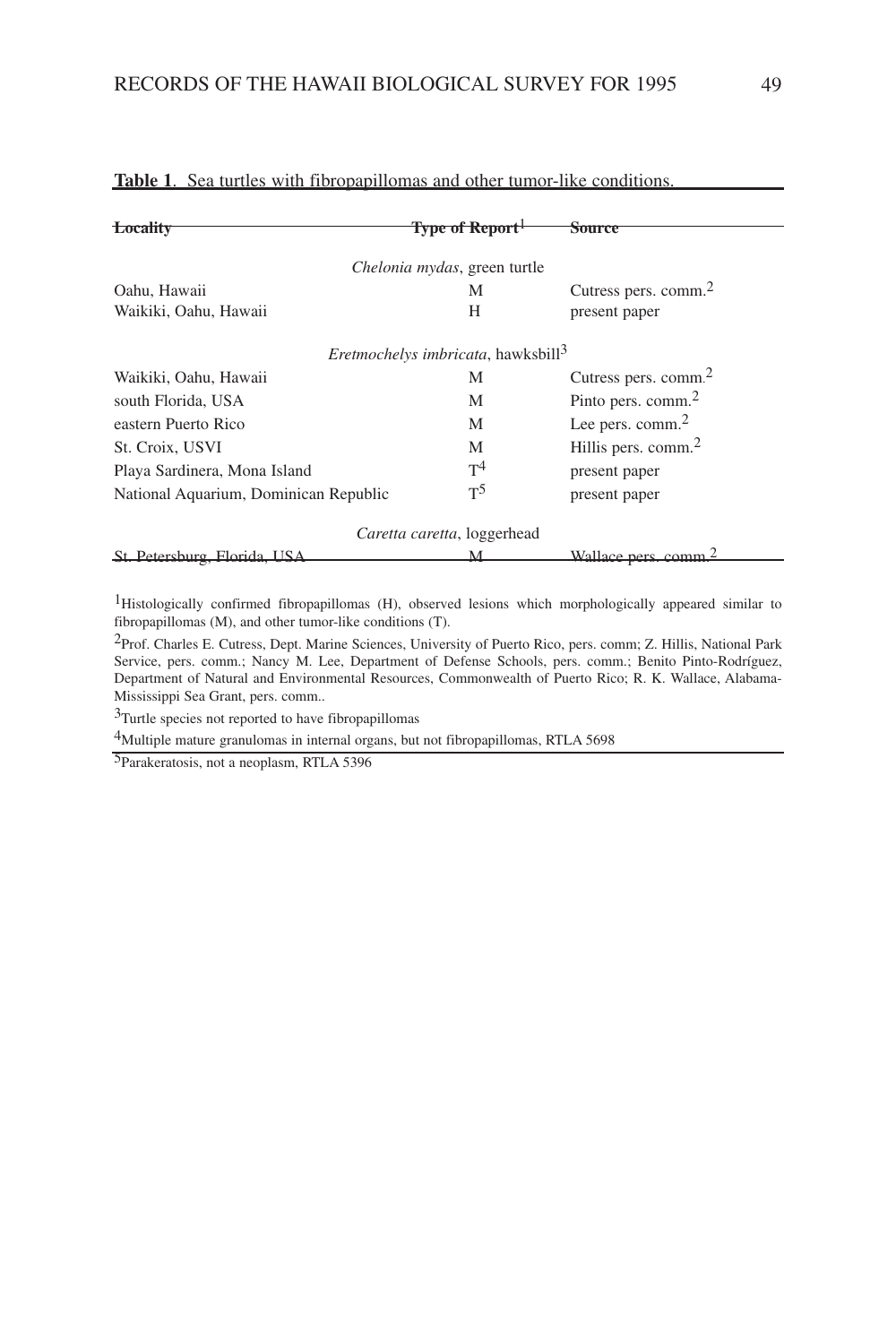# **Taxonomic Changes Published in This Volume**

## **INSECTA Diptera: Dolichopodidae**

*Chrysotus pallidipalpus* Van Duzee is a **new synonym** of *Chrysotus longipalpis* Aldrich, 1896.